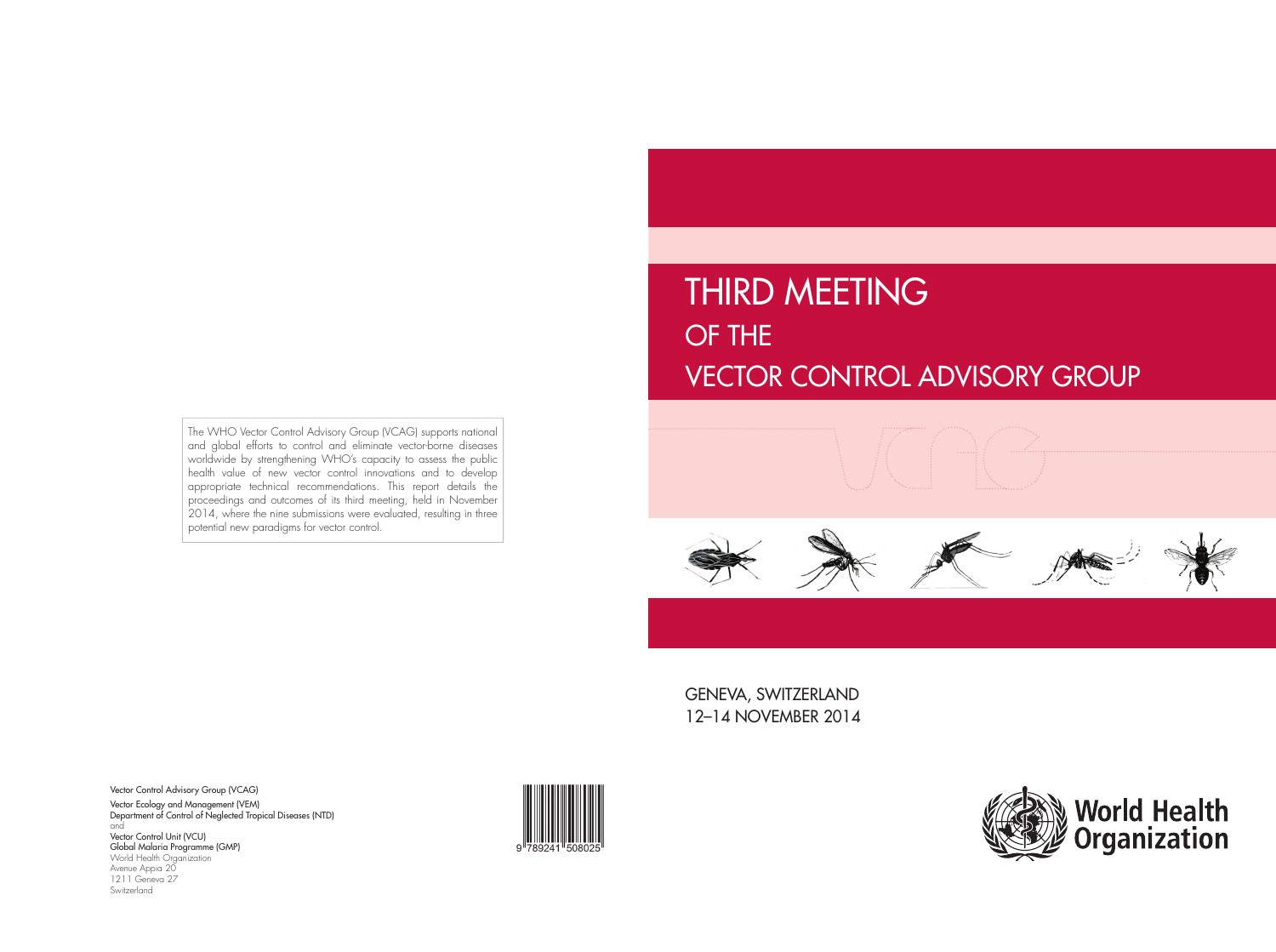The support provided by the Bill and Melinda Gates Foundation (Grant No OPP1032376) for the work of Vector Control Advisory Group is gratefully acknowledged.

This report was produced by the Vector Ecology and Management Unit, Department of Control of Neglected Tropical Diseases, and the Vector Control Unit of the Global Malaria Programme of the World Health Organization.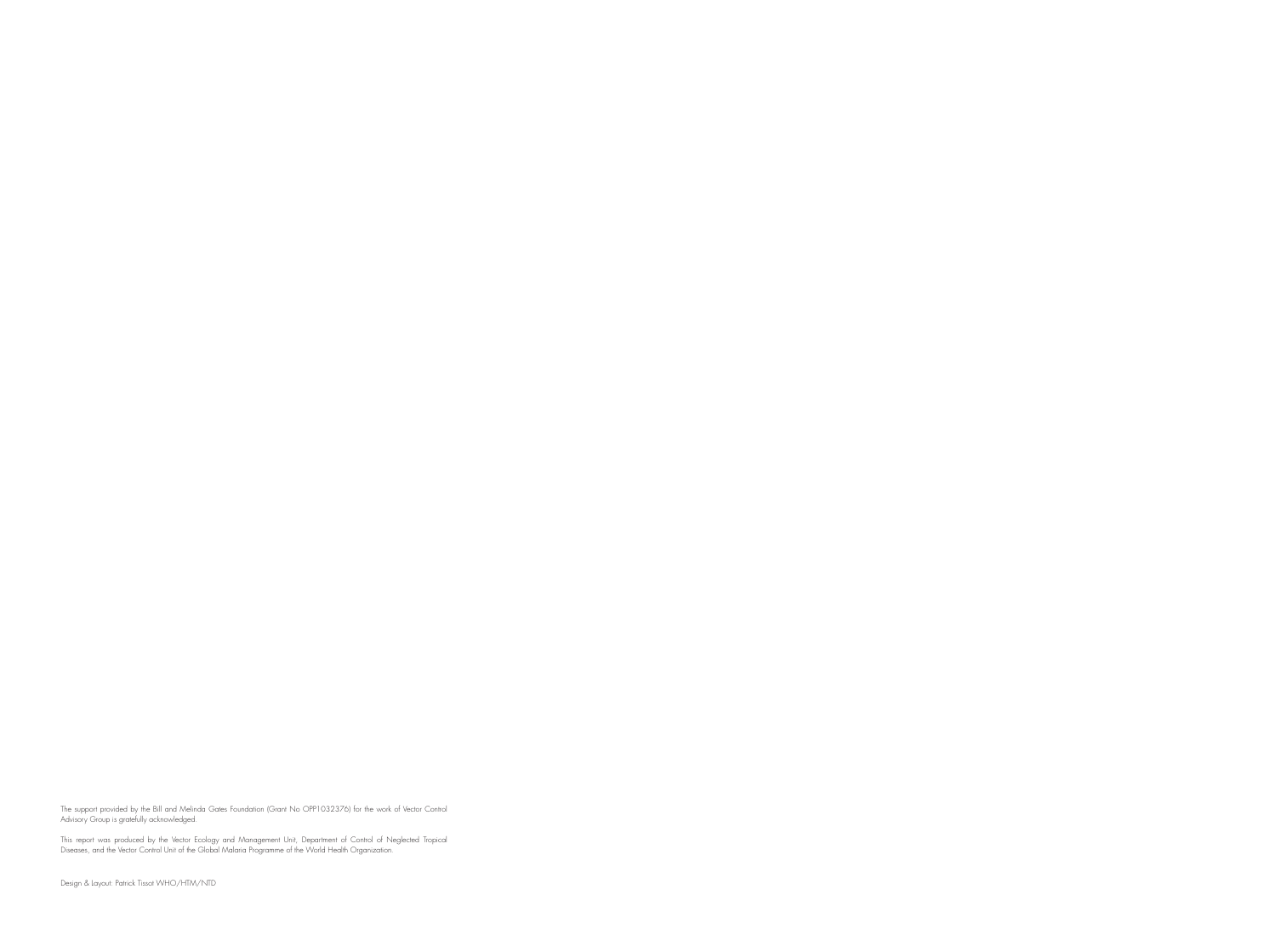# THiRD MEETiNg Of THE VECTOR CONTROl aDViSORy gROup





 $\frac{1}{2}$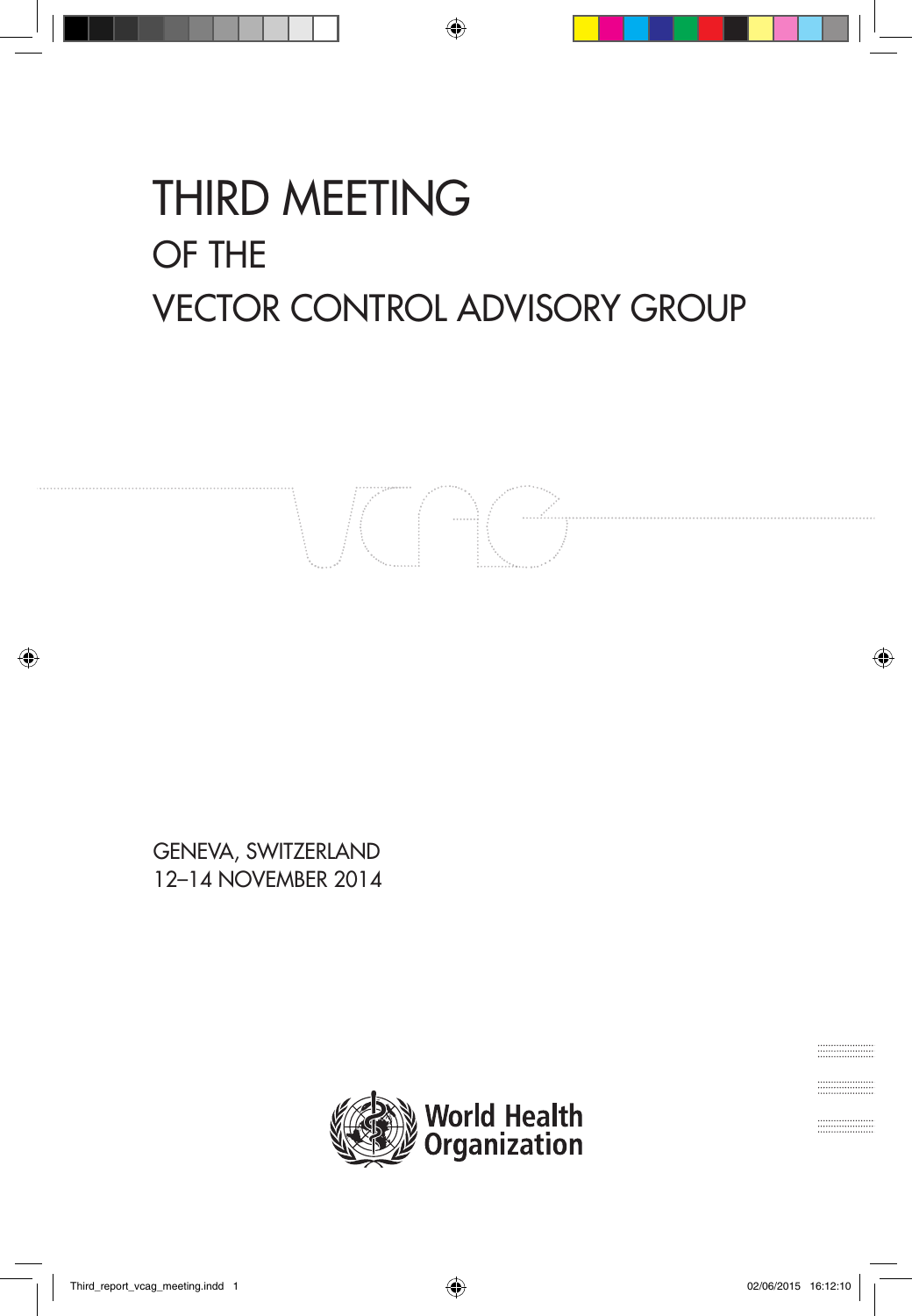WHO Library Cataloguing-in-Publication Data

Third Meeting of the Vector Control Advisory Group. Geneva, Switzerland,12-14 November 2014

I.World Health Organization.

ISBN 978 92 4 150867 4 Subject headings are available from WHO institutional repository

#### © World Health Organization 2015

All rights reserved. Publications of the World Health Organization are available on the WHO website (www.who.int) or can be purchased from WHO Press, World Health Organization, 20 Avenue Appia, 1211 Geneva 27, Switzerland (tel.: +41 22 791 3264; fax: +41 22 791 4857; e-mail: bookorders@ who.int).

Requests for permission to reproduce or translate WHO publications –whether for sale or for non-commercial distribution– should be addressed to WHO Press through the WHO website (www.who.int/ about/licensing/copyright\_form/en/index.html).

The designations employed and the presentation of the material in this publication do not imply the expression of any opinion whatsoever on the part of the World Health Organization concerning the legal status of any country, territory, city or area or of its authorities, or concerning the delimitation of its frontiers<br>or boundaries. Dotted and dashed lines on maps represent approximate border lines for which there may not yet be full agreement.

The mention of specific companies or of certain manufacturers' products does not imply that they are endorsed or recommended by the World Health Organization in preference to others of a similar nature that are not mentioned. Errors and omissions excepted, the names of proprietary products are distinguished by initial capital letters.

All reasonable precautions have been taken by the World Health Organization to verify the information contained in this publication. However, the published material is being distributed without warranty of any kind, either expressed or implied. The responsibility for the interpretation and use of the material lies with the reader. In no event shall the World Health Organization be liable for damages arising from its use.

Printed in France

WHO/HTM/NTD/VEM/2015.1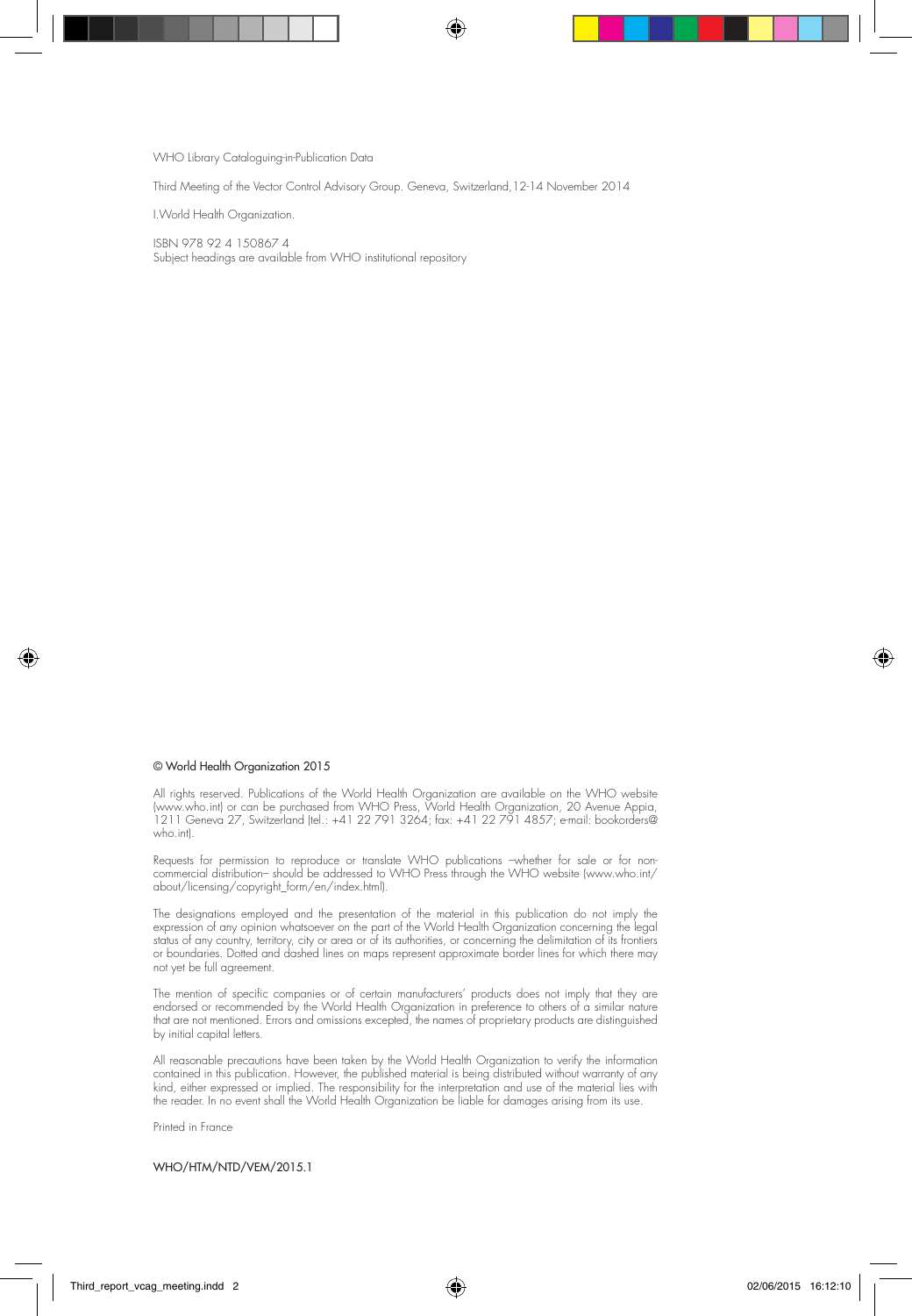# **CONTENTS**

| 1. REDUCING VECTOR POPULATIONS THROUGH GENETIC MANIPULATION ---- 1                                   |  |
|------------------------------------------------------------------------------------------------------|--|
| 1.3 Conclusions and recommendations: OX513A Aedes aegypti---------------------3                      |  |
|                                                                                                      |  |
|                                                                                                      |  |
| 3. INSECTICIDE-TREATED MATERIALS FOR SPECIFIC RISK GROUPS---------------- 10                         |  |
|                                                                                                      |  |
|                                                                                                      |  |
| 4.2 Guidelines on LLINs targeting pyrethroid-resistant areas ------------------- 14<br>$\frac{1}{6}$ |  |
|                                                                                                      |  |
|                                                                                                      |  |
| Annex 3. Guidelines for testing new long-lasting insecticidal net products to                        |  |
| substantiate efficacy claims in areas of high insecticide resistance----------- 24                   |  |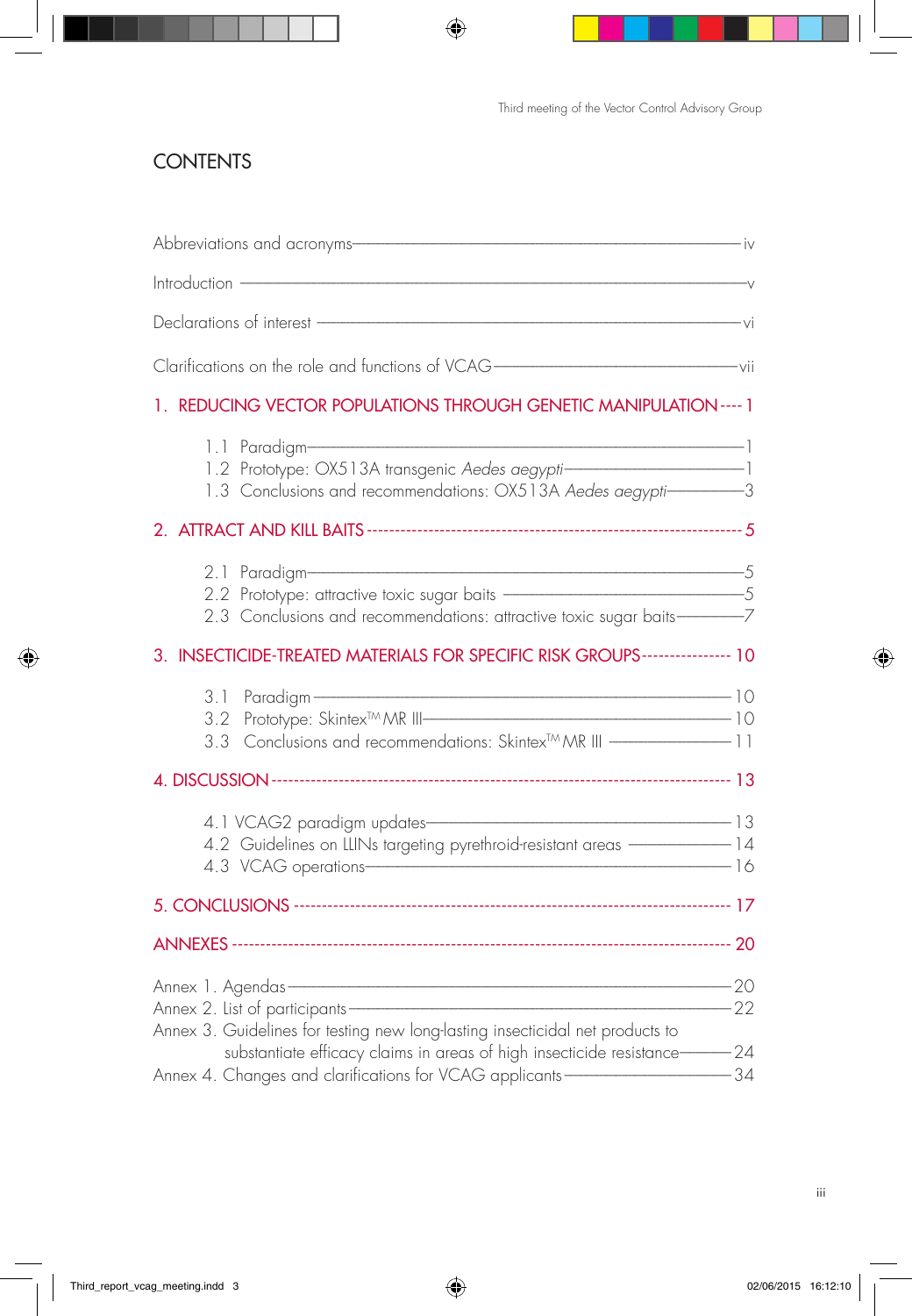# Abbreviations and acronyms

| Al            | active ingredient                       |
|---------------|-----------------------------------------|
| ARS           | Agricultural Research Service           |
| <b>ATSB</b>   | attractive toxic sugar bait             |
| CI            | confidence interval                     |
| GMO           | genetically modified organism           |
| <b>GMP</b>    | WHO Global Malaria Programme            |
| <b>GTS</b>    | Global Technical Strategy               |
| <b>IRS</b>    | indoor residual spraying                |
| <b>IVCC</b>   | Innovative Vector Control Consortium    |
| <b>IVM</b>    | integrated vector management            |
| LITE          | Liverpool Insect Testing Establishment  |
| <b>LLIN</b>   | long-lasting insecticidal net           |
| NTD           | neglected tropical disease              |
| PBO           | piperonyl butoxide                      |
| <b>RCT</b>    | randomized controlled trial             |
| <b>SIT</b>    | sterile insect technique                |
| TPP           | target product profile                  |
| <b>USDA</b>   | United States Department of Agriculture |
| <b>VCAG</b>   | Vector Control Advisory Group           |
| WHO           | World Health Organization               |
| <b>WHOPES</b> | <b>WHO Pesticide Evaluation Scheme</b>  |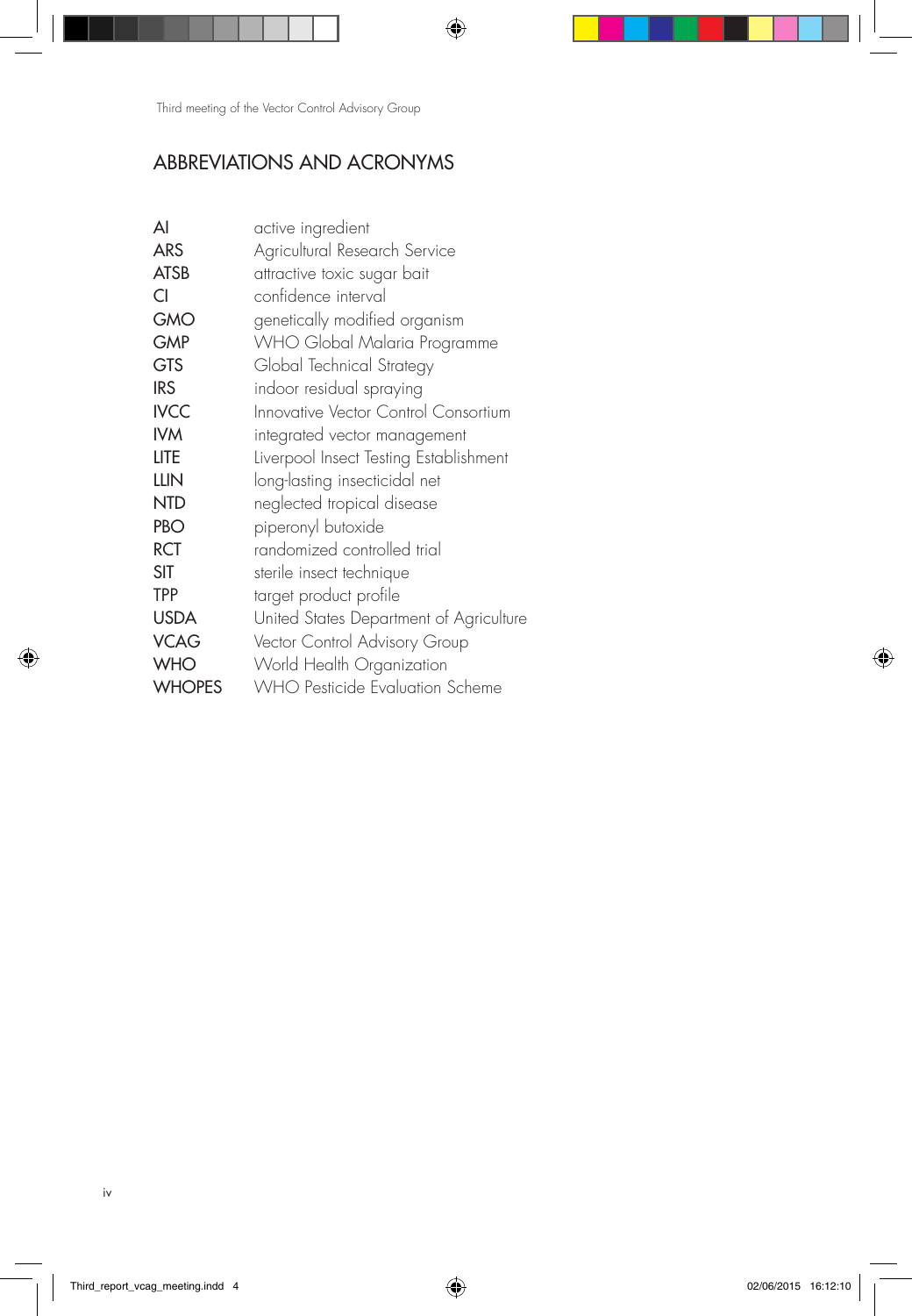# **INTRODUCTION**

The third meeting of the World Health Organization (WHO) Vector Control Advisory Group (VCAG), an advisory group to WHO on new forms of vector control for malaria and other vector-borne diseases, was convened from 12 to 14 November 2014 in Geneva, Switzerland. The objective of the meeting was to review the dossiers and target product profiles (TPPs) of nine potentially novel public health vector control paradigms. The meeting was divided into open and closed sessions (see *Annex I: Agendas*). On the first day an open session was held at the Hotel Manotel in Geneva, Switzerland, where innovators presented prototype products that they believed represented novel paradigms for broad discussion. The open meeting was attended by 11 of the 13 members of VCAG, partners from industry, observers and special invitees (see *Annex II: List of participants*). Professor Marc Coosemans was appointed as Chair of the meeting and Dr Ashwani Kumar, Dr Anna Drexler and Dr Emmanuel Temu as rapporteurs. Seven of the nine submitted products were discussed in the open session. Two paradigms were not discussed publically. The open session was followed by interactions between participants and VCAG members to discuss confidential information and provide individual feedback on the products.

The meeting was opened by Dr Dirk Engels, Director of the Department of Control of Neglected Tropical Diseases (NTDs). The topic of innovation brings together a broad array of stakeholders across the vector control community. Innovation in vector control is of critical importance and remains at the forefront of public health needs due to rising concerns over insecticide resistance, the need for effective tools for use in multi-disease settings and the challenges of rapidly expanding arboviral diseases, in particular dengue and chikungunya. The recently published third WHO report on NTDs<sup>1</sup> makes a case to the international community that investment is critical to controlling vector-borne diseases. A broad initiative for investment and innovation in vector control will be needed to combat NTDs and improve global public health.

Dr Pedro Alonso, Director of the WHO Global Malaria Programme (GMP), discussed the progress made in malaria control and the new Global Technical Strategy 2015– 2030, discussed by the Executive Board in January 2015. He attributed many successes in malaria control to the scale up of core vector control interventions, long-lasting insecticidal nets (LLINs) and indoor residual spraying (IRS) in particular. Sustaining these achievements in the face of insecticide and drug resistance, residual malaria transmission and programmatic hurdles will be challenging. New goals and targets for 2015–2030 are laid out in the GMP's Global Technical Strategy (GTS), to be presented to the World Health Assembly in January 2015. GTS targets are achievable at the country level, and have been set in consultation with country malaria control and elimination programmes. Scaling up vector control is critical to reaching the GTS targets, and current estimates attribute 60% of GTS costs to vector control activities. Entomological monitoring and disease surveillance will be important components of the new GTS. New innovations in vector control and drugs are needed to sustain gains in malaria control and progress towards elimination. Many challenges remain, including insecticide resistance and residual transmission, which require new innovations, highlighting the importance of the work of VCAG.

<sup>1</sup> Investing to overcome the global impact of neglected tropical diseases: third WHO report on neglected tropical diseases. Geneva: World Health Organization; 2015 (WHO/HTM/NTD/2015.1).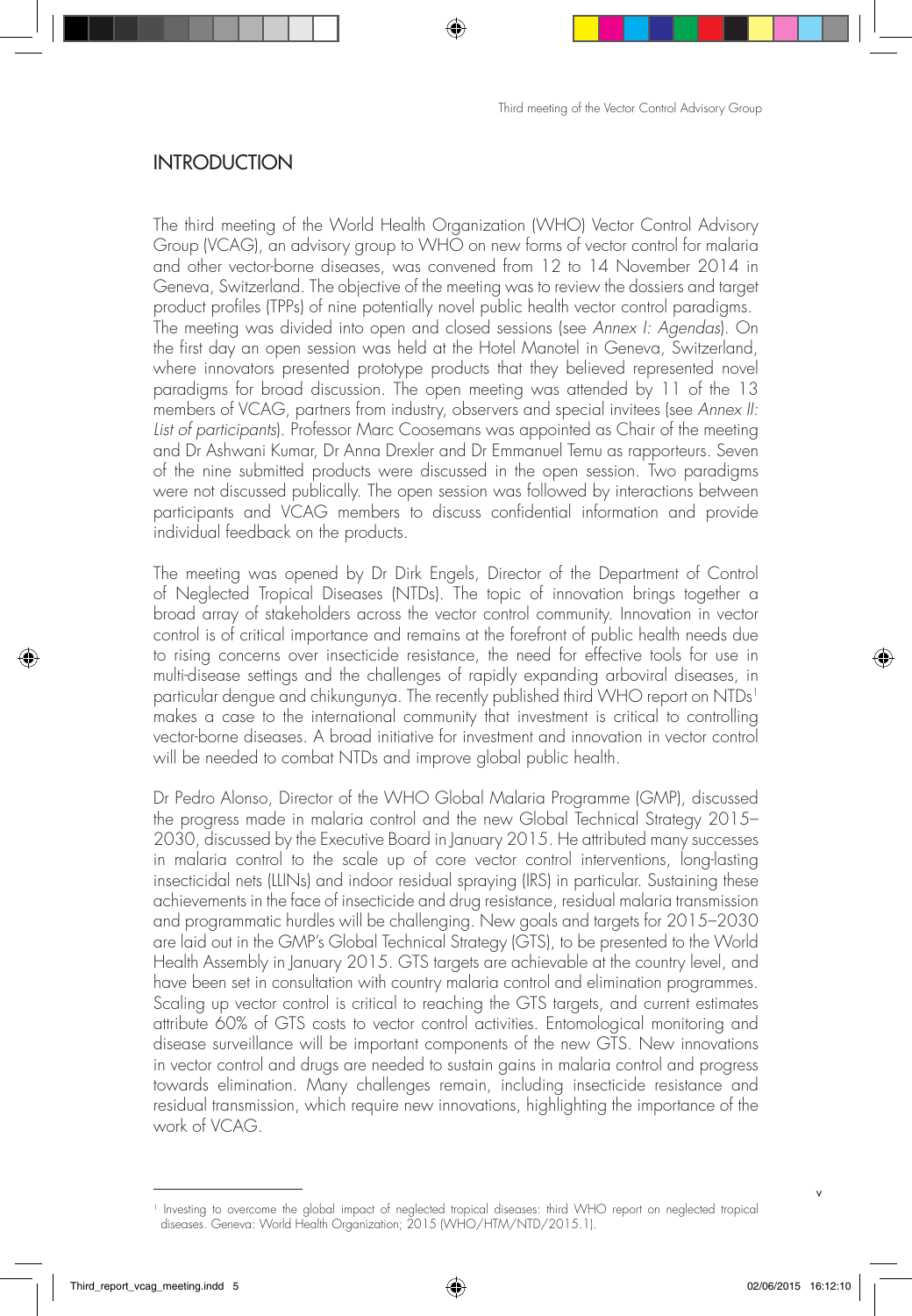Dr Raman Velayudhan, Coordinator of Vector Ecology and Management, WHO Department of Control of Neglected Tropical Diseases, welcomed the participants and discussed general administrative considerations. Following this, Dr Marc Coosemans called the open meeting to order, thanking participants for their presence and emphasizing the need for innovative vector control to combat malaria and vector-borne NTDs worldwide.

The closed session of the meeting (13–14 November) was attended by members of the VCAG and the WHO Secretariat. Nine product submissions were discussed (summarized in *Table 2*). VCAG also reviewed progress updates for the submissions discussed in February 2014 and finalized guidelines for the efficacy testing of LLINs with claims against resistant mosquito populations.

# DECLARATIONS OF INTEREST

All the invited experts completed a form of declaration of interests for WHO experts, which was submitted to and assessed by the WHO Secretariat prior to the meeting. The following interests were declared:

Dr John Beier is part of the group developing attractive toxic sugar baits (ATSB) and has received support in the past. He therefore did not participate in the session on ATSB.

Professor Dr Marc Coosemans' institute has received grants for evaluating the impact of repellents on malaria in Cambodia from the Bill & Melinda Gates Foundation. The institute has also received repellents free of charge for use in the study from S C Johnson & Johnson Inc. USA.

Dr Tom Burkot was involved in assessing the durable wall linings donated by Vestergaard for an intervention trial in the Solomon Islands. He therefore did not participate in reviewing the Vestergaard submission to VCAG and was assigned another dossier for review.

Professor Steven Lindsay's university received research support to produce a Cochrane review on larval source management from Valent BioSciences. The institute also received a donation of bednets for a clinical trial in Burkina Faso and the Gambia.

The interests declared by the experts were assessed by the WHO Secretariat. The declared interests were not found to be directly related to the topics under discussion at the meeting. It was therefore decided that all of the above-mentioned experts could participate in all of the evaluations, subject to the public disclosure of their interests.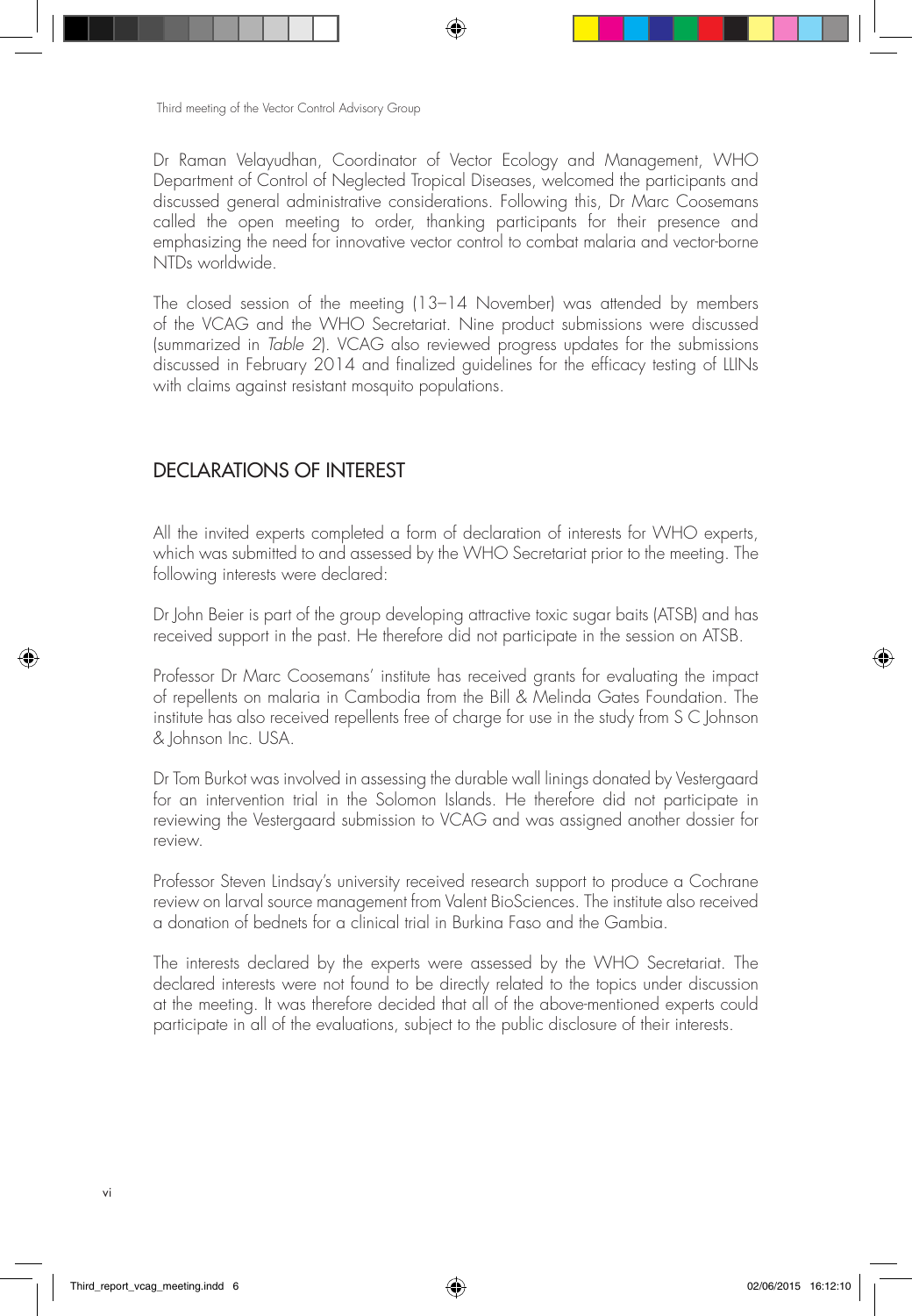# Clarifications on the role and functions of the VCAG

The distinction between a "product" and a "paradigm" and the operational setting in which paradigms might be used needs to be clarified for innovators in particular and the vector control community in general.

According to its operational procedures, the VCAG has the following functions:

- 1. To review and assess the public health value of new tools, paradigms, approaches and technologies; and
- 2. To make recommendations on their use for vector control within the context of integrated vector management in a disease or multi-disease settings.

# Products and paradigms

Several vector control paradigms are already recommended for use, including IRS, LLINs and larvicides. Within each of these paradigms are multiple products, each of which conforms to an overarching minimum target product profile (TPP).<sup>1</sup> For these established paradigms, proof of concept has already been demonstrated, so any subsequent products that meet the minimum TPP do not have to demonstrate public health efficacy. Rather, they are assumed to have equivalency and to function in a similar manner as a "first in class" product, unless there is a dramatic change in the underlying vector population (*Box 1*).

| Box 1. Definitions              |                                                                                                                                                                                                                                                                                              |
|---------------------------------|----------------------------------------------------------------------------------------------------------------------------------------------------------------------------------------------------------------------------------------------------------------------------------------------|
| Product                         | A specific intervention, e.g. Olyset nets                                                                                                                                                                                                                                                    |
| Prototype                       | A first candidate product example of a paradigm that complies with the minimum TPP for<br>that paradigm                                                                                                                                                                                      |
| Paradigm                        | A group of products that conform to an overarching minimum TPP in a format that will<br>allow public health (epidemiological) assessment of the prototype to be extrapolated to<br>other products within the group.                                                                          |
| Operational setting             | The vector space where the product will be used                                                                                                                                                                                                                                              |
| Target product profile<br>(TPP) | A detailed technical description that defines the ideal end goals for a product<br>and guides the development process. The TPP summarizes essential and desirable<br>characteristics as well as the specific studies that will supply the evidence for each<br>conclusion about that product |

# Operational settings

The operational setting in which a product works does not constitute a paradigm in itself. Broadly, there are three main operational settings in which paradigms might work: indoors against adult mosquitoes, outdoors against adult mosquitoes, or indoor/outdoor against immature mosquito stages (while not common, indoor control of immature stages can be done for *Aedes* and *Culex* spp. in certain scenarios). Some paradigms, such as attractand-kill baits, could work in multiple operational settings (Table 1), while some paradigms

<sup>1</sup> For example, the TPP for IRS and LLINs can be found at: http://www.ivcc.com/download/file/fid/493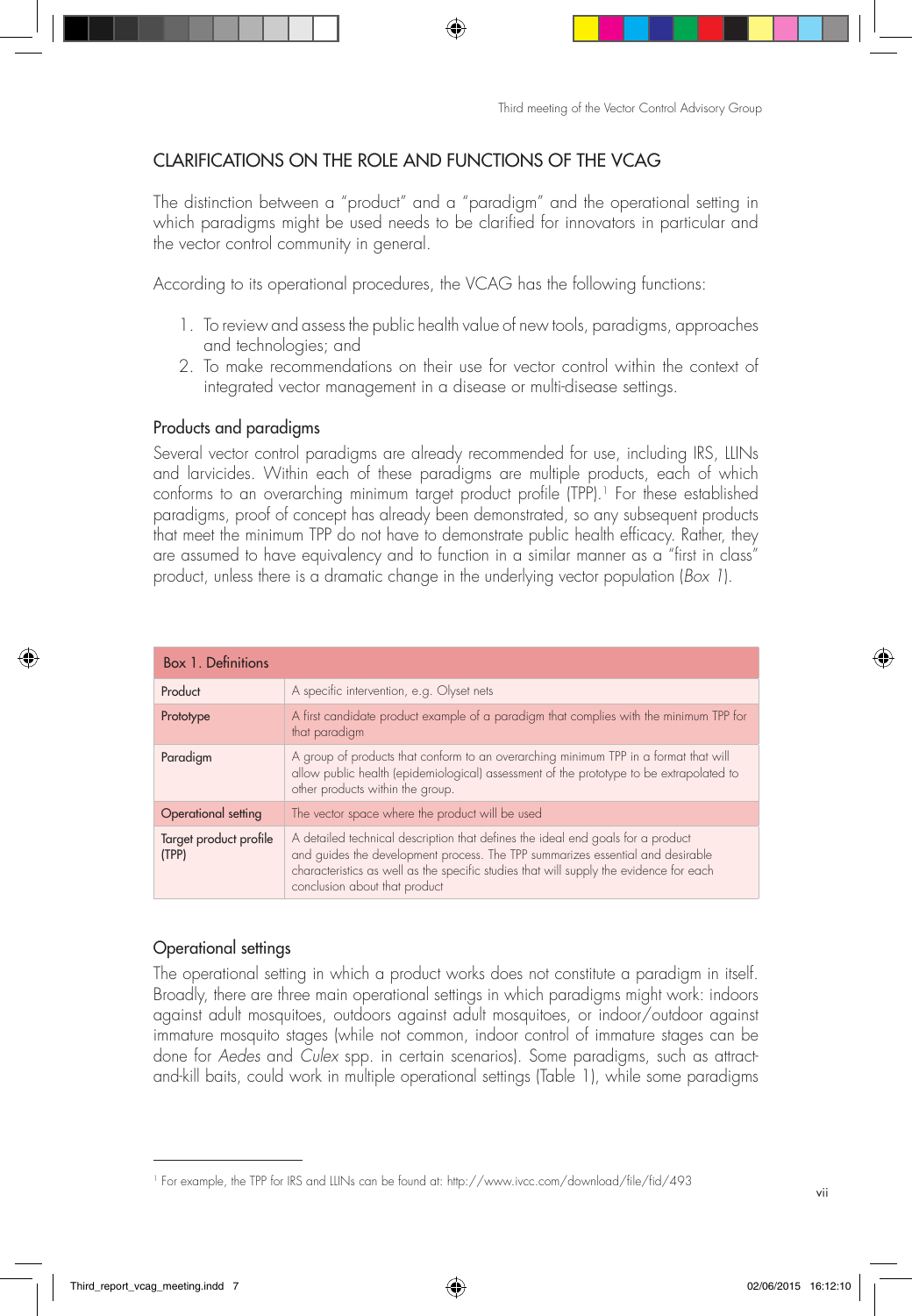share the same operational setting but have distinct TPPs and thus require the evidence base supporting their public health utility. LLINs and IRS, for example, both target adult mosquitoes indoors (i.e. have the same operational setting) but their TPPs are separate and the epidemiological evidence that supports LLIN use does not justify IRS use, or vice versa. Additionally, products may be similar in form to an existing TPP but differ in operational use. For example, LLINs are in essence insecticide impregnated materials. Other insecticide impregnated materials could include curtains, wall hangings, material-based emanators, blankets, tents, hammocks and clothing, but these products would not comply with the overarching TPP for LLINs given the operational differences in their use. Any product that diverges sufficiently from the TPPs of an established paradigm and fails to meet the product equivalency test would need new randomized controlled trials (RCTs) to demonstrate epidemiological impact.

### Generating evidence for new paradigms

For innovators targeting a public health route, VCAG will guide the data generation process to maximize efficiencies of both time and cost for the paradigm class. Demonstrating proof of concept for the public health value of new paradigms will require substantial evidence, and the time and money required for this task may vastly exceed the costs of introducing these same products to a consumer market. LLINs, for example, took roughly 20 years to generate epidemiological evidence supporting the paradigm and considerable funding. VCAG does not currently define a broader research agenda or provide funding or specific detailed product development advice to manufacturers.

If VCAG perceives value in a paradigm, its role is to provide feedback on which studies are needed to support this claim. Once these data have been generated, VCAG reviews the evidence, provides a technical evaluation and refines the TPP. Paradigms should be covered by a single overarching TPP under which multiple similar products can be grouped, so that all subsequent products can benefit from the proof of paradigm undertaken by the first in class prototype, thereby reducing the overall number of large-scale trials needed. VCAG will also recommend to policy-makers what, if any, public health benefits can be expected from the paradigm and subsequent products within the paradigm that conform to the minimum published TPP.

# Epidemiological end-points

There are currently two types (levels) of epidemiological end-points applicable to public health vector control: personal protection and community protection. For personal protection, users that comply with the recommended use are protected against infection and/or disease. This impact can be demonstrated in a randomized trial with randomization at the level of the individual (e.g. treated blankets) or household (e.g. spatial repellent). The indicator would be, for example, malaria incidence (control versus treated arm). For community protection, all individuals in the community (including non-users) are expected to be protected due to the mass effect on the vector population and on transmission. Community protection can only be demonstrated in RCTs; the indicator would be, for example, malaria prevalence.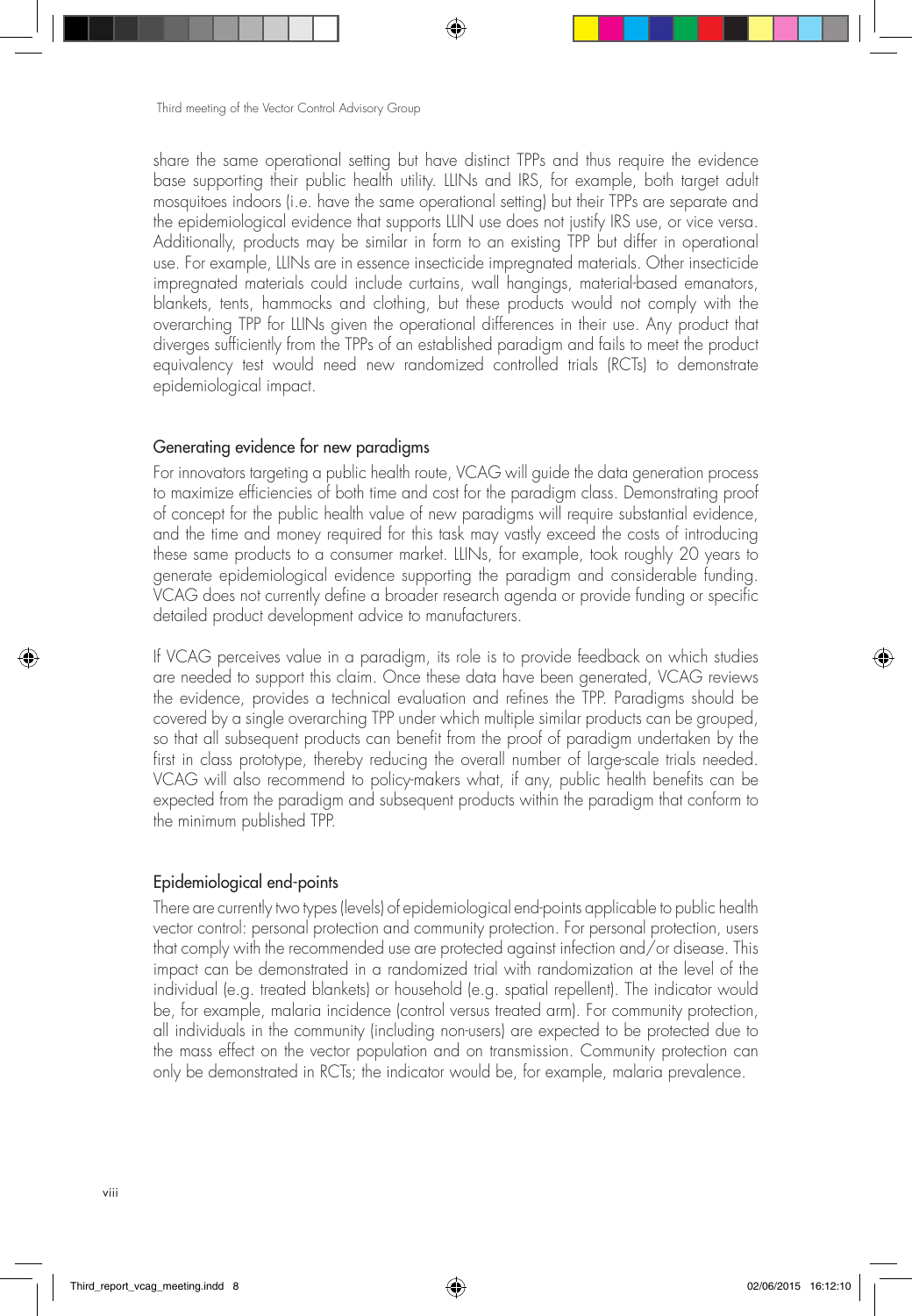In most cases, VCAG will not consider paradigms claiming only personal protection as having public health value. However, if the claim includes protection for well-specified risk groups (mobile outdoor populations, disasters, etc.) that cannot be protected in another way, VCAG will consider such claims. This should exclude products aimed at nuisance-insect control and consumer products that may be used against vectors. A key differentiating factor will be whether a product needs a recommendation to sell via largescale initiatives or national government procurement mechanisms. Products that can access markets without a recommendation (such as coils, repellents, candles and other household "consumables", and emergency supplies available through various nongovernmental organization routes) will not be evaluated by VCAG. Rather, any "household product" seeking a WHO recommendation will have a route through the WHO Pesticide Evaluation Scheme (WHOPES). At present, however, none has undergone WHOPES testing. It is unlikely that the mass market for specified risk groups reliant on WHO recommendations would ever justify the costs of generating the evidence for such a recommendation by the manufacturer or whether reliance on the more ad hoc publications undertaken by various groups in these settings is a better route.

#### Current and new paradigms for public health vector control

*Table 1* summarizes the existing and new paradigms for public health vector control, including progress in their evaluation. IRS and LLINs are divided into two categories: for susceptible and for insecticide-resistant vector populations. For IRS, VCAG has not reviewed any prototype with specific claims of efficacy for areas of substantive pyrethroid resistance, although novel combination products (including non-pyrethroid mixture prototypes) are being developed that may fit within this category.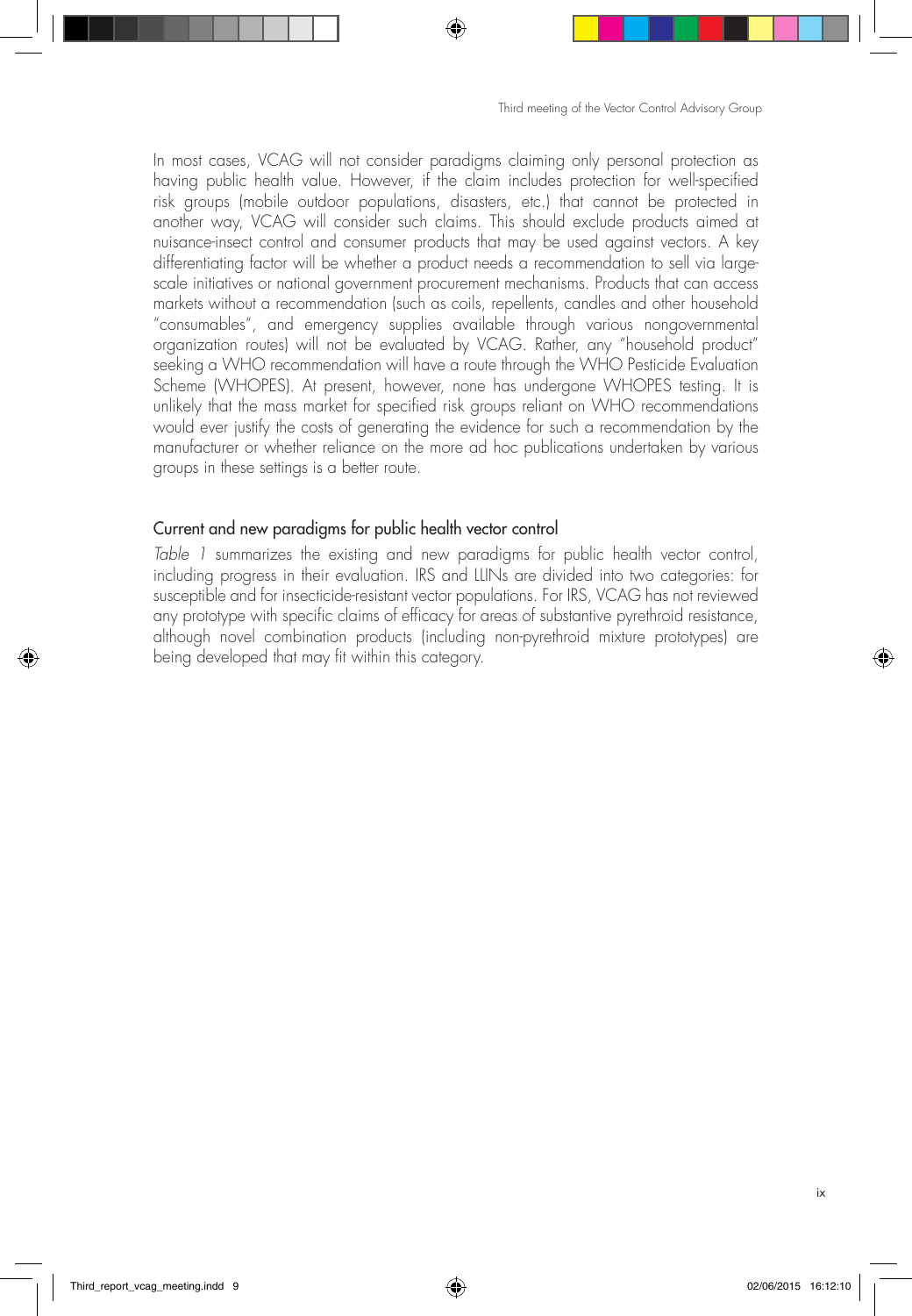| Table 1. Existing and new vector control paradigms                                           |                             |                                                                             |                                                                        |                                                                                 |                                                                                               |
|----------------------------------------------------------------------------------------------|-----------------------------|-----------------------------------------------------------------------------|------------------------------------------------------------------------|---------------------------------------------------------------------------------|-----------------------------------------------------------------------------------------------|
| Parameter                                                                                    |                             | Existing paradigms                                                          |                                                                        |                                                                                 | New paradigms (supplementary)                                                                 |
|                                                                                              | Larval source<br>management | Insecticide-treated<br>susceptible vector<br>bednets against<br>populations | Insecticide-treated walls<br>against susceptible<br>vector populations | insecticide resistant vector populations<br>Insecticide-treated bednets against | insecticide-resistant vector populations<br>Insecticide-treated walls against                 |
| Generic exemplars                                                                            | Larvicides                  | LIINS                                                                       | IRS/wall linings                                                       | LLINs controlling IR populations for<br>defined IR mechanism                    | RS/wall linings controlling IR populations<br>for defined IR mechanism                        |
| Prototype                                                                                    |                             |                                                                             |                                                                        | PermaNet 3.0, Interceptor G2                                                    | explicit claim for IR populations has been<br>To date, no valid prototype with an<br>reviewed |
|                                                                                              |                             |                                                                             | Operational setting                                                    |                                                                                 |                                                                                               |
| Indoors against adult mosquitoes                                                             |                             | >                                                                           | $\overline{\phantom{0}}$                                               | マ                                                                               | 7                                                                                             |
| Outdoors against adult mosquitoes                                                            |                             |                                                                             |                                                                        |                                                                                 |                                                                                               |
| Outdoors against immature<br>mosquito stages                                                 |                             |                                                                             |                                                                        |                                                                                 |                                                                                               |
| CLAIM: personal protection                                                                   | $\frac{0}{2}$               | YES                                                                         | $\frac{1}{2}$                                                          | YES/NO                                                                          | $\frac{1}{2}$                                                                                 |
| CLAIM: community protection                                                                  | YES                         | YES                                                                         | YES                                                                    | YES                                                                             | YES                                                                                           |
| WHOPES/VCAG                                                                                  | <b>WHOPES</b>               | <b>WHOPES</b>                                                               | <b>WHOPES</b>                                                          | WHOPES for long-lasting effect<br>VCAG for IR claims                            | WHOPES for long-lasting effect<br>VCAG for IR claims                                          |
| VCAG epidemiological end-point:<br>· community protection (CP)<br>· personal protection (PP) |                             |                                                                             |                                                                        | PP and/or CP; see [1] and (2)                                                   | ò                                                                                             |
| Progress of paradigm                                                                         | Complete                    | Complete                                                                    | Complete                                                               | VCAG Step 3                                                                     | TBD                                                                                           |

CP, community protection, IR, insecticideresistant; IRS, indoor residual spraying lubul, long-lating inespiriederteated int; PP, personal protection; TBD, to be determined; VCAG, Vector Control Advisory Group; WHO Pesticid CP, community protection, IR, insectioderesistant, IRS, indoor residual sproving langing limity, long-latedrated are including insection and protection, TBD, to be determined; VCAG, Vector Control Advisory Group; WHOPES, W

- As firstgeneration dud-treaded nets are of likely to include pyrelincids as an oriented some later not physion compyrethroid actives may not have a personal protection (PP) function, then efficacy claims made for these net .1) As first generation duckreated nes are all likely to include pyrehroids as an octive ingredient and some later nets with two non-pyrehroid actives may not have a personal protection (PP) function, then efficacy claims need to be carefully crofted and individually scrutinized rather than VCAG giving a blanket recommendation for this LIIN group against IR vectors paradigm. need to be carefully crafted and individually scrutinized rather than VCAG giving a blanket recommendation for this LLIN group against IR vectors paradigm.  $\equiv$ 
	- The burden of proof must be structured around the specific claims for each net. Claims should be stated simply, and not overstated. PP function may be retained through the presence of pyrethroid insecticide in some setting (2) The burden of proof must be structured around the specific claims for each net. Claims should be stated simply, and not overstated. Pf function may be retained through the presence of pyreltroid insecticide in some set be uniformly true and thus will require evaluation on a case-by-case basis. be uniformly true and thus will require evaluation on a case-by-case basis.  $\boxed{2}$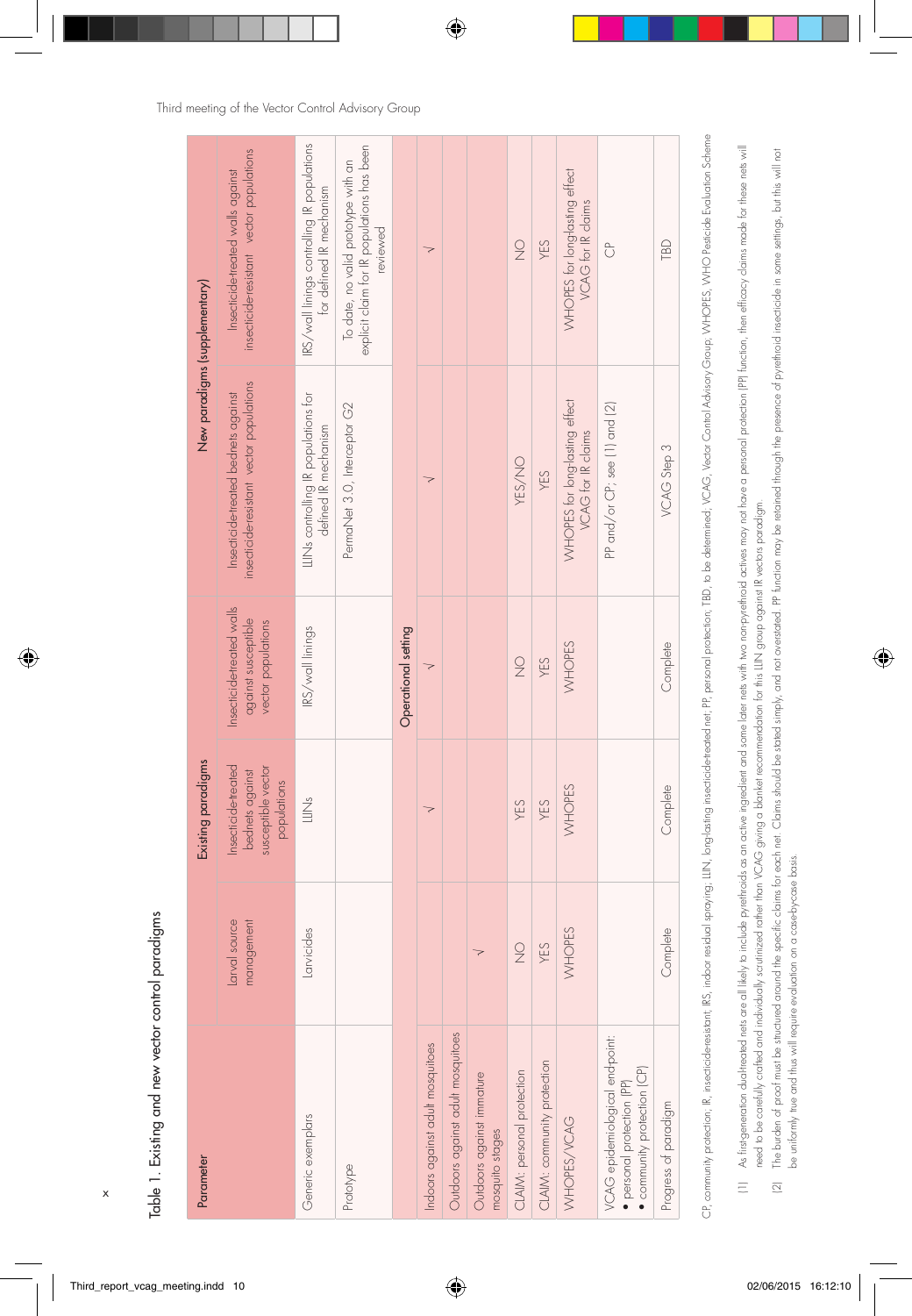| Outdoors against adult mosquitoes<br>Indoors against adult mosquitoes<br>Outdoors against immature<br>CLAIM: personal protection<br>mosquito stages<br>Prototype             | ppos :<br>Bait station<br>Attractive toxic<br>bait<br>$\frac{0}{2}$ | Wolbachia in Aedes<br>Microbial control of<br>human pathogens in<br>Wolbachia-based<br>adult vectors<br>bio control<br>aegypti<br>$\frac{0}{2}$<br>$\overline{\phantom{0}}$<br>$\overline{\phantom{0}}$ | interrupting human-<br>Spatial repellents<br>Passive emanator<br>vector contact<br>or transfluthrin<br>metofluthrin<br>emanators<br>Operational setting<br>YES<br>$\rightarrow$<br>> | YES for specific risk<br>specific risk groups<br>Insecticide-treated<br>Insecticide-treated<br>materials for<br>material<br>Clothes<br>Blanket<br>7<br>7 | genetic manipulation<br>populations through<br>Self-limiting gene<br>OX513A Aedes<br>technology<br>Reducing vector<br>aegypti<br>$\frac{1}{2}$<br>7<br>7<br>7 | Traps with lures<br>management<br>Vector traps<br>for disease<br><b>IN2TRAP</b><br>TOIN<br>$\frac{0}{2}$<br>7<br>7 | Lethal house lures<br>Eave tubes<br>Eave tubes<br>$\frac{0}{2}$<br>⇁<br>⇁ |
|------------------------------------------------------------------------------------------------------------------------------------------------------------------------------|---------------------------------------------------------------------|---------------------------------------------------------------------------------------------------------------------------------------------------------------------------------------------------------|--------------------------------------------------------------------------------------------------------------------------------------------------------------------------------------|----------------------------------------------------------------------------------------------------------------------------------------------------------|---------------------------------------------------------------------------------------------------------------------------------------------------------------|--------------------------------------------------------------------------------------------------------------------|---------------------------------------------------------------------------|
| Progress of paradigm (VCAG step)<br>VCAG epidemiological end-point:<br>CLAIM: community protection<br>· community protection (CP)<br>personal protection (PP)<br>WHOPES/VCAG | VCAG<br>YES<br>ò<br>$\mathbf{\sim}$                                 | VCAG<br>YES<br>ò<br>$\infty$                                                                                                                                                                            | PP & CP<br>VCAG<br>YES<br>S                                                                                                                                                          | groups<br>VCAG<br>$\frac{0}{2}$<br>L                                                                                                                     | VCAG<br>YES<br>ò<br>$\sim$                                                                                                                                    | VCAG<br>YES<br>ò<br>S                                                                                              | VCAG<br>YES<br>ò<br>$\sim$                                                |

Table 1. (cont'd) Existing and new vector control paradigms Table 1. (cont'd) Existing and new vector control paradigms

CP, community protection: IR, insecticideresistant; IRS, indoor residual spaying lubri protection griederecated ret; PP, personal protection; TBD, to be determined; VCAG, Vector Control Advisory Group; WHO Pesticide Evalua CP, community protection, IR, insectioderesistant, IRS, indoor residual spraying, lulk, long-lating insectiodereated in P, personal protection, TBD, to be determined; VCAG, Vector Control Advisory Group; WHOPES, WHO Pestic

Ť.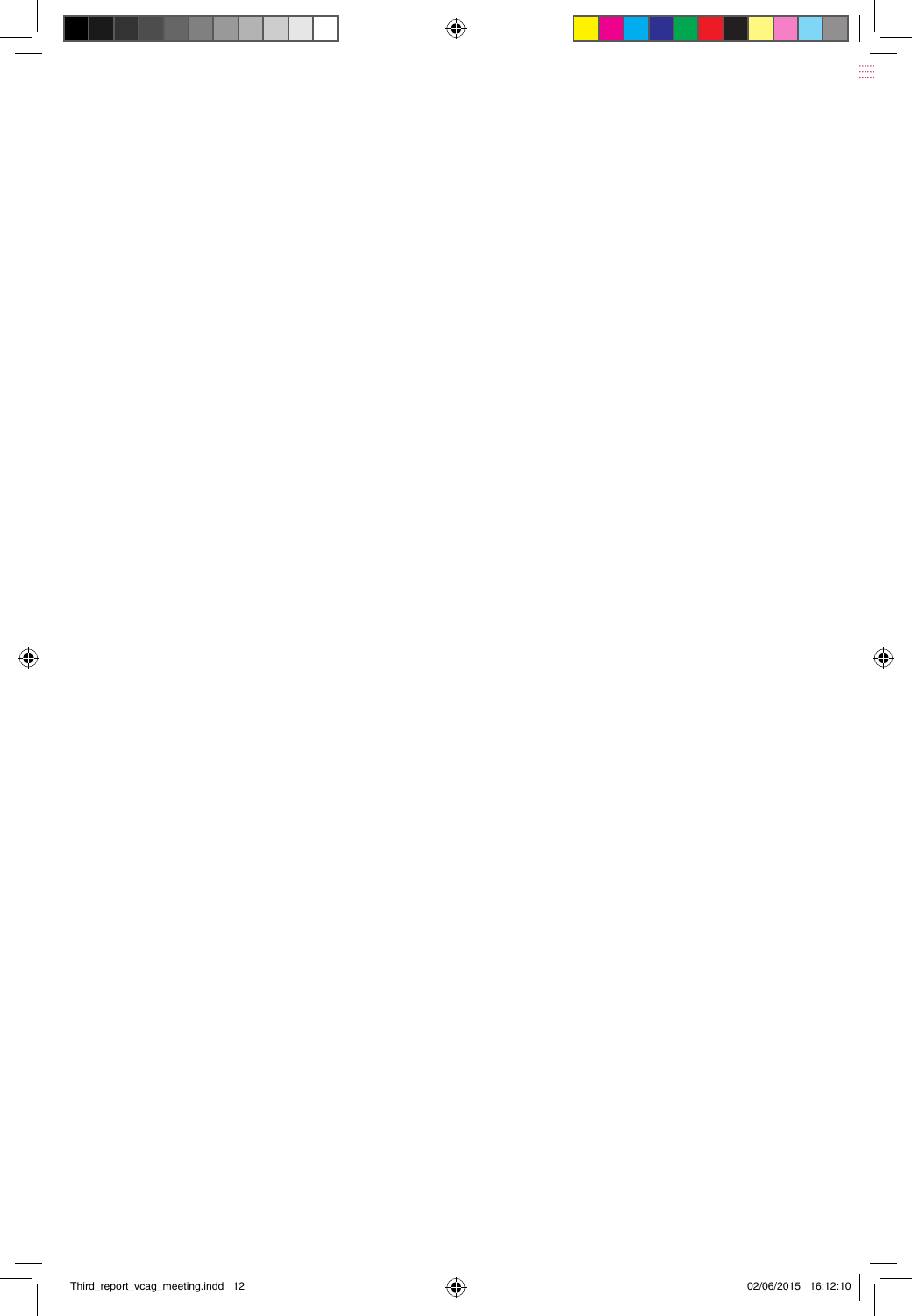# VECTOR CONTROL PARADIGM SUBMISSIONS REVIEWED BY VCAG

# 1. Reducing vector populations through genetic manipulation

## 1.1 Paradigm

The paradiam is reducing vector populations through genetic manipulation. This will allow for prototypes using genetically modified organism (GMO) approaches other than the "selflimiting gene technology (RIDL)" approach defined here to be evaluated against the same performance criteria despite variations in TPP.

#### Status of evidence for the paradigm

The most advanced prototype in this paradigm is in the process of completing data gathering to attain Step 2.

Data are provided describing the results of four open field releases of OX513A *Aedes aegypti*  demonstrating reduction in ovitrap indices and egg numbers (from ovitraps) compared to untreated areas. These releases also demonstrate the development of production/release capabilities that have been scaled to small, community-sized operations. The portfolio provides safety assessments of risk to human, animal and environmental health of the release of the OX513A *Ae. aegypti* mosquito, concluding there is negligible risk in all categories.

## 1.2 Prototype: OX513A transgenic *Aedes aegypti*

#### Description of the prototype

OX513A is a transgenic strain of *Ae. aegypti* engineered to carry a dominant lethal gene that suppresses *Ae. aegypti* mosquito populations in a manner similar to Sterile Insect Technique (SIT) or Sterile Male Release. Released transgenic males mate with Ae. aegypti females from wild populations causing offspring lethality, either "femalespecific" (female offspring do not survive to adulthood) or "bisex" (neither sexes survive to adulthood). The lethal gene is dominant: larvae carrying one or more copies of the OX513A insertion will develop normally but die before functional adulthood. The lethal gene is repressible by tetracycline (or analogues), allowing the prototype to be reared in controlled conditions. A DsRed2 fluorescent marker gene allows tracking-introduced genetic material in mosquito larvae. The prototype also includes protocols for mass rearing, releasing and monitoring OX513A *Ae. aegypti* male:wild-type *Ae. aegypti*  female mating ratios.

#### Prototype claims

• With sustained releases, the product reduces the target mosquito density to a level at which the ovitrap index is less than 15%. Sustained use of the product has the potential to eliminate local *Ae. aegypti* populations, provided immigration of *Ae. aegypti* is limited.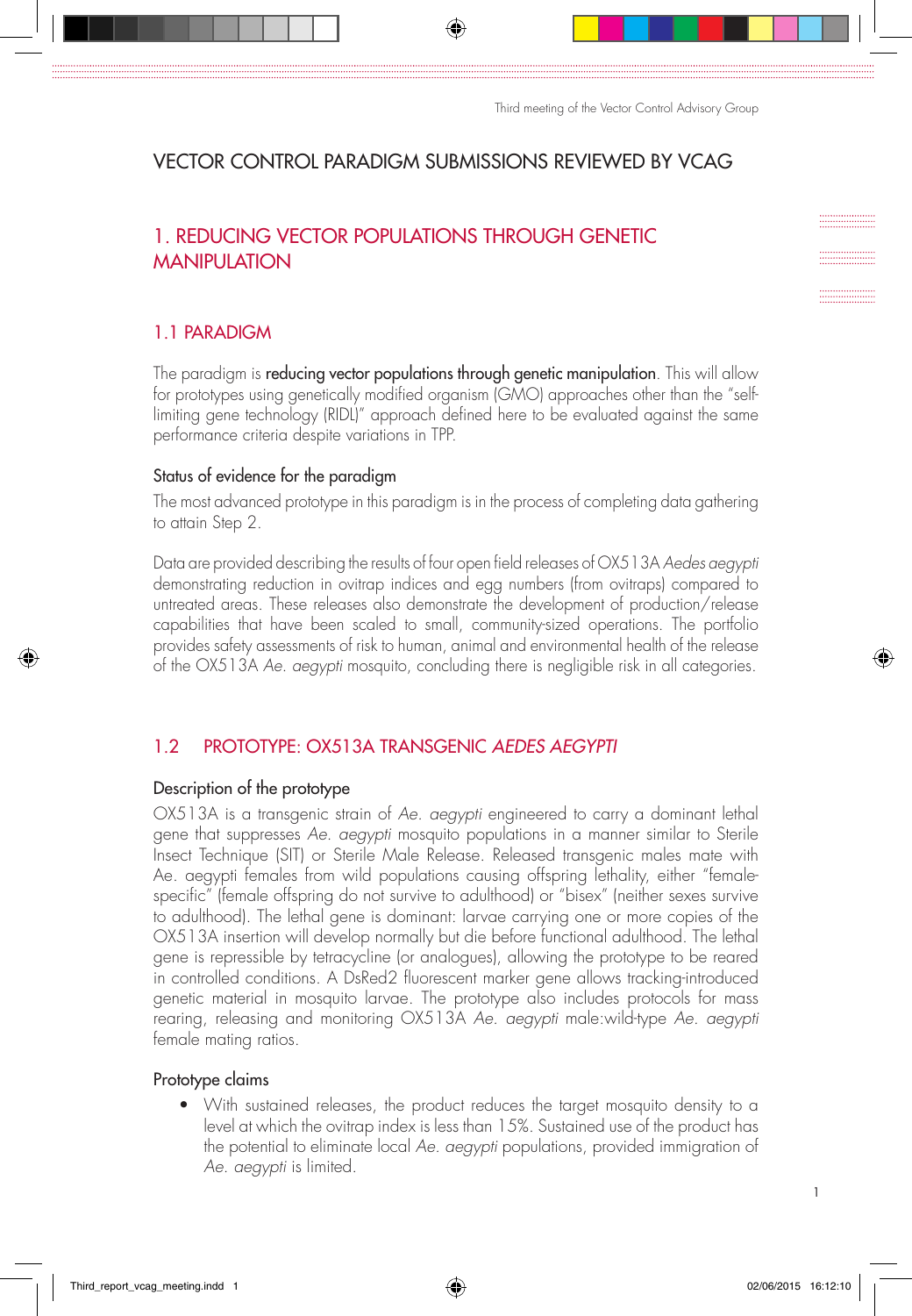• In areas currently free of *Ae. aegypti* but at risk of infestation, the product can prevent a wild population from becoming established and hence provide protection from virus infection disease. Sustained releases will maintain/reduce target mosquito populations below the relevant local (measured or modelled) dengue transmission threshold.

# Mode of action of the prototype

### *Entomological mode of action*

OX513A is a transgenic strain of *Ae. aegypti* engineered to carry a dominant, repressible, non-sex-specific, late-acting lethal genetic system, together with a DsRed2 fluorescent marker. Without tetracycline or its analogues, larvae carrying one or more copies of the OX513A insertion develop normally but die before functional adulthood. In larvae reared in the absence of tetracycline, small amounts of tetracycline transcriptional activator protein (tTAV) generated by the effect of a promoter on the genetic construct engineered into the genome of OX513A *Ae. aegypti* bind to tetO binding sites on the insert, creating a positive feedback loop that enhances expression of tTAV. When the tTAV protein accumulates in sufficient quantities it affects cellular function, resulting in lethality, normally at the late stages of larval development (fourth-instar larvae). In the presence of sufficient (e.g. 30 μg/ml) tetracycline, tTAV is prevented from binding to the tetO sites and cannot, therefore, enhance the expression from the promoter. This prevents the build-up of tTAV, hence avoiding its over-expression, and the larva develops normally through to the functional adult stage.

In a field setting, released OX513A *Ae. aegypti* males homozygous for the genetic insert mate with wild-type *Ae. aegypti* females, producing heterozygous offspring. Developing in larval habitats lacking effective concentrations of tetracycline, 95% or greater of the heterozygous offspring will die before the adult stage

# *Epidemiological mode of action*

Sustained release of OX513A *Ae. aegypti* males at densities relative to wild-type *Ae. aegypti* males sufficient to achieve a mating ratio of 50% (i.e. 50% of offspring carry the OX513A construct) results in a progressive reduction in *Ae. aegypti* population density over time. Epidemiological impact is achieved by driving or maintaining the vector population below the virus transmission threshold, which is the abundance of adult vectors required per person to sustain the transmission within the human population.

#### Paradigm development stage for the prototype

Based on the supporting information provided, this prototype is in late Step 2, development of the proof of concept. The applicant is requesting guidance on how best to build a scientifically rigorous evidence base for the epidemiological impact of OX513A *Ae. aegypti* in a pragmatic and cost–effective way.

#### Summary of key studies supporting the claim

The investigators have demonstrated:

- i. Safety/health/environment risk assessments suggest no meaningful risks have been identified.
- ii. Protocols have been developed to enable efficient mass rearing/sex separation/ release of OX513A *Ae. aegypti* sufficient to achieve required mating ratios.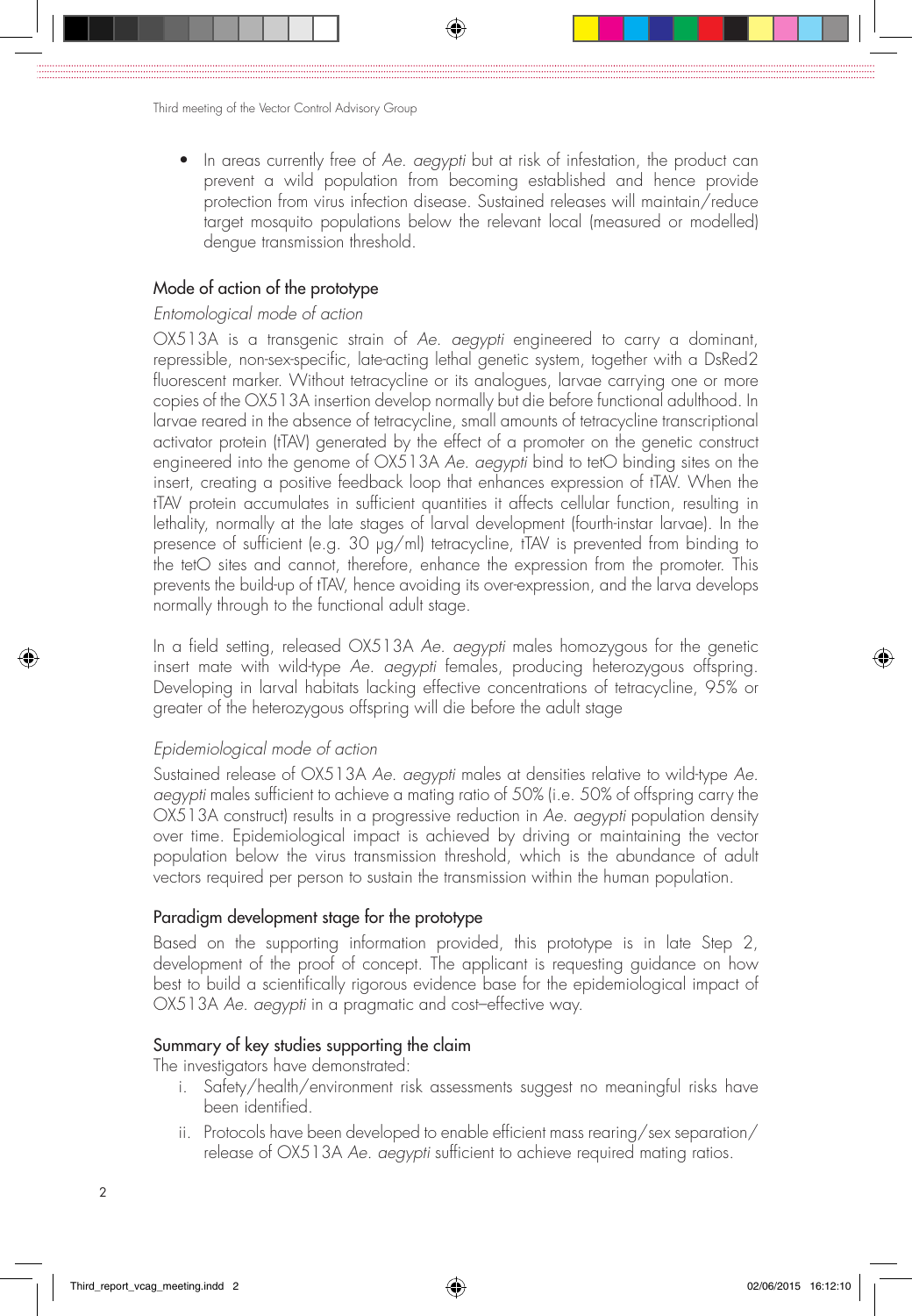- iii. Published and preliminary reports of field releases suggest that sustained release of OX513A *Ae. aegypti* males effectively reduces wild *Ae. aegypti* abundance, as reflected in ovitrap indices used to monitor the populations.
- iv. Regulatory approvals have been received from relevant governmental agencies where releases are being conducted.

# Safety (risks/hazards)

A generic risk assessment model should be developed for this technology and/or specific risk assessments for OX513A *Ae. aegypti* undertaken through WHO1.

### Supporting documentation (summary)

Supporting documentation includes two published papers describing (i) mating competitiveness of the OX513A *Ae. aegypti* males; (ii) suppression of a field population of *Ae. aegypti* following sustained release of OX513A *Ae. aegypti* males; (iii) two unpublished reports describing suppression of *Ae. aegypti* following sustained release of OX513A *Ae. aegypti* males in two communities in Brazil; (iv) an assessment of risk to human, animal and environmental health of the release of the OX513A *Ae. aegypti*  describing a lack of risk in any of the areas considered; (v) a list of regulatory approvals received from several government agencies for importation and release of OX513A *Ae. aegypti* or for organisms with related genetic constructs; and (vi) a video describing the OX513A *Ae. aegypti* rearing/release process developed for use in Brazil.

# 1.3 Conclusions and recommendations: OX513A *Aedes aegypti*

#### For paradigm

The applicants propose a paradigm "self-limiting gene technology for the suppression of pest arthropod populations", which is a derivation of the SIT or sterile male release using an introduced dominant lethal genetic construct to produce mortality in offspring of released males x wild-type female crosses rather than male sterility induced by radiological or chemical means. As such it involves an entomological mechanism not adequately described by the SIT paradigm, and warrants consideration as a new paradigm. The VCAG recommends that the paradigm should be more broadly defined as "Reducing vector populations through genetic manipulation", allowing additional prototypes using GMO approaches other than the "self-limiting gene technology (RIDL)" approach defined here to be evaluated against the same performance criteria despite variations in TPP.

While limited regulatory approval has been granted for using GMOs in this capacity, general reluctance to introducing genetically modified mosquitoes into communities for this purpose is likely to persist and additional community outreach to determine acceptability is essential.

It is a significant burden on the developers/implementers of this paradigm to demonstrate safety, probably beyond the high demand for safety placed upon traditional SIT (e.g. screwworm) or chemical insecticide-based interventions. While the OX513A *Ae. aegypti* prototype has undergone fairly comprehensive risk assessments, it is likely  $\frac{1}{1}$ 

<sup>1</sup> See http://apps.who.int/iris/bitstream/10665/127889/1/9789241507486\_eng.pdf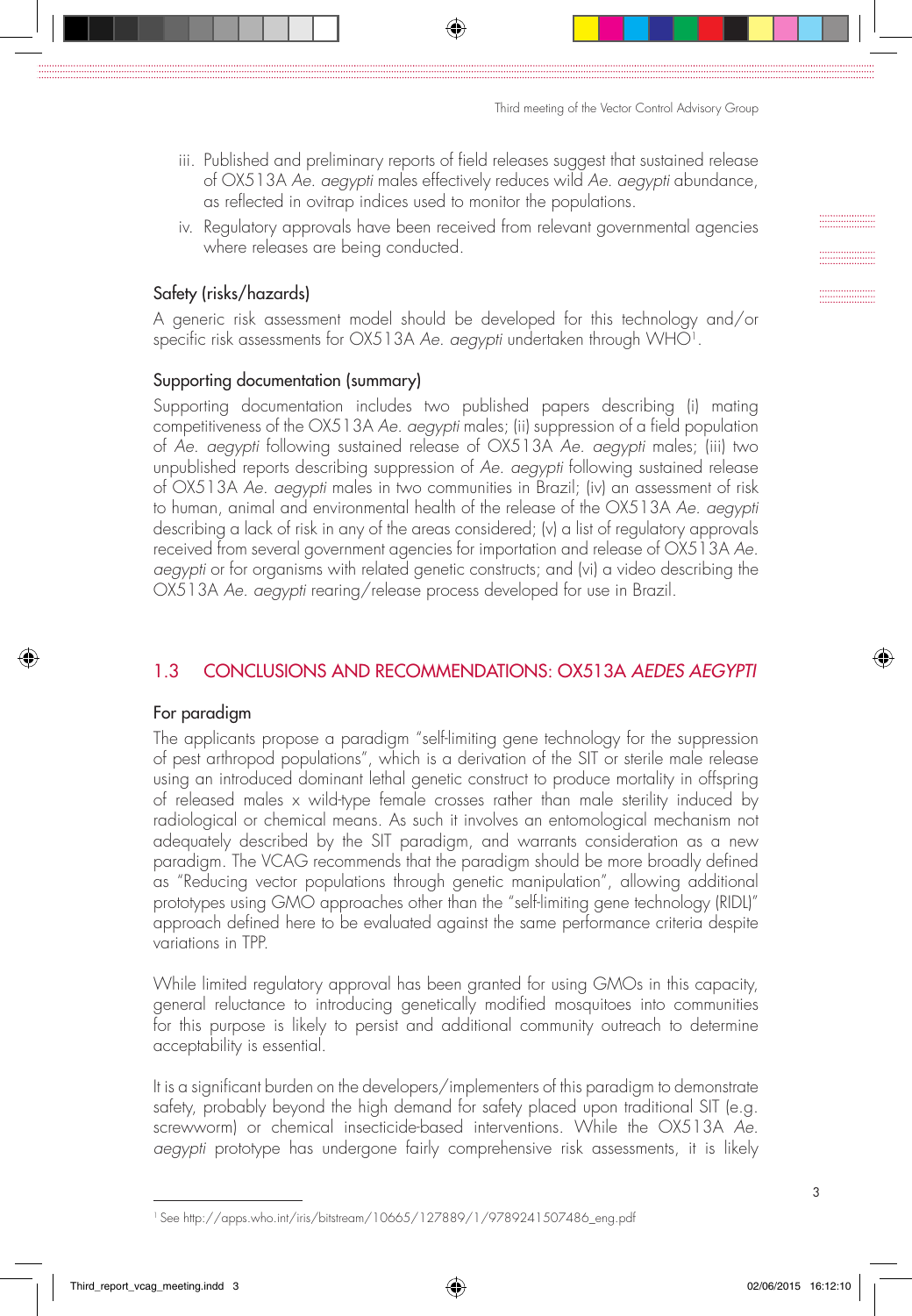that additional questions about risk will arise about this prototype (and any additional constructs) as new markets are developed.

#### For prototype

The OX513A prototype described fits within the broad paradigm of "Reducing vector populations through genetic manipulation". The following recommendations for the prototype were discussed by VCAG.

- i. Entomological efficacy should be quantified using measures directly related to mosquito population abundance (adult density, pupa/person measures) in addition to the ovitrap indices that have been incorporated into the monitoring procedures.
- ii. The effects of releasing homozygous OX513A *Ae. aegypti* females and of the less than 100% penetrance of lethality in heterozygous offspring on vectorial capacity and dengue virus transmission dynamics should be evaluated.
- iii. This prototype is supported by sufficient information to warrant moving into Stage 3 development; i.e. cluster randomized trials to evaluate epidemiological effectiveness. Although studies of this type can be challenging to design and implement, they are absolutely essential. VCAG recommends recruiting the appropriate expertise to advise on epidemiological trial design.

#### References

- 1. Oxitec Ltd. Self-limiting gene technology, OX513A Aedes aegypti. [Unpublished dossier report to the WHO Vector Control Advisory Group (VCAG)], 2014.
- 2. Harris AF, McKemey AR, Nimmo D, Curtis Z, Black I, Morgan SA et al. Successful suppression of a field mosquito population by sustained release of engineered male mosquitoes. Nat Biotechnol. 2012; 30:828– 30.
- 3. Harris AF, Nimmo D, McKemey AR, Kelly N, Scaife S, Donnelly CA et al. Field performance of engineered male mosquitoes. Nat Biotechnol. 2011;29:1034–7.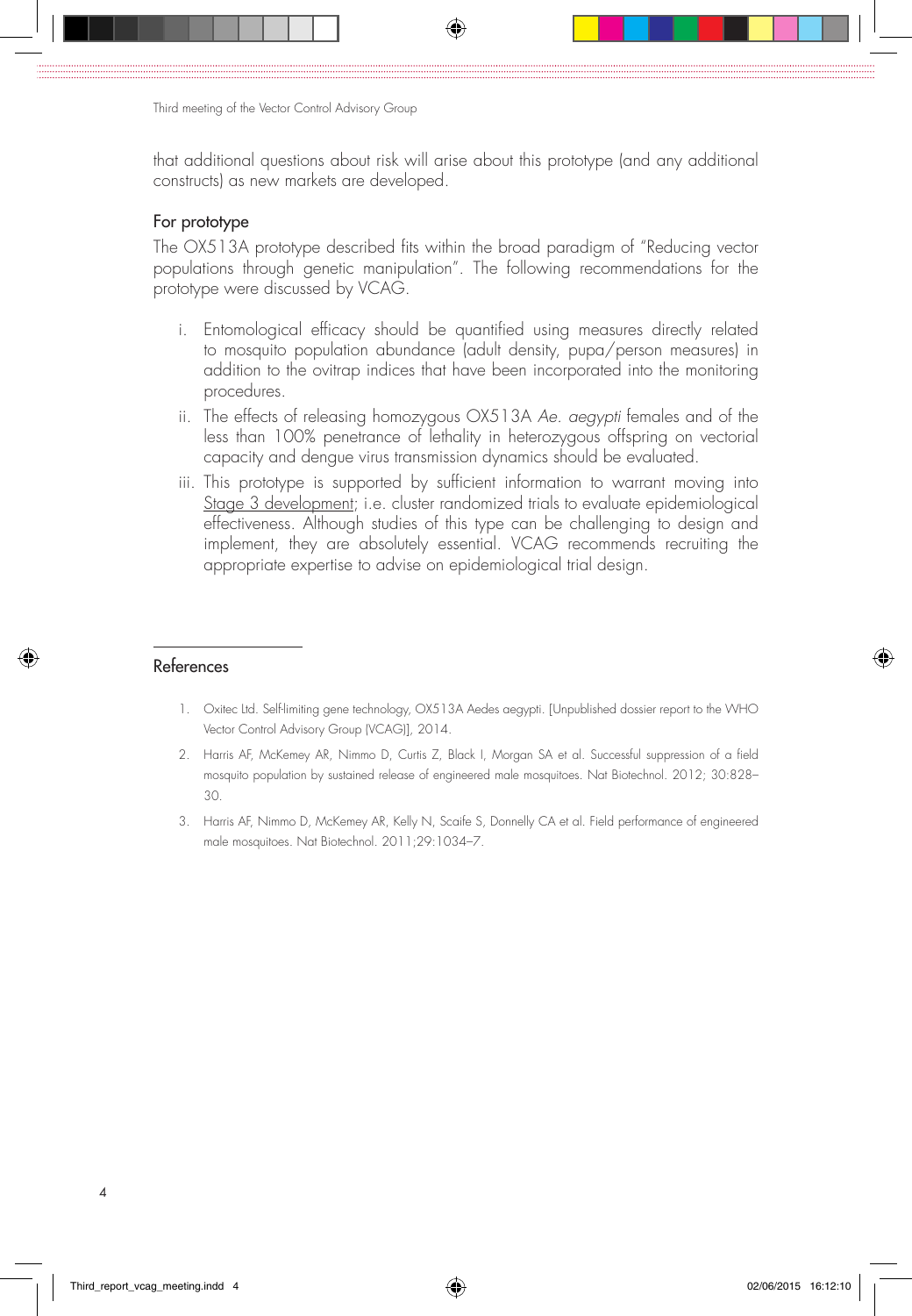# 2. Attract-and-kill baits

#### 2.1 PARADIGM

The paradigm is **attract-and-kill baits**. These baits can be used as an effective way of suppressing vector insect populations sufficiently to have a beneficial impact on malaria and/or other insect-borne disease transmission.

#### Status of evidence for the paradigm

The most advanced prototype in this paradigm is in the process of generating data for Step 2, development of the proof of concept.

### 2.2 Prototype: attractive toxic sugar baits

#### Description of the prototype

Attractive toxic sugar baits (ATSBs) are a new strategy for controlling mosquitoes, sandflies and other biting flies. Female and male mosquitoes and sandflies need plantderived sugars and carbohydrates to maintain energy for survival. This almost daily need for sugar presents an opportunity to leverage the sugar-feeding process with a bait containing a toxicant. The basic approach of ATSBs is to lure mosquitoes or sandflies to a toxic bait and kill them.

#### Prototype claims

The ATSB approach uses fruit or flower scents as an attractant, sugar solution as a feeding stimulant and oral toxin to kill the target insects. The ATSB solutions are either sprayed on vegetation or suspended in simple bait stations and the insects ingesting the toxic solutions are killed. Suppressing these vector insect populations has a beneficial impact on malaria and/or other insect-borne disease transmission.

#### Mode of action of the prototype

The intervention is based on three critical steps:

- i. Female and male mosquitoes or sandflies that are searching for natural sugar sources are diverted and attracted to ATSB baits either sprayed on vegetation or suspended in bait stations.
- ii. Mosquitoes and sandflies that feed on the ATSB bait ingest a toxin orally as they feed.
- iii. Mosquitoes and sandflies are killed.

#### Paradigm development stage for the prototype

Early Step 2: generating data for proof of concept. A range of prototypes were presented by the innovator. VCAG recommends that the innovator select the prototype with most potential for public health use and continue continue work to develop the TPP.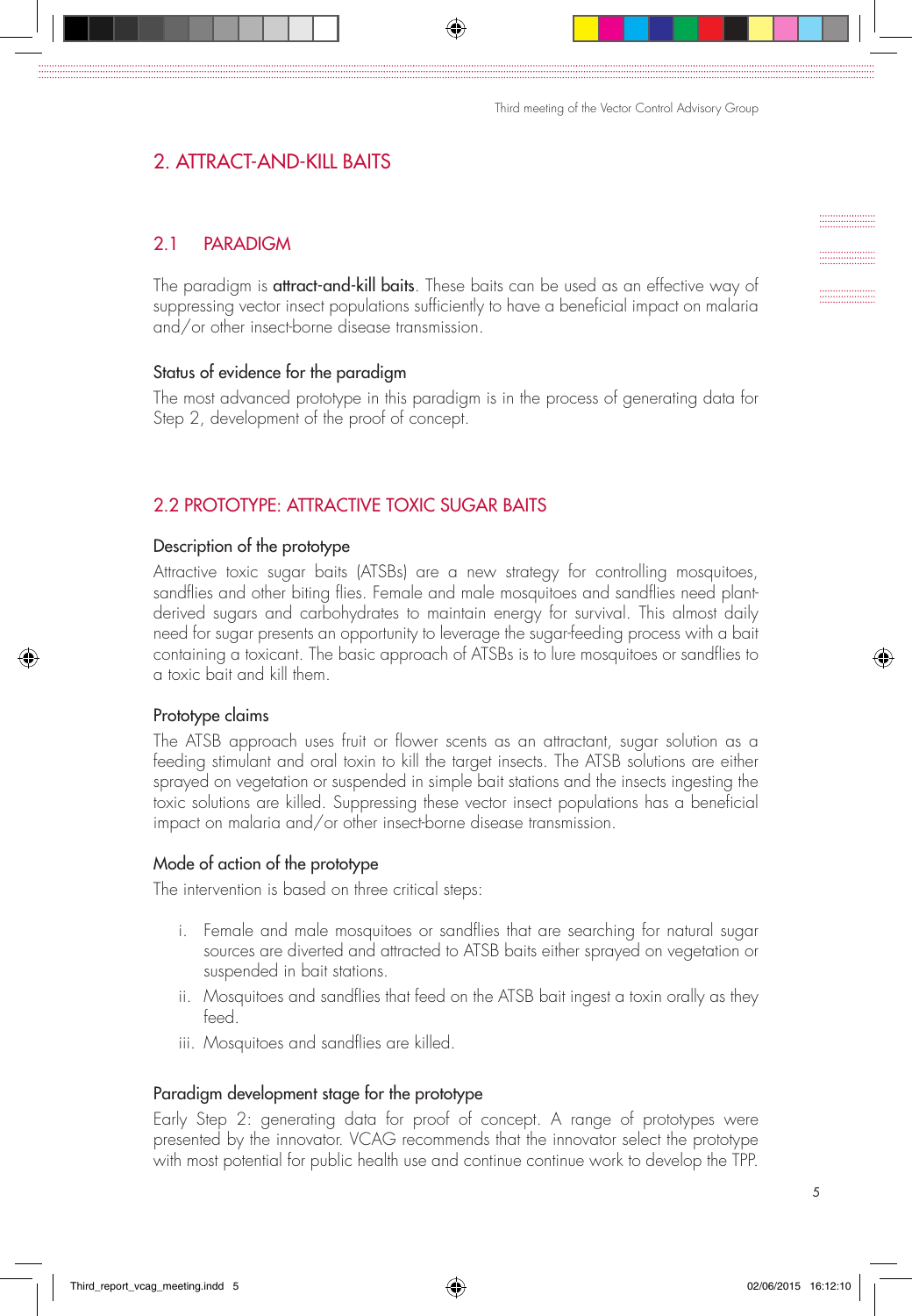## Summary of key studies supporting the claim

- 1. Female and male mosquitoes and sandflies are attracted to local fruits/seedpods and flowering plants (*2–4*) and the availability of sugar sources affects mosquito populations (*5*).
- 2. Numerous field trials in Israel and Mali suggest that ATSBs can reduce mosquito densities, and thus vectorial capacity. This has been shown with various active ingredients (AIs), including spinosad, boric acid, dinotefuran and eugenol, and in different transmission settings, including Israel (*Anopheles claviger, Culex pipiens* and *An. sergentii*), Mali (*An. gambiae* s.l.), Morocco (*Cx. perexiguus*) and Florida, USA (*Ae. albopictus*) (*6–13*). Field studies of ATSB containing eugenol demonstrated significant control: > 70% reduction for *Ae. atlanticus*, *Ae. infirmatus* and *Cx. nigripalpus* and > 50% reduction for *An. crucians*, *Uranotaenia sapphirina*, *Culiseta melanura* and *Cx. erraticus* 3 weeks post-ATSB application (*14*).
- 3. Field trial of ATSB for controlling sandflies. Field trials spraying ATSB containing spinosad effectively controlled *Phlebotomus papatasi* sandflies in the Jordon Valley of Israel (*15*).
- 4. When ATSBs are applied to nonflowering vegetation or presented in bait stations, their effects on non-target organisms are low. Non-target feeding of seven insect orders (Hymenoptera, Lepidoptera, Coleoptera, Diptera, Hemiptera, Orthoptera and Neuroptera) occurred 0.9% of the time when the application was applied on green nonflowering vegetation and significantly impacted Culicidae (mosquitoes) and Chironomidae (non-biting midges) only, with no impact on pollinators or predatory non-targets. In Florida, 5.5% of the nontargets were stained in the flowering vegetation application site, but the impact on non-target insects was very low when ASTB was applied to nonflowering vegetation or in bait solutions. Non-target feeding for six insect orders (Hymenoptera, Lepidoptera, Coleoptera, Diptera, Hemiptera and Orthoptera) was low for all non-target groups (0.9%). However, application of the ATSB to flowering vegetation resulted in significant staining of the non-target insect orders, highlighting the need for application guidelines to reduce non-target effects (*1,10,14–15*).
- 5. Recent work conducted by the United States Department of Agriculture (USDA) shows that a variety of agricultural pesticides can be used for ATSB. Two insecticides (boric acid and spinosad) were initially field tested as oral toxicants and both were found suitable for the ATSB system. Additional work at the USDA/ ARS (Agricultural Research Service) laboratories tested a series of chemicals in the laboratory from five classes of insecticides (pyrethroids, phenylpyroles, pyrroles, neonicotinoids and macrocyclic lactones) against three mosquitoes (*Cx. quinquefasciatus, Ae. taeniorhynchus* and *An. quadrimaculatus*). The results of this work showed that, in general, the three most effective AIs were fipronil, deltamethrin and imidacloprid. Other effective actives were, in order, spinosad, thiamethoxam, bifenthrin, permethrin and cyfluthrin. The least effective were chlorfenapyr and ivermectin. Some caveats to this work include that solutions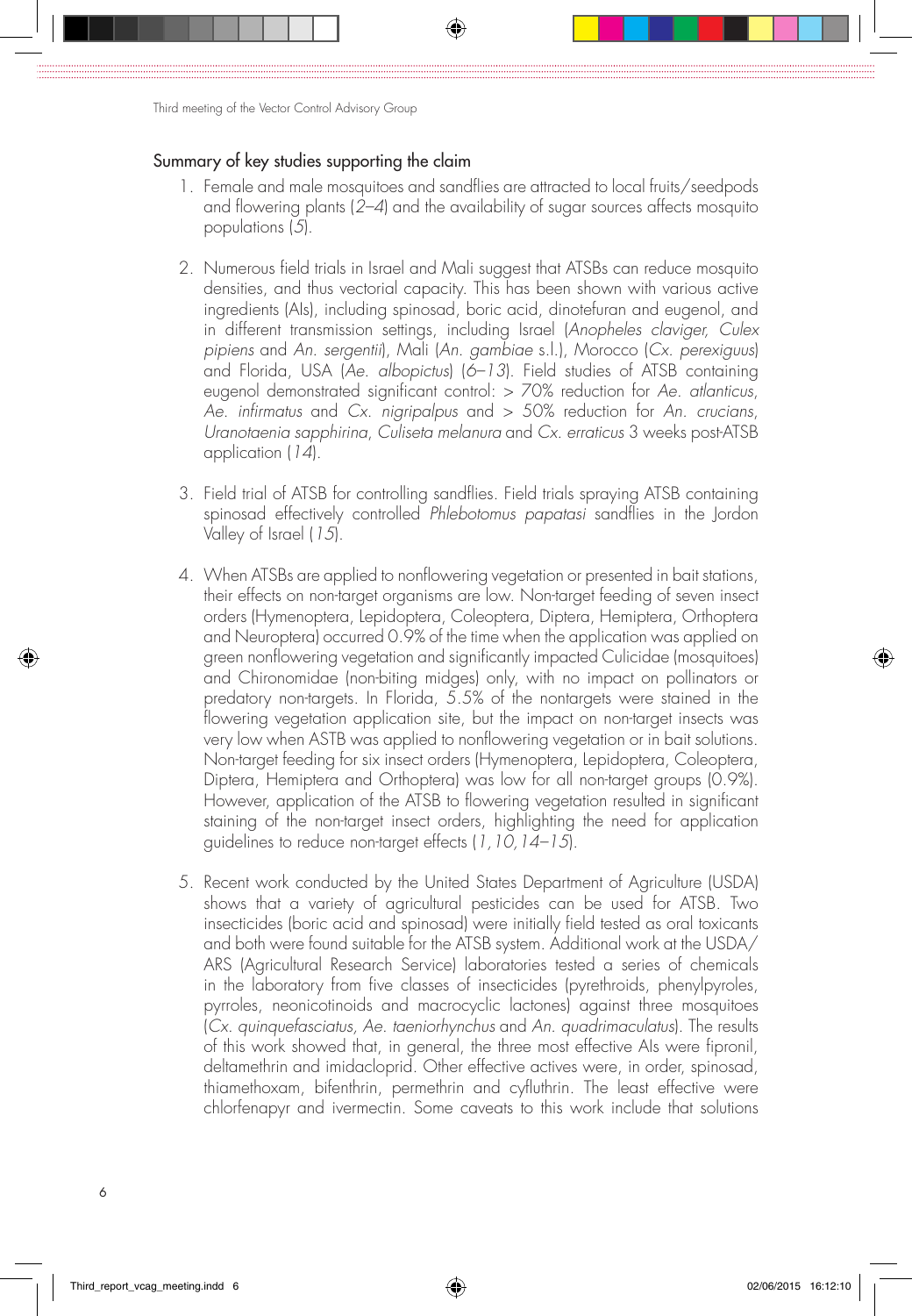were not optimized for inclusion into an ATSB delivery system and efficacy was based on 24-h knockdown, which may negatively impact slower-acting products such as chlorfenapyr. Even after ingesting slow-action pesticides, mosquitoes were refraining from taking blood-meals. Two of the field-tested AIs (spinosad and boric acid) were further compared to determine their cost on a per station basis. In comparing rates for each chemical and average pricing, it is clear that both highly active/expensive chemicals and less active/less expensive chemicals would have a fit in the ATSB system. Neither chemical would appear to have a significant impact on the overall cost of a bait station.

6. Low-risk AIs (see above and publications), especially microencapsulated garlic, are used in the ATSB product presently marketed in the USA. This material is claimed to work as well as traditional pesticides (*1*). Several insecticides from different classes of chemistry have potential for use in the ATSB system. Just about any AI will work and the effectiveness of the concept is more about placement and positioning of the stations than what AI is used. Accordingly, this method will potentially solve resistance problems. Active ingredients can be rotated or a suitable cocktail of chemical classes can be used, similar to combination antibiotic treatment, to avoid the onset of resistance.

### Safety (risk/hazard) information

A single ATSB prototype was not proposed at the time of VCAG review. Insecticides from different classes of chemistry have potential for use in this system and ATSBs using low-risk AIs (e.g. microencapsulated garlic) are being marketed in the USA at present. For each specific prototype, information must include a generic model for risk assessment and risk assessments of each AI must be completed.

#### Supporting documentation (summary)

Full dossier and supporting documents including publications, reports and unpublished results.

### 2.3 Conclusions and recommendations: attractive toxic sugar **BAITS**

Overall, this is a promising paradigm for malaria, dengue and leishmaniasis control. Its positive features include:

- i. The potential for use in an integrated vector management (IVM) strategy.
- ii. Reliance on ingestion rather than contact killing gives broad scope for AIs with the possibility for use towards resistance management.
- iii. The potential of effect against outdoor biting vectors, and daytime biters such as *Ae. aegypti*.
- iv. ATSB components are in the public domain and thus a competitive market is likely to develop, although quality control may be a challenge for subsequent products.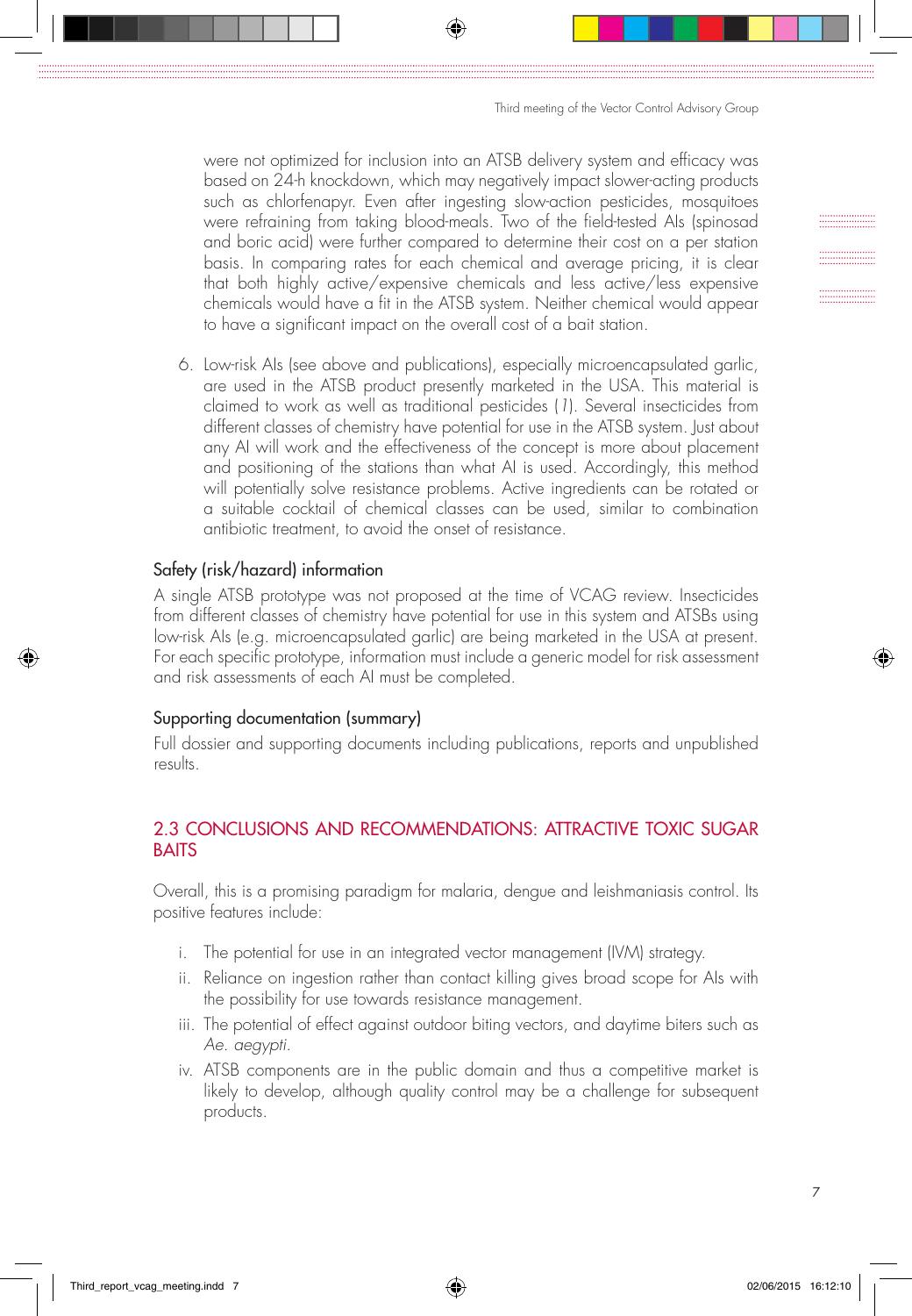## For paradigm

- i. Evidence is needed from smaller field trials (semi-field, small-scale field) with adequate statistical power to show that the anticipated primary entomological impact is achieved. Comparing one intervention versus one control site is inadequate even for study with entomological outcomes.
- ii. VCAG Step 3 requires randomized controlled field trials in an endemic setting to demonstrate epidemiological efficacy.
- iii. Indoor and/or outdoor use needs further investigation to determine whether the product is intended as a household protection device, or whether it is an effective public health intervention.
- iv. Community acceptability and compliance for the intervention must be assessed and the potential negative impact on compliance for LLIN use considered.
- v. Cost analysis should include both cost set-up and maintenance/servicing of ATSB stations, including training for bait station maintenance and replacement fees. Costs will be in addition to existing vector control interventions. Durability should also be assessed before embarking on large field trials.
- vi. Complete risk assessment studies will be needed.

#### For prototype

- i. VCAG recommends that the innovator select the prototype with most potential for public health use and work to develop the TPP.
- ii. Field efficacy studies should monitor the effect of the prototype on population age structure and parity. The effects of field settings for the trap, in particular high vegetation, need further assessment.
- iii. Although the innovators claim this will not select for resistance, insects may develop behavioural resistance mechanisms based on trap avoidance.
- iv. Adverse effects on non-target organisms need further examination.
- v. The study design should be modified to assess effects on outdoor biting.
- vi. The susceptibility of baits to rodent damage should be assessed and weather durability established.
- vii. A full list of potential AIs for use in the traps should be identified, including toxicological profiles, safety and risk information.
- viii.This prototype is not sufficiently advanced to warrant trials with epidemiological outcomes. Trials should be restricted to village-scale studies with entomological outcomes for the time being.

#### References

- 1. Westham Innovations Ltd. Attractive toxic sugar baits for vector control. [Unpublished dossier report to the WHO Vector Control Advisory Group (VCAG)], 2014.
- 2. Müller GC, Beier JC, Traore SF, Toure MB, Traore MM, Bah S et al. Field experiments of Anopheles gambiae attraction to local fruits/seedpods and flowering plants in Mali to optimize strategies for malaria vector control in Africa using attractive toxic sugar bait methods. Malar J. 2010;9:262.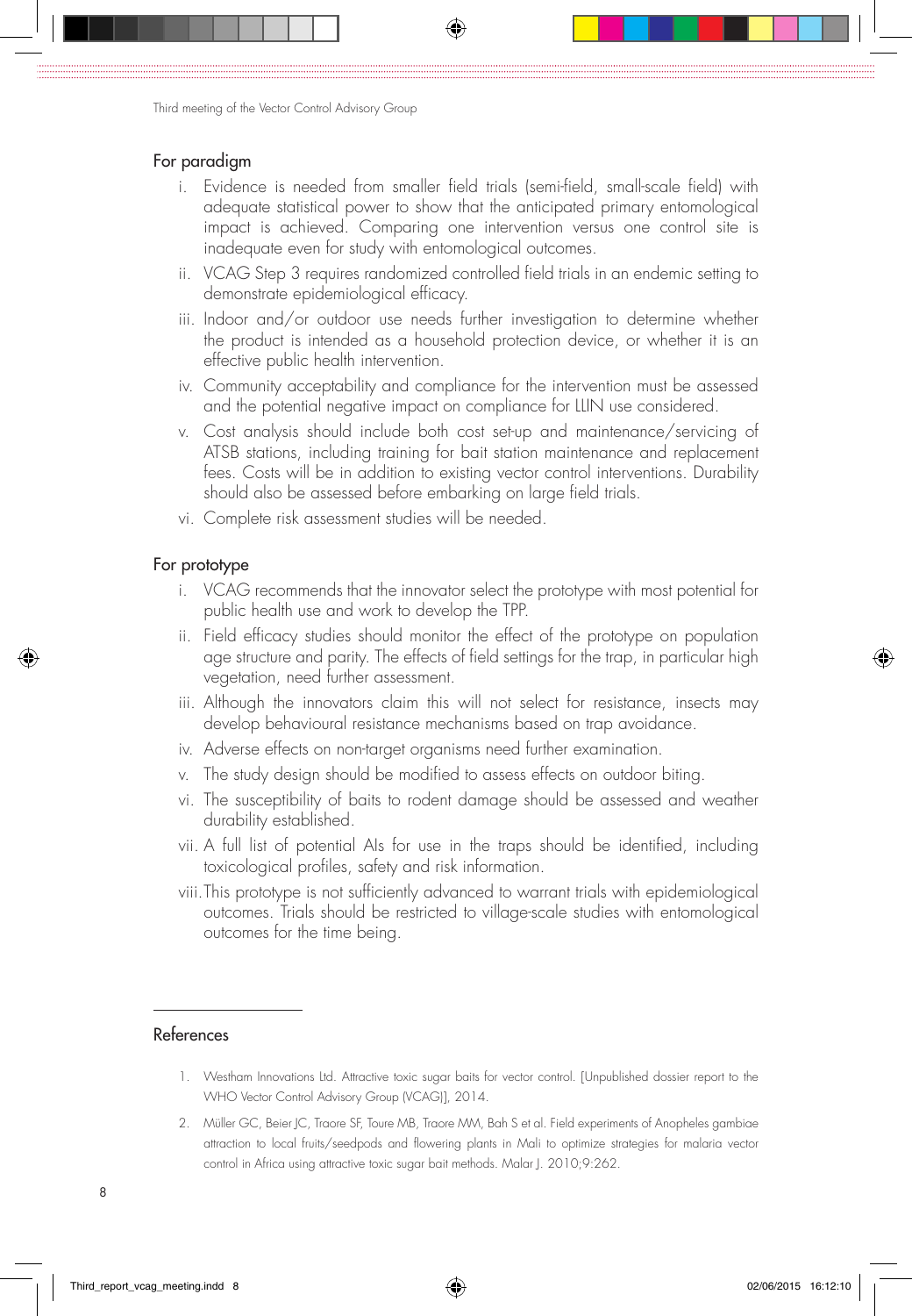- 3. Müller GC, Xue RD, Schlein Y. Differential attraction of Aedes albopictus in the field to flowers, fruits and honeydew. Acta Trop. 2011;118:45-9.
- 4. Müller GC, Revay EE, Schlein Y. Relative attraction of the sand fly Phlebotomus papatasi to local flowering plants in the Dead Sea region. J Vector Ecol. 2011;36(s1), S187-S194.
- 5. Gu W, Müller G, Schlein Y, Novak RJ, Beier JC. Natural plant sugar sources of Anopheles mosquitoes strongly impact malaria transmission potential. PLoS One. 2011;6:e15996.
- 6. Müller GC, Schlein Y. Efficacy of toxic sugar baits against adult cistern-dwelling Anopheles claviger. Trans R Soc Trop Med Hyg. 2008;102:480–4.
- 7. Müller GC, Junnila A, Schlein Y. Effective control of adult Culex pipiens by spraying an attractive toxic sugar bait solution in the vegetation near larval habitats. J Med Entomol. 2010;47:63–6.
- 8. Beier JC, Müller GC, Gu W, Arheart KL, Schlein Y. Attractive toxic sugar bait (ATSB) methods decimate populations of Anopheles malaria vectors in arid environments regardless of the local availability of favoured sugar-source blossoms. Malar J. 2012;11:31.
- 9. Müller GC, Beier JC, Traore SF, Toure MB, Traore MM, Bah S et al. Successful field trial of attractive toxic sugar bait (ATSB) plant-spraying methods against malaria vectors in the Anopheles gambiae complex in Mali, West Africa. Malar J. 2010;9:210.
- 10. Khallaayoune K, Qualls WA, Revay EE, Allan SA, Arheart KL, Kravchenko VD et al. Attractive toxic sugar baits: control of mosquitoes with the low-risk active ingredient dinotefuran and potential impacts on nontarget organisms in Morocco. Environ Entomol. 2013; 42:1040.
- 11. Naranjo DP, Qualls WA, Müller GC, Samson DM, Roque D, Alimi T et al. (). Evaluation of boric acid sugar baits against Aedes albopictus (Diptera: Culicidae) in tropical environments. Parasitol Res. 2013;112:1583–7.
- 12. Revay EE, Müller GC, Qualls WA, Kline DL, Naranjo DP, Arheart KL et al. Control of Aedes albopictus with attractive toxic sugar baits (ATSB) and potential impact on non-target organisms in St. Augustine, Florida. Parasitol Res. 2014;113:73–9.
- 13. Qualls WA, Xue R, Revay EE, Allan SA, Müller GC. Implications for operational control of adult mosquito production in cisterns and wells in St. Augustine, FL using attractive sugar baits. Acta Trop. 2012;124:158–61.
- 14. Qualls WA, Müller GC, Revay EE, Allan SA, Arheart KL, Beier JC et al. Evaluation of attractive toxic sugar bait (ATSB)—barrier for control of vector and nuisance mosquitoes and its effect on non-target organisms in sub-tropical environments in Florida. Acta Trop. 2014;131:104–10.
- 15. Schlein Y, Müller GC. Experimental control of Phlebotomus papatasi by spraying attractive toxic sugar bait (ATSB) on vegetation. Trans R Soc Trop Med Hyg. 2010;104:766–71.
- 16. Marshall JM, White MT, Ghani AC, Schlein Y, Müller GC, Beier JC. Quantifying the mosquito's sweet tooth: modelling the effectiveness of attractive toxic sugar baits (ATSB) for malaria vector control. Malar J. 2013;12:291.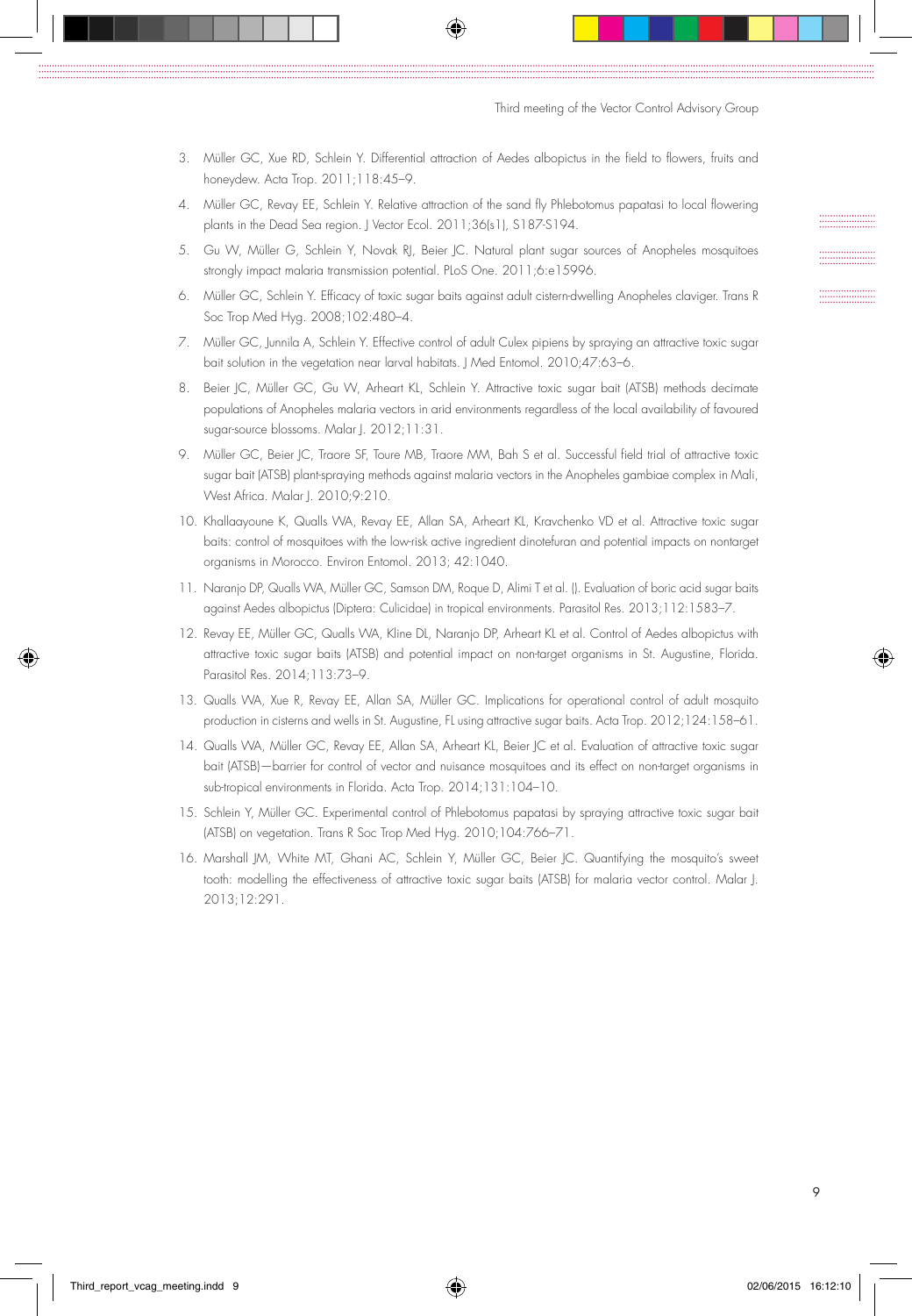# 3. Insecticide-treated materials for specific risk groups

# 3.1 Paradigm

The paradigm is insecticide-impregnated materials with potential public health impact in protecting specific at-risk populations (nomads, displaced populations, disaster situations) in situations where use of an insecticide-treated net or indoor residual spraying are not feasible. It can be applied broadly to many product types (e.g. curtains, wall hangings, material-based emanators, blankets, tents, hammocks, clothing). These materials diverge sufficiently from LLINs in use that they would fail to meet a product equivalency test that would allow them to benefit from the RCTs done previously for LLINs. This paradigm protects against outdoor transmission but is not expected to provide a community effect.

#### Status of evidence for the paradigm

Step 1, early notification, due to the need for product development to support this paradigm.

# 3.2 PROTOTYPE· SKINTEX™ MR III

#### Description of the prototype

The Skintex<sup>TM</sup> MR III blanket is a lightweight, durable synthetic blanket treated with microencapsulated permethrin. The blanket is intended to provide personal protection from mosquito bites and malaria infection in situations where use of an insecticide-treated net or indoor residual spraying is not feasible. Blanket use disrupts permethrin microcapsules, releasing the insecticide, which repels and kills mosquitoes landing on the blanket.

#### Prototype claims

- 1. The blanket provides a physical barrier against mosquito bites.
- 2. Permethrin in the blanket deters mosquito landing and probing, and kills mosquitoes following exposure (100% knockdown, 100% mortality).
- 3. The encapsulation of the permethrin provides extended persistence of the permethrin as the capsules are gradually opened by movement and friction during blanket use.
- 4. By reducing mosquito bites, the prototype provides personal protection from malaria infection in situations where use of insecticide treated nets or indoor residual spraying are not feasible.

#### Mode of action of the prototype

The prototype acts by both providing a physical barrier to mosquito bites and by killing mosquitoes that land on the blanket. The AI has a long-lasting killing effect due to the encapsulation of the insecticide, which is released by movement and friction generated by individuals during product use.

#### Paradigm development stage for the prototype

Based on the supporting information provided, this prototype is in Step 1– early notification.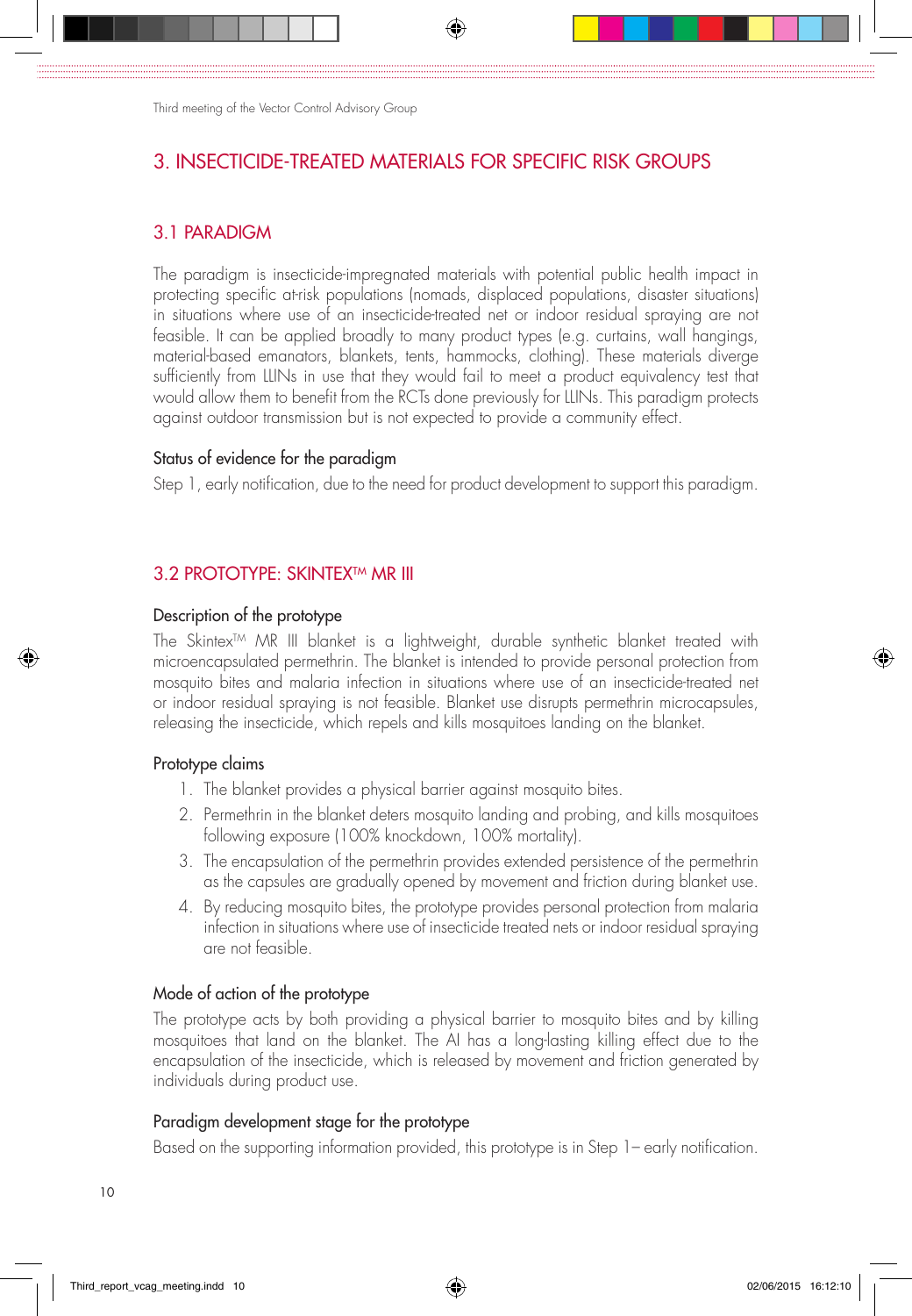#### Summary of key studies supporting the claim

The investigators present.

- 1. Preliminary results on entomological efficacy, including knockdown and mortality testing, and limited repellency testing. WHO tube assays showed 100% knockdown in one hour and 100% mortality of Ae. aegypti after 5 min exposure to washed samples (up to 25 washes) (1,2). Repellency testing indicated a reduction in bites from *Ae. aegypti*, but did not demonstrate repellency due to the absence of a control and sufficient replication (3).
- 2. Wash durability. After 25 washes the concentration of permethrin was 64% of the original concentration  $(1.4 \text{ g/m}^2)$ . This concentration provided 100% knockdown at 60 min post-exposure and 100% mortality at 24 hrs.
- 3. Studies by Graham et al (2002) supporting acceptability of pyrethroid-treated sheets and clothing to users and protection from bites. The prototype proposed here was not tested (2).
- 4. Toxicological information. No significant evidence for acute oral toxicity, dermal irritation, mucous membrane irritation, skin sensitization, mutagenicity or subchronic toxicity was reported.
- 5. Previous published studies from Afghanistan and Kenya show the proof of principle of treated top-sheets or blankets (3,4).
- 6. United States Environmental Protection Agency (USEPA) for the prototype (86110- 2). The prototype has passed all safety, health and environmental risk assessments required for EPA registration. Skintex MR III is the only microencapsulated permethrin product registered with the EPA.

#### Supporting documentation (summary)

Full dossier and supporting documents, including publications, reports and unpublished results..

# 3.3 CONCLUSIONS AND RECOMMENDATIONS: SKINTEX™ MR III

VCAG recognizes the public health value and importance of vector control products that protect specific populations in certain circumstances (potential for use in disaster situations), but do not necessarily contribute to community protection.

#### For paradigm

Previous community trials on pyrethroid-treated sheets for personal protection in Muheza (United Republic of Tanzania) did not reveal community effect. However, efficacy for personal protection should be demonstrated in an individually randomized trial with epidemiological outcome measurements such as incidence of malaria.

#### For prototype

Serious concerns were voiced over the utility of a pyrethroid-based product where pyrethroid resistance is increasingly a problem. VCAG recommends that the innovators follow the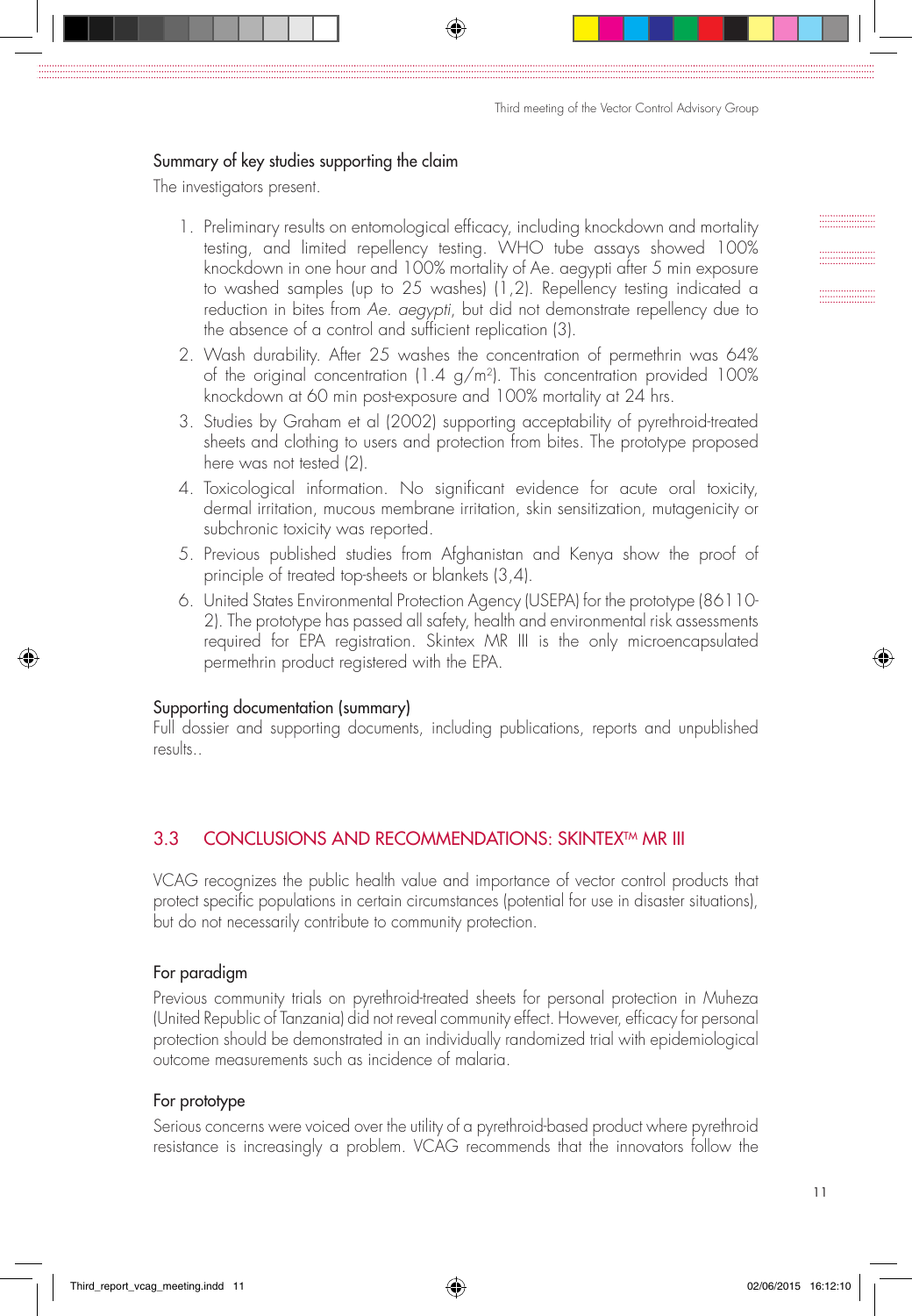Third meeting of the Vector Control Advisory Group

guidelines for LLIN efficacy testing to demonstrate entomological efficacy of their product. VCAG recommends that the innovators consider development of a product based on a combination or non-pyrethroid AI. Evaluation and development of this prototype should strongly consider impacts of insecticide resistance. The level of protection for exposed skin outside of the blanket was also discussed. Innovators could approach IVCC to guide prototype development, under their mandate from the Bill & Melinda Gates Foundation to look at outdoor biting and outdoor resting paradigms. Innovators can work with WHO to develop guidelines to evaluate impregnated clothing for personal protection, allowing the product to be evaluated through WHOPES.

#### References

- 1. Pulcra Chemicals LLC. Skintex MR III blanket. [Unpublished dossier report to the WHO Vector Control Advisory Group (VCAG)], 2014.
- 2. Graham K, Mohammad N, Rehman H, Farhan M, Kamal M, Rowland M. Comparison of three pyrethroid treatments of top-sheets for malaria control in emergencies: entomological and user acceptance studies in an Afghan refugee camp in Pakistan. Med Vet Entomol. 2002;16:199–206.
- 3. Rowland M et al. Permethrin-treated chaddars and top-sheets: appropriate technology for protection against malaria in Afghanistan and other complex emergencies. Trans R Soc Trop Med Hyg. 1999;93:465–72.
- 4. Macintyre K, Sosler S, Letipila F, Lochigan M, Hassig S, Omar SA et al. A new tool for malaria prevention?: Results of a trial of permethrin-impregnated bedsheets (shukas) in an area of unstable transmission. Int J Epidemiol. 2003;32:157–60.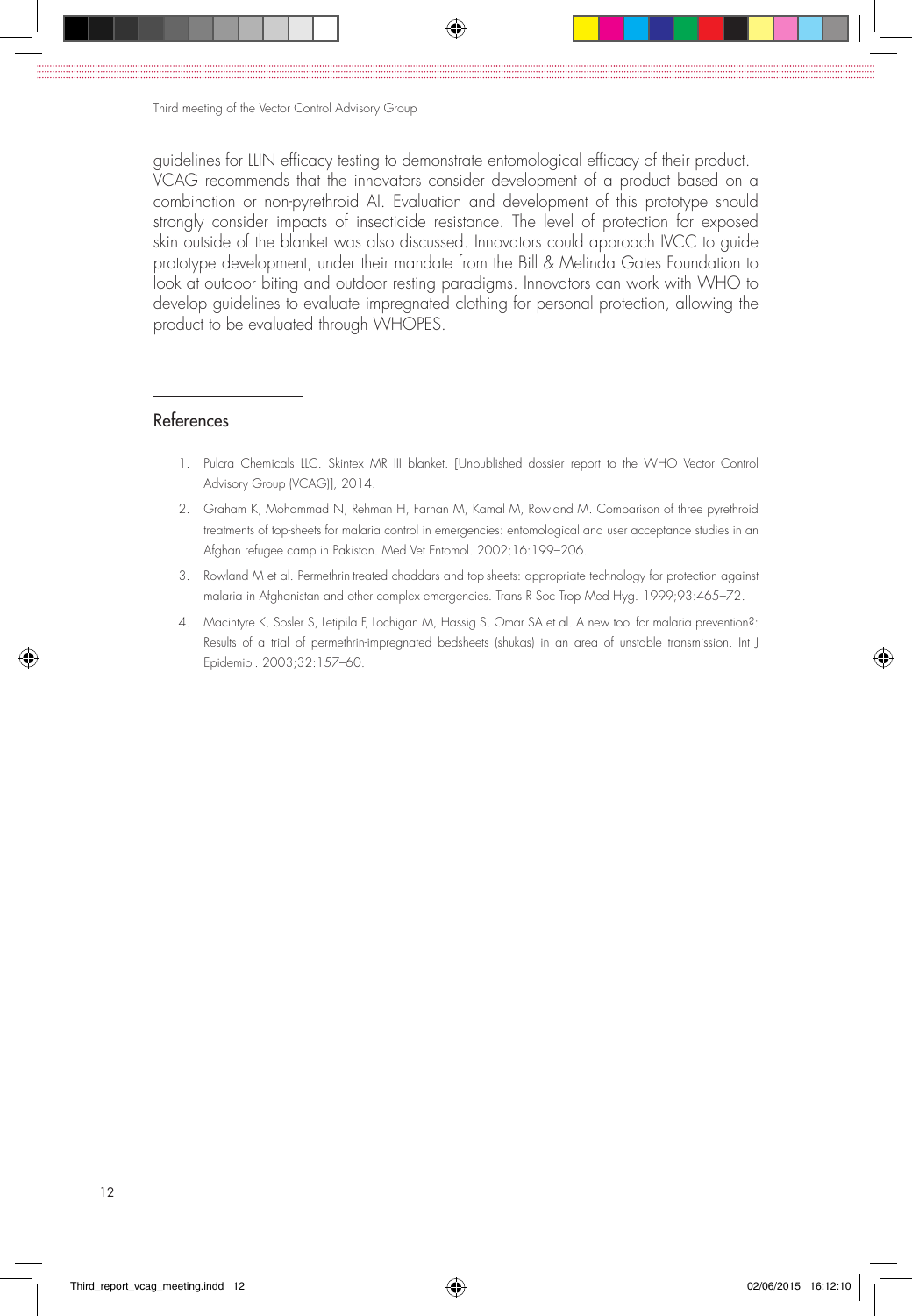# 4. DISCUSSION

The WHO Vector Control Advisory Group met on 12–14 November 2014 at WHO headquarters in Geneva. On the first day of the meeting an open session was held where innovators presented prototype products that they believed represented novel paradigms for broad discussion. Seven out of nine submitted products were discussed in the open session. Two products were not discussed publically. The open session was followed by private interactions between participants and the VCAG to discuss confidential information and provide individual feedback on the products. The agenda for presentations in the open session is given in *Annex 1*.

#### 4.1 VCAG2 PARADIGM UPDATES

Developers of the paradigms reviewed in February 2014 were asked to submit singlepage updates prior to the VCAG3 meeting, for the information and discussion of the Committee during the meeting. A summary of the discussion points and recommendations for these paradigms is included as follows:

- 1. *Wolbachia*: Updates to VCAG included: (i) ongoing monitoring of field releases for wMel and wMelPop infected *Ae. aegypti* in Australia and Viet Nam; (ii) initial assessments of potential field trial sites in various ecological and socio-cultural settings; (iii) developments in deployment methodology for *Wolbachia*-infected mosquitoes; and (iv) preparation for efficacy studies, including site suitability and feasibility studies. VCAG discussed the degree of virus blocking in the wMel-infected mosquitoes, and the need to assess how variations in blockage may effect dengue transmission. For efficacy trials, primary outcome measures could include dengue incidence in addition to seroprevalence. VCAG requested additional information on the preliminary studies leading into RCT and on the various strains of *Wolbachia* in preparation.
- 2. Permanet 3.0: A summary table detailing Permanet 3.0 study outcomes in comparison with pyrethroid only LLINs was presented to VCAG. The Committee discussed the relevance of data showing relative vs absolute improvement, and the utility of studies where no improvement is seen. The guidelines developed through the VCAG subcommittee should be followed to ensure the necessary data are generated to evaluate the prototype claims. The paradigm supported by this product can be moved to Step 4, and a recommendation on the paradigm (not the product) made to policy issuing bodies the WHO Malaria Policy Advisory Committee (MPAC) and the WHO Strategic and Technical Advisory Group for Neglected Tropical Diseases (STAG-NTD).
- 3. Smartpatch: Updates on the effects of SmartPatch on personal protection (bloodmeal inhibition) were given. The WHOPES procedures for efficacy testing of LLINs can be followed to generate the data needed on this prototype, in addition to the VCAG subcommittee guidelines for evaluating claims of efficacy against insecticide-resistant mosquitoes.

 $\frac{1}{1}$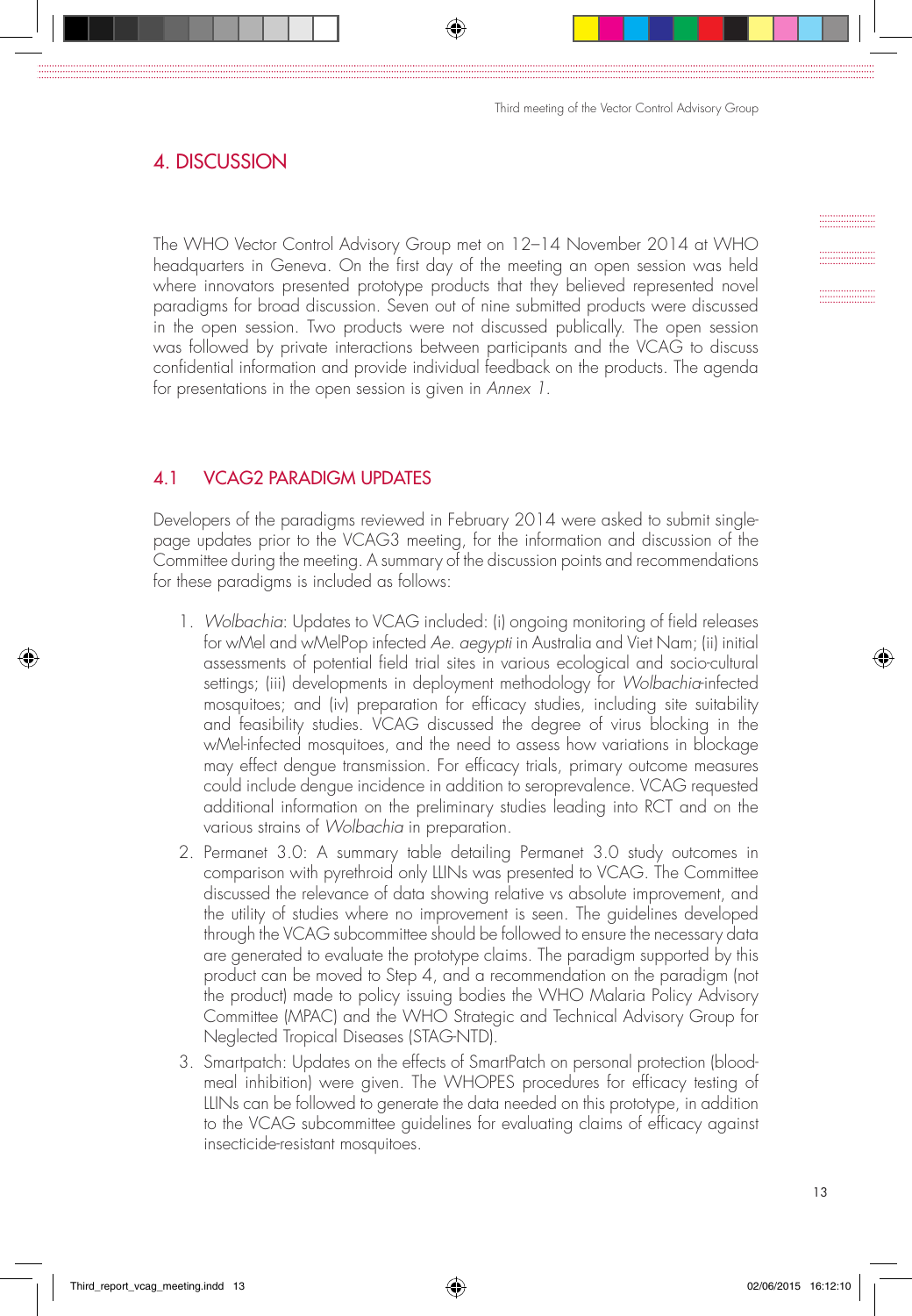- 4. Spatial repellents: Updates were given on the final prototype design and progress towards RCTs, including initial bridging studies in Indonesia and the United Republic of Tanzania. Concerns were raised regarding the development of tolerance to spatial repellents. The usage of nets and spatial repellents should be evaluated by observation in addition to questionnaires. The risk assessment model used should be reviewed by WHO in subsequent submissions of this paradigm to VCAG. Also, VCAG recommended that a system be put in place for early detection of adverse events in all arms of the study.
- 5. In2Trap: Information was given on trap sales and user acceptance, product optimizations, manufacturing and quality control measures, product registration and outcomes of initial field trials. VCAG discussed whether the traps are targeted as consumer products or as programmatic vector control interventions. Innovators should revisit the recommendations made by VCAG in the second meeting in order to sufficiently demonstrate entomological effectiveness of the trap in light of complex vector control parameters. VCAG will be developing guidelines for vector-trap assessment that may be used in generating data for this paradigm.
- 6. ALOT: Updates were given on ALOT efficacy trials from Iquitos, Peru, including impacts on dengue incidence and household surveys on adult mosquitoes. The developers indicated that funding constraints will delay the validation of this paradigm. VCAG noted that while pre-intervention data was excluded and significant heterogeneity in dengue incidence during the study period complicates interpretation of the results, there appeared to be an impact of the intervention in the study areas. Challenges in implementing the intervention were also discussed.
- 7. Lethal house lure: Updates included information on the effect of the intervention on vector house entry by species, field testing in the United Republic of Tanzania, efficacy studies for different AIs and dosages, and the results of household surveys for suitability and acceptability. VCAG discussed the paradigm update provided and expressed concerns regarding air quality inside the homes. In addition to previous recommendations, innovators should assess indoor air flow, measure particulate matter within houses and provide a plan for early clinical detection of adverse events, in particular respiratory ailments.

# 4.2 GUIDELINES ON LLINs TARGETING PYRETHROID-RESISTANT AREAS

On 13 November 2014, the VCAG discussed the guidelines document developed by the VCAG Subgroup following the meeting in April 2014, and made final recommendations on the document, which outlines the evidence that VCAG would expect to see to substantiate manufacturers' claims of increased efficacy of combination/ mixture LLINs compared with pyrethroid-only LLINs in areas of high insecticide resistance. Major issues resolved included efficacy criteria, resistance thresholds and safety issues around resistant colonies. The full document "Guidelines for testing new LLIN products to substantiate efficacy claims in areas of high insecticide resistance" is included as *Annex 3*.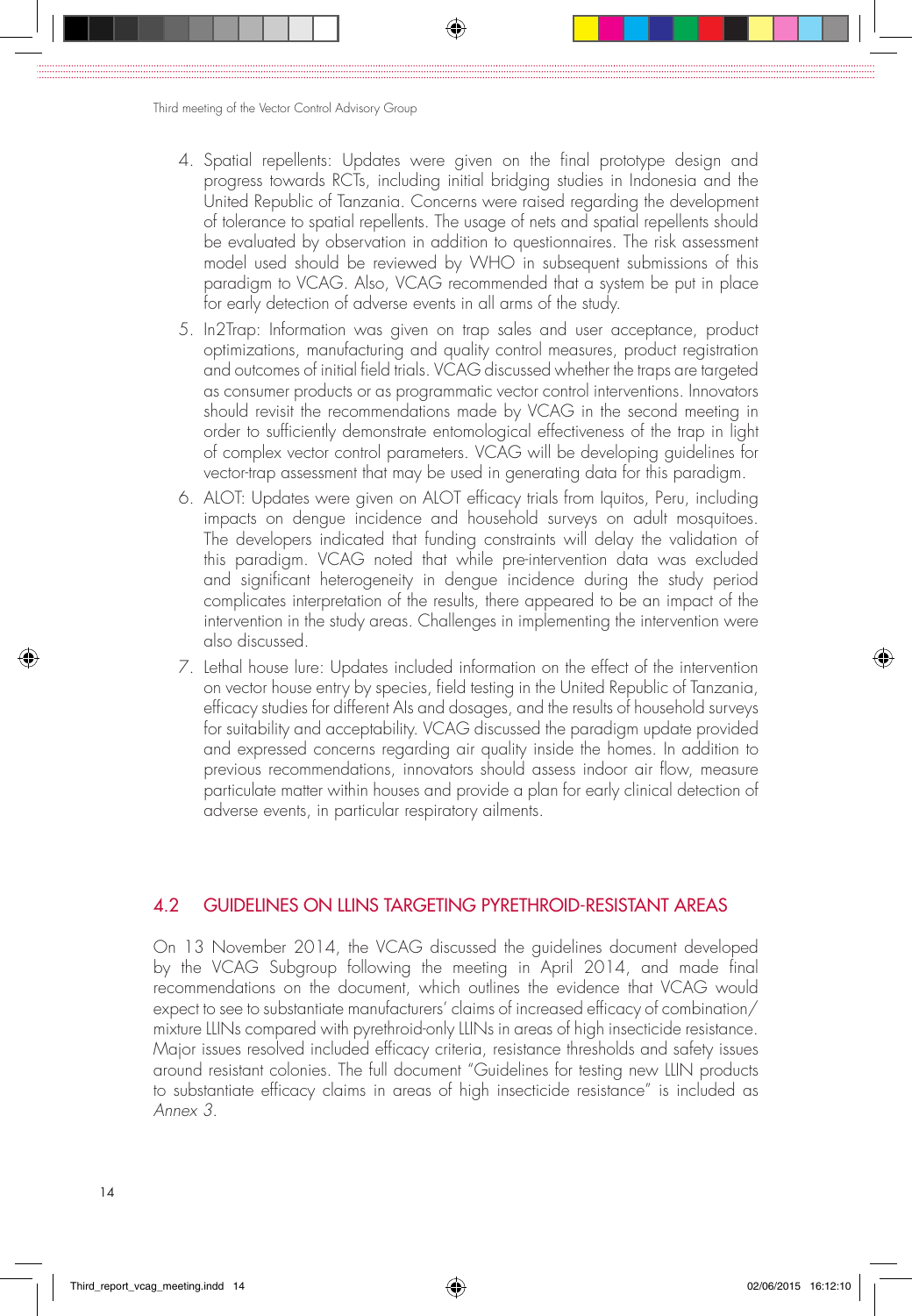Clarifications – VCAG will not address claims of resistance management. Resistance management is a process, and evaluating the utility of individual products for this will require a burden of evidence that is beyond the scope of the Guidelines document. VCAG noted that LLIN efficacy data will relate only to the specific situations tested, and will not be generally applicable to all conditions of insecticide resistance. Nets will need to be appropriately matched to their target area based on characterization of resistance profiles of local mosquitoes prior to in-country use.

**Efficacy criteria** – Much discussion was given to whether the test and control LLIN should be statistically different or 25% better. It was determined that manufacturers should clearly state claims of improvement, including type (mortality, blood-feeding inhibition, etc.) and percentage, that all claims of improvement should be made with comparison to a welldocumented reference strain, and that for VCAG consideration, a minimum threshold of 25% improvement (over a well-documented reference strain) should be met. Statistically relevant sample sizes for demonstrating various levels of significant difference will be given in standard operating procedures (SOPs).

Reference strains – Availability of resistant reference strains is limited to a few facilities with adequate biosafety measures and rigorous maintenance standards. The IVCCsupported Liverpool Insect Testing Establishment (LITE) has the largest number of well characterized and maintained insecticide-resistant colonies (*An. gambiae, An. funestus, Ae. aegypti* and *An. arabiensis*) used to facilitate product development. A limited number of facilities capable of testing products against resistant strains is sufficient for product development needs. VCAG noted the advantage of working with a few high-quality facilities in quality control for resistant mosquito reference strains. Other facilities may also maintain mosquito colonies with well-characterized resistance mechanisms reared under tightly quality controlled conditions. Resistant strains to be used for testing should have an RR > 10-fold threshold in order to exclude kdr-only resistance mechanisms.

Evaluation of new LLINs with fast- and/or slow-acting AIs – All test LLINs should follow standard bioassay procedures for stage 1 evaluation: exposure for 3 min and mortality score after 24 h holding time. Cone tests are used as a first pass test to determine whether an AI is fast-acting, or has an alternative mode of action (e.g. slowacting, repellent, effects on fecundity). LLINs that fail cone tests will be tested by tunnel tests. Fast-acting compounds are assumed to maintain the personal protective function of a standard LLIN, and thus will not need to demonstrate epidemiological impact. Slow-acting insecticides/alternative modes of action deviate sufficiently from the LLIN paradigm that epidemiological evidence will need to be generated during Phase III testing , until the public health value of nets falling under this paradigm has been sufficiently demonstrated to VCAG. SOPs for all aspects of testing will be available via the VCAG secretariat and website.

Subgroup for evaluating claims of efficacy – VCAG will convene a specialist subgroup to evaluate and refine manufacturers' claims of efficacy for their products against highly pyrethroid-resistant vector populations. This process is intended to supplement the current WHOPES evaluation procedures for classical LLINs. Further, all combination/ mixture LLINs submitted to VCAG with claims of increased effectiveness in areas of high pyrethroid resistance should be well advanced in WHOPES efficacy and safety evaluations and in specification development.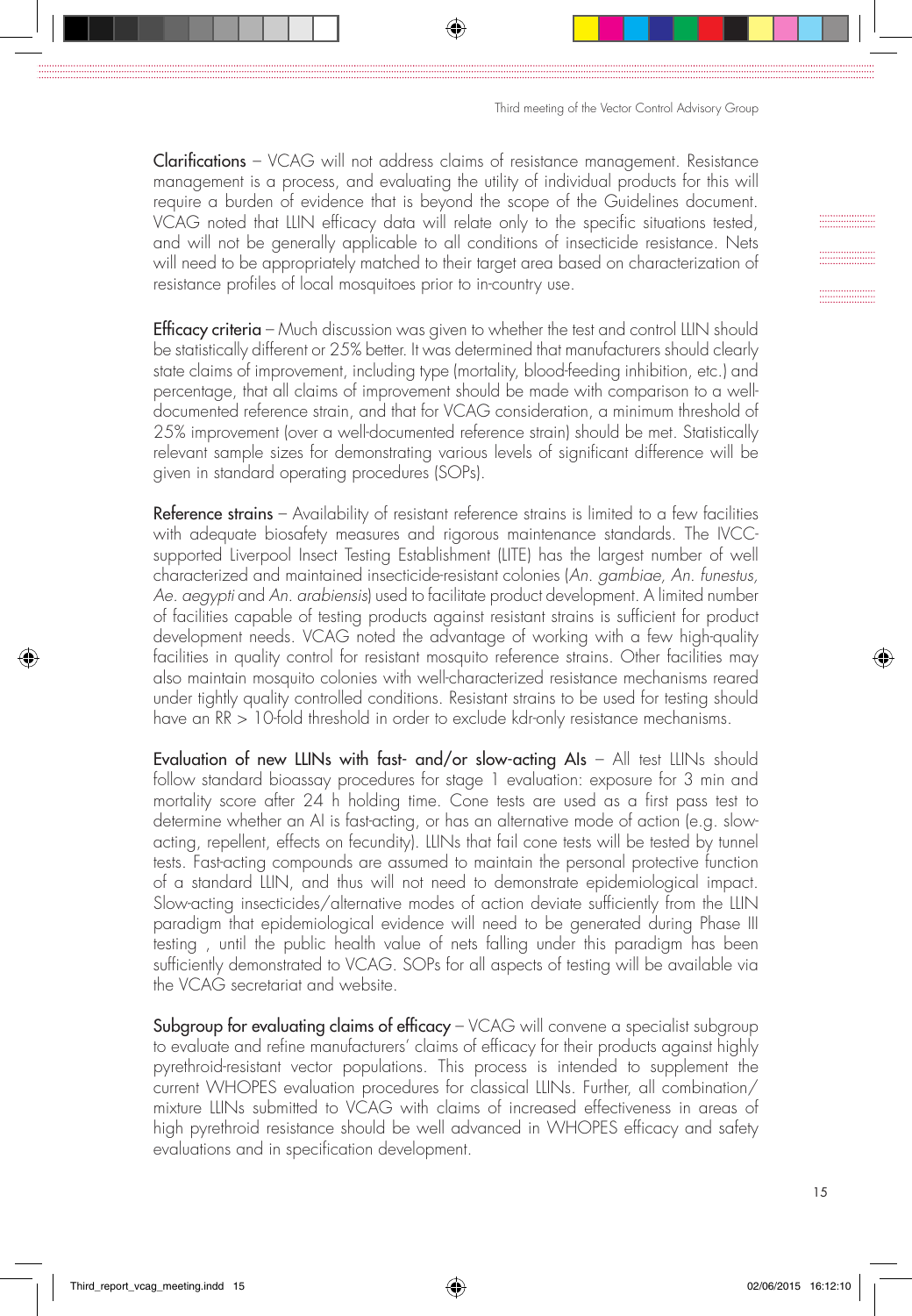# 4.3 VCAG OPERATIONS

Internal matters to the running of VCAG were discussed on the afternoon of 14 November 2014. Subsequent VCAG meetings will follow a similar agenda to the current meeting, with innovator presentations and interactions with innovators restricted to the first day of the meeting. VCAG discussed the prescreening of submissions and modification of application procedures to better standardize the information content and quality of data presented. The following action items were identified:

- 1. The fourth VCAG meeting will be scheduled for mid-November 2015.
- 2. VCAG will move to a letter of intent (LOI) and invitation-based application system. LOIs will summarize the proposed paradigm and relevant evidence for review by the VCAG Secretariat, which will then invite applicants meeting eligibility criteria to submit full applications.
- 3. The VCAG Secretariat will revise instructions for applicants to improve clarity on the format and content of the LOI, application, and on data quality and presentation, including eligibility criteria for VCAG review.
- 4. In order to fully inform applicants, VCAG will publicize the burden of data needed to support a novel paradigm application and information on amounts of time and financial investment needed to substantiate claims of public health vector control.
- 5. In order to better inform applicants of current mechanisms for product evaluation, VCAG will provide references to existing paradigms and guidelines for testing products in these categories.

Additional information and clarification for applicants on VCAG procedures is given in *Annex 4.*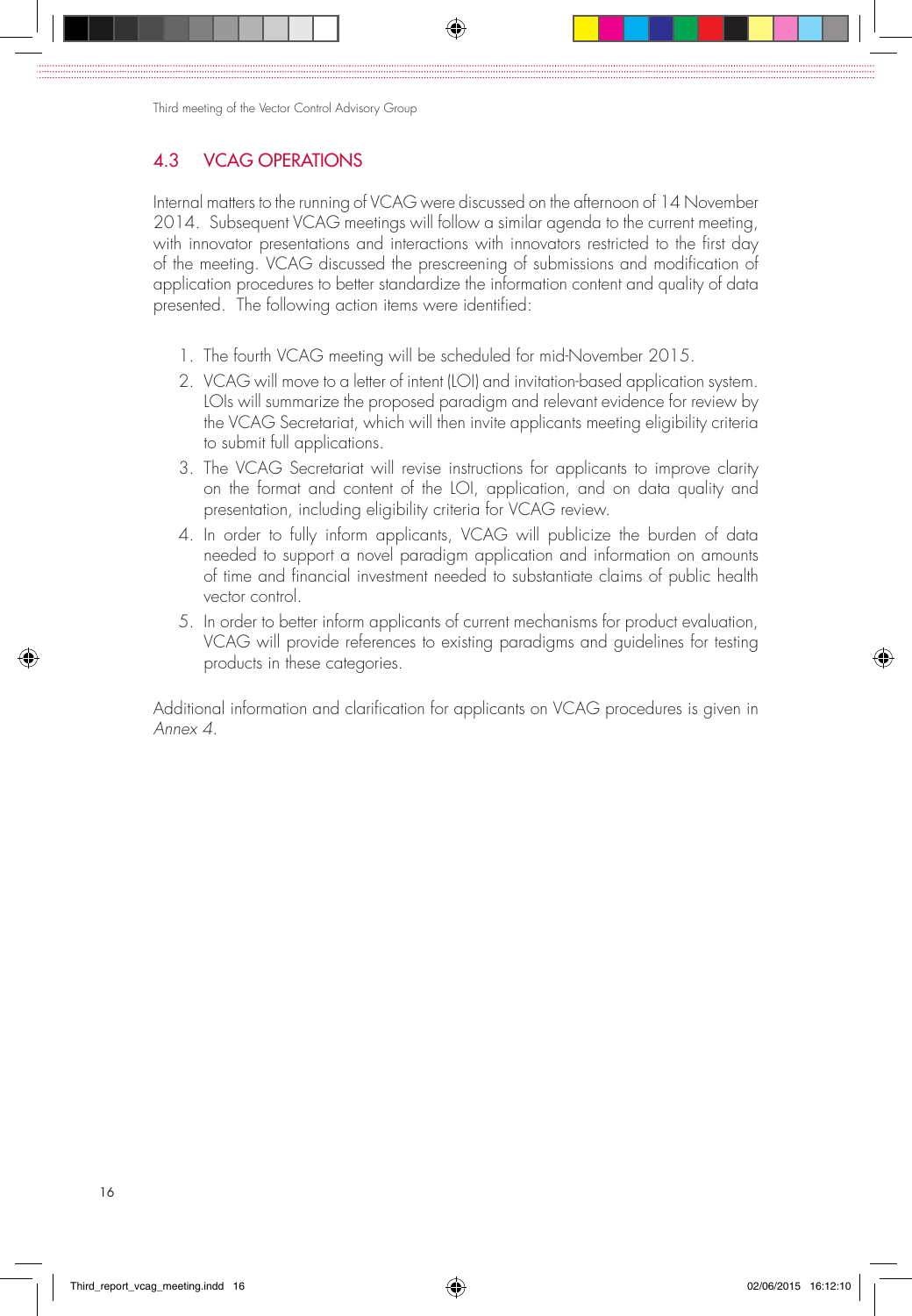# 5. CONCLUSIONS

The third VCAG meeting concluded as follows:

- 1. Three novel paradigms reviewed by VCAG have potential for public health vector control.
	- i. Reducing vector population through genetic manipulation, based on the prototype submitted by Oxitec Ltd for OX513A transgenic *Ae. aegypti*.
	- ii. Attract-and-kill baits, based on the prototype attractive toxic sugar bait (ATSB) submitted by Westham Innovations Ltd.
	- iii. A third paradigm was discussed by VCAG: "Insecticide treated materials for specific risk groups", under which the permethrin-treated blanket submitted by Pulcra Chemicals LLC might fall. This was seen as a highly beneficial tool for public health in certain circumstances. A number of recommendations were made to encourage the development of this paradigm.
- 2. Several submissions to VCAG comply with previously defined vector control categories and may be evaluated through existing channels (e.g. WHOPES).
	- i. Larvicides: SAFE, acoustic larvicide device
	- ii. IRS products: Bayer Combination IRS, Vestagaard Durable Wall Lining
	- iii. Household insecticide: Candelax
- 3. One paradigm submission (BASF Interceptor G2) is categorized as a previously defined paradigm (LLIN for use in pyrethroid-resistant areas). Evaluation of claims of efficacy for such products will be done by VCAG itself through the actions of a subcommittee.
- 4. VCAG considers the paradigm "LLINs for use in areas of high insecticide resistance" to have significant public health value. All LLINs submitting claims under this paradigm must first proceed through the standard WHOPES evaluation for LLINs. A VCAG subcommittee will undertake a secondary review process for individual LLINs with claims against resistance mosquito populations. Claims will be assessed using manufacturer generated data from the guidelines and SOPs developed by VCAG. Based on previous studies on fully susceptible pyrethroid vectors, VCAG assumes that LLINs claiming personal protection against highly pyrethroid-resistant mosquitoes will protect against disease in such settings, and thus further epidemiological trials are unnecessary. However, for LLINs that offer community protection only (without personal protection), community trials (RCTs) to demonstrate epidemiological impact will be needed until sufficient evidence for the public health value of these tools has been generated. As current combinations/mixture nets are likely to be composed of pyrethroid plus another AI, VCAG notes that the presence of pyrethroid does not de facto support claims of personal protection, since this may be ineffective in cases of insecticide resistance.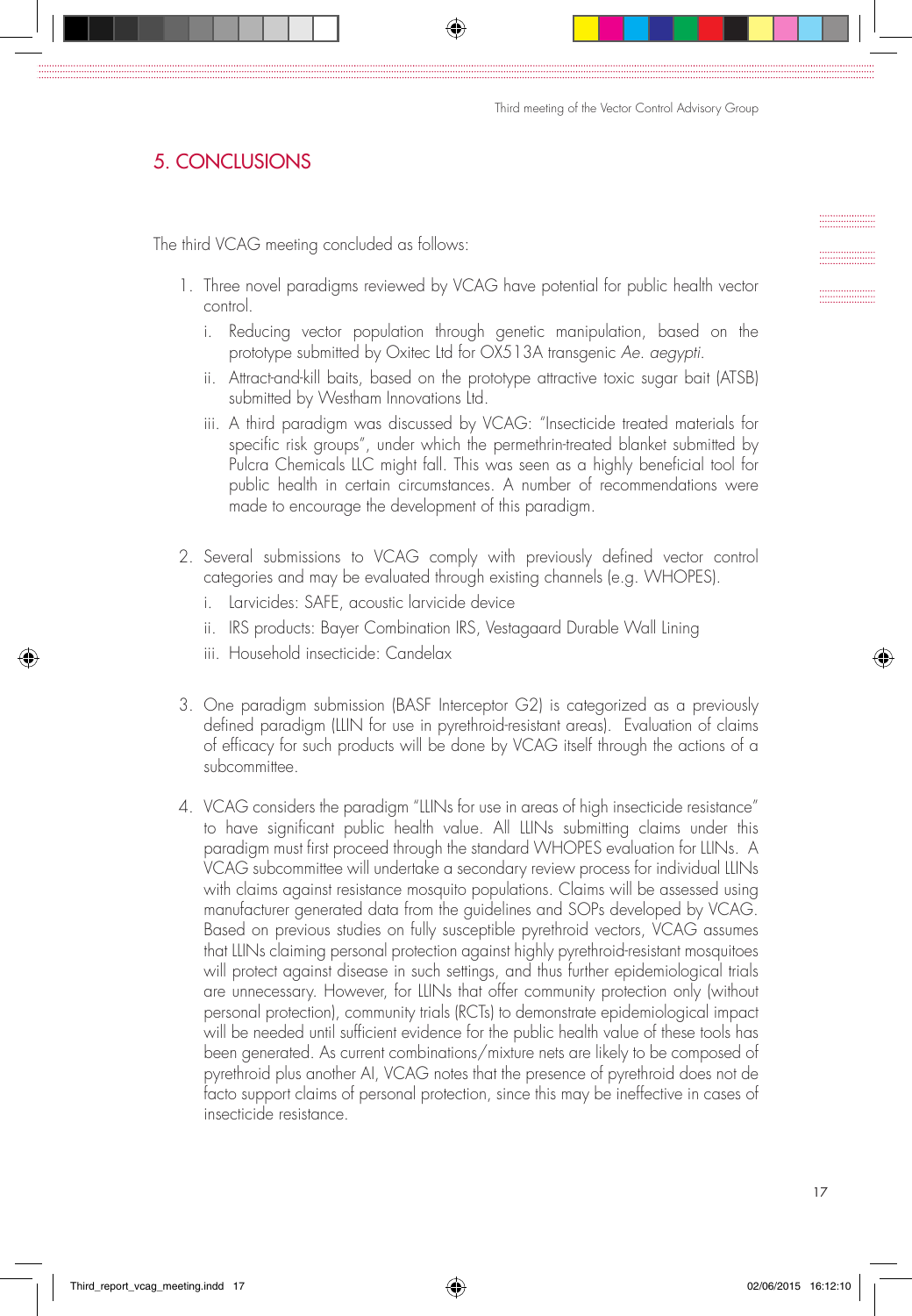- 5. In order to fully inform applicants, VCAG will publicize the burden of data needed to support a novel paradigm application and information on amounts of time and financial investment needed to substantiate claims of public health vector control. In order to better inform applicants of current mechanisms for product evaluation, VCAG will provide references to existing paradigms and guidelines for testing products in these categories.
- 6. VCAG strongly encourages innovators to work closely with an entomologist for the purposes of producing high-quality entomological data.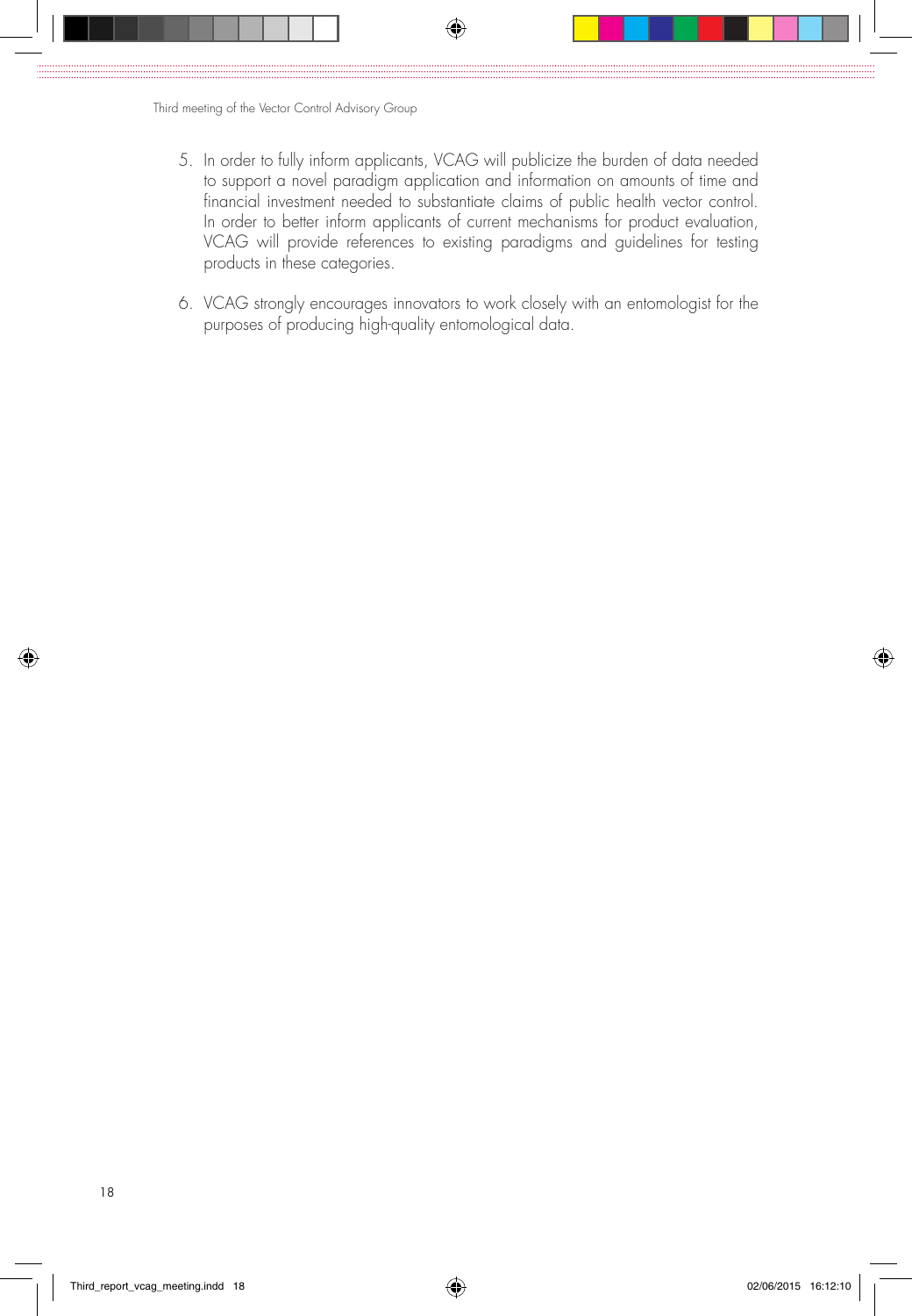| $\overline{\phantom{a}}$<br>١ |
|-------------------------------|
|                               |
|                               |
| ;<br>;                        |
| Ş                             |
|                               |
| ֦ׅ֚֚֚֚֚֚֚֚֡֡֡֡֝֡              |
|                               |
|                               |
| $\vdots$<br>ı                 |

 $\frac{1}{1}$ 

| Manufacturer/ developer       | Description of the prototype                                   | <b>VCAG</b> conclusions                                                                                                                                                                                                                                                                                                                                                                                                                                                                                                                           |
|-------------------------------|----------------------------------------------------------------|---------------------------------------------------------------------------------------------------------------------------------------------------------------------------------------------------------------------------------------------------------------------------------------------------------------------------------------------------------------------------------------------------------------------------------------------------------------------------------------------------------------------------------------------------|
| Oxitec Ltd                    | Transgenic mosquito for Aedes control                          | This prototype (OX513A Aedes aegypti) is in late Step 2, development of the proof of concept.<br>The paradigm is: reducing vector populations through genetic manipulation                                                                                                                                                                                                                                                                                                                                                                        |
| Westham Innovations Ltd       | Attractive toxic sugar bait (ATSB)                             | Attract-and-kill baits can be used as an effective way of suppressing vector insect populations sufficiently to<br>have a beneficial impact on malaria and/or other insect-borne disease transmission.<br>This prototype is in early Step 2, development of the proof of concept.<br>The paradigm is: attract-and-kill baits                                                                                                                                                                                                                      |
| Pulcra Chemicals LLC          | Permethrin-treated blanket (SkinTex)                           | VCAG recognizes the public health value and importance of vector control products that protect specific<br>to support this paradigm. The current prototype may only be of use in areas where the vectors are still<br>This prototype is in early Step 1, early notification, due to the need for serious modification in order<br>populations (potential for use in disaster situations) but do not contribute to community protection.<br>The paradigm is: insecticide-treated materials for specific risk groups<br>susceptible to pyrethroids. |
| Candelax SDN BHD              | Transfluthrin candle (Candelax)                                | http://whqlibdoc.who.int/hq/2009/WHO_HTM_NTD_WHOPES_2009.3_eng.pdf<br>Household insecticide products - previously defined paradigm.<br>May be evaluated using the following guidelines:                                                                                                                                                                                                                                                                                                                                                           |
| Vestagaard Frandsen           | Non-pyrethroid insecticidal wall<br>hangings (Permanet Lining) | Under current claims, may be evaluated through VVHOPES using the guidelines for IRS efficacy testing:<br>http://whqlibdoc.who.int/hq/2006/WHO_CDS_NTD_WHOPES_GCDPP_2006.3_eng.pdf<br>Indoor residual spraying (IRS) - previously defined paradigm                                                                                                                                                                                                                                                                                                 |
| Bayer CropScience             | RS combination insecticide<br>Bayer664)                        | Under current claims, may be evaluated through WHOPES using the guidelines for IRS efficacy testing:<br>http://whqlibdoc.who.int/hq/2006/WHO_CDS_NTD_WHOPES_GCDPP_2006.3_eng.pdf<br>IRS - previously defined paradigm.                                                                                                                                                                                                                                                                                                                            |
| InRad Corporation             | Photolarvicide                                                 | http://whqlibdoc.who.int/hq/2005/VVHO_CDS_WHOPES_GCDPP_2005.13.pdf<br>May be evaluated through WHOPES using the guidelines:<br>Larvicide – previously defined paradigm                                                                                                                                                                                                                                                                                                                                                                            |
| New Mountain Innovations Inc. | Acoustic larvicide                                             | http://whalibdoc.who.int/hq/2005/WHO_CDS_WHOPES_GCDPP_2005.13.pdf<br>May be evaluated through VVHOPES using the guidelines:<br>arvicide - previously defined paradigm.                                                                                                                                                                                                                                                                                                                                                                            |
| BASF                          | InterceptorG2 LLIN                                             | Long-lasting insecticidal net (LLIN) that also falls within previously defined paradigm "Vector control products<br>In addition to standard WHOPES testing, a VCAG subcommittee will review all LLINs that make resistance<br>claims. Claims will be assessed using manufacturergenerated data according to the guidelines developed<br>for areas with pyrethroid resistant mosquitoes"<br>for this purpose by VCAG 2014.                                                                                                                         |
|                               |                                                                |                                                                                                                                                                                                                                                                                                                                                                                                                                                                                                                                                   |

m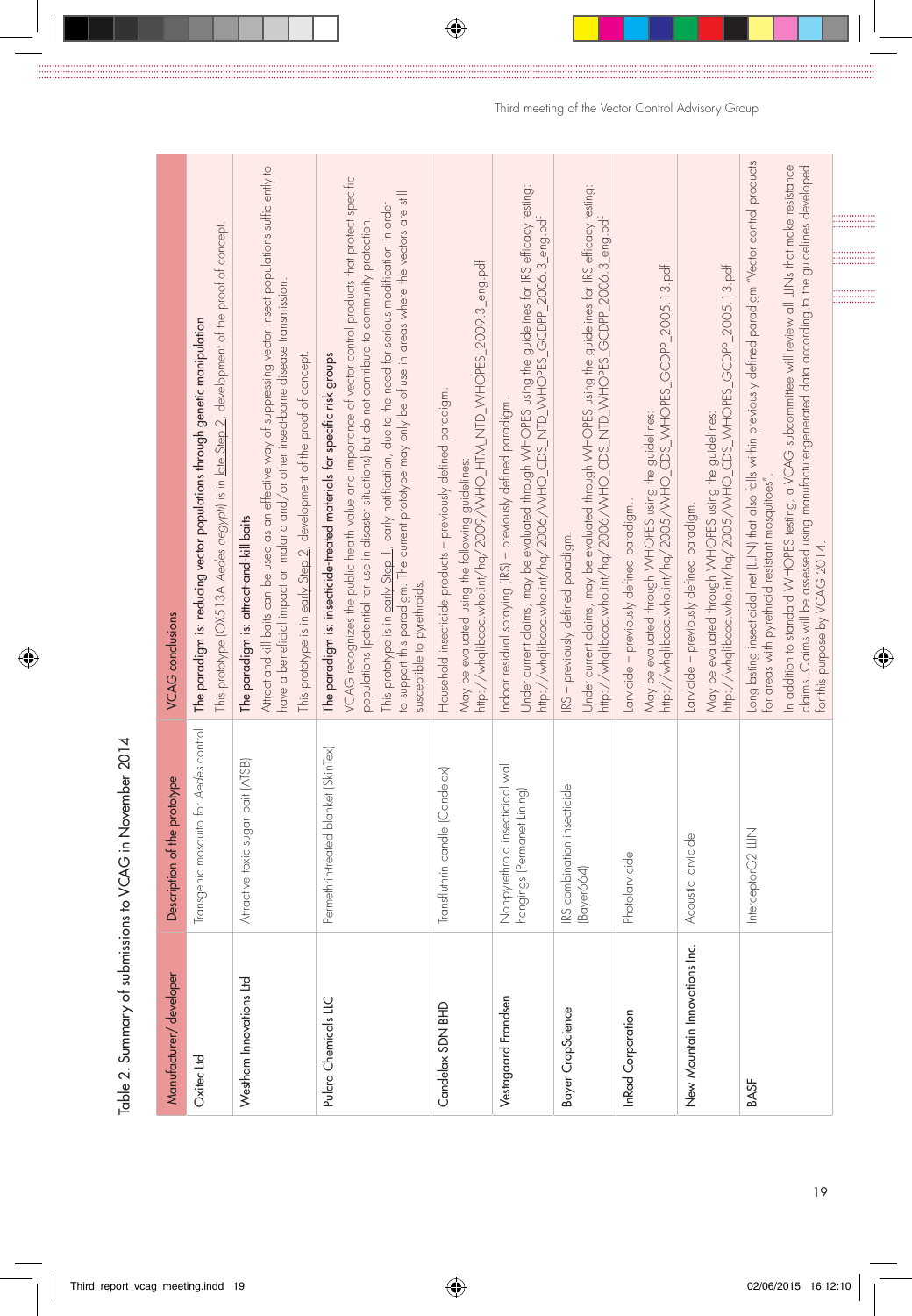# **ANNEXES**

# Annex 1. AgendaS

#### Third Vector Control Advisory Group (VCAG3) Hotel Royal (Manotel Group), Geneva, Switzerland 12 November 2014 (09:00–18:00) AGENDA – OPEN SESSION

| 09:00-09:15 Opening of the meeting and welcoming remarks         |
|------------------------------------------------------------------|
| Dr Dirk Engels, Director, WHO Department of Control of Neglected |
| Tropical Diseases                                                |
| Dr Pedro Alonso, Director, WHO Global Malaria Programme          |

- 09:15–09:20 Appointment of the Chairperson and Rapporteurs Introduction of the procedure, working arrangements and objectives of the meeting *Dr Raman Velayudhan, Coordinator, WHO/VEM Dr Abraham Mnzava, Coordinator, WHO/VCU*
- 09:30–09:50 Self-limiting gene technology OX513A Aedes aegypti: a novel paradigm with a ready to use product. *Ms Camilla Beech, Oxitec Ltd*
- 09:50–10:00 Discussion
- 10:00–10:20 Skintex MRIII blanket. *Mr Troy Massey and Dr Raymond Mathis, Pulcra Chemicals LLC*
- 10:20–10:30 Discussion
- 10:30–11:00 Tea/coffee break
- 11:00–11:20 LLIN with a novel insecticide with a new MoA in combination with a pyrethroid to manage insecticide resistance. *Dr Susanne Stutz, BASF*
- 11:20–11:30 Discussion
- 11:30–11:50 Sunlight active formulated extract: a novel larvicide for malaria, filarial and dengue fever vector control. *Dr Mahmoud Abdel Kader, German University in Cairo* and *Dr Tarek A. El-Tayeb, Cairo University, Cairo, Egypt*
- 11:50–12:00 Discussion
- 12:00–12:20 Acoustic larvicide. *Mr Herbert Nyberg, New Mountain Innovations Inc.*
- 12:20–12:30 Discussion
- 12:30–14:00 Lunch break
- 14:00–14:20 Attractive toxic sugar bait (ATSB), from basic science to product. *Dr Gunter Müller, Westham Innovations Ltd*
- 14:20–14:30 Discussion
- 14:30–14:50 Insecticandel reducing prevalence of malaria, lowering health care costs, improving lives. *Mr Steve Boey, Mr Michael Gurney and Professor Roslyn Sorensen Candelax SDN BHD*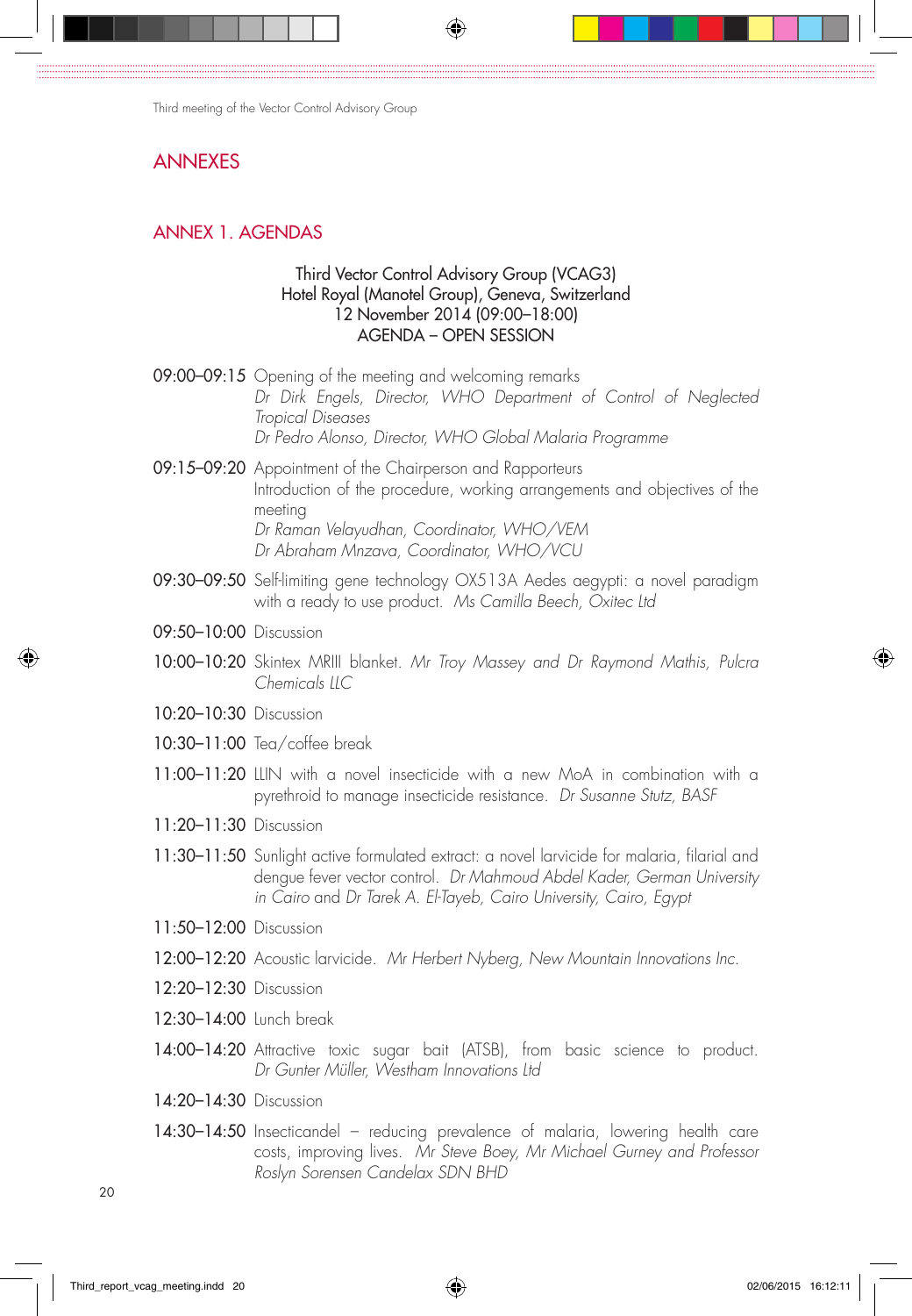Third meeting of the Vector Control Advisory Group

- 14:50–15:00 Discussion
- 15:00–15:30 Tea/coffee break
- 15:30–18:00 VCAG interaction with innovators (group work)

#### Third Vector Control Advisory Group (VCAG3) Room: L-14, WHO headquarters, Geneva 13–14 November 2014 AGENDA – CLOSED SESSION

# 13 November 2014 (09:00–17:30)

- 1. Updates on VCAG2 paradigms
- 2. Discussion of VCAG submissions in plenary
	- i. Oxitec / OX513A mosquito
	- ii. Pulcra / Skintex
	- iii. BASF / Interceptor G2
	- iv. InRad / SAFE
	- v. New Mountain / Acoustic Larvicide
	- vi. Westham / ATSB
	- vii. Candelex / Insecticandel
	- viii.Vestagaard / Wall Lining
	- ix. Bayer / IRS product
- 3. Discussion of VCAG subgroup guidelines on LLINs for use in areas of high insecticide resistance
- 4. Report finalization in groups (ensure factual accuracy of the draft reports; and draft conclusions and recommendations of the meeting)

# 14 November 2014 (09:00–17:30)

- 5. Report finalization continued
- 6. Review/finalize conclusions and recommendations
- 7. VCAG housekeeping:
	- i. VCAG product pipelines: when to review new information, what to do with second in line products before paradigm is finalized
	- ii. Changes in report formats
	- iii. Other topics for discussion

10.Closure

 $\frac{1}{2}$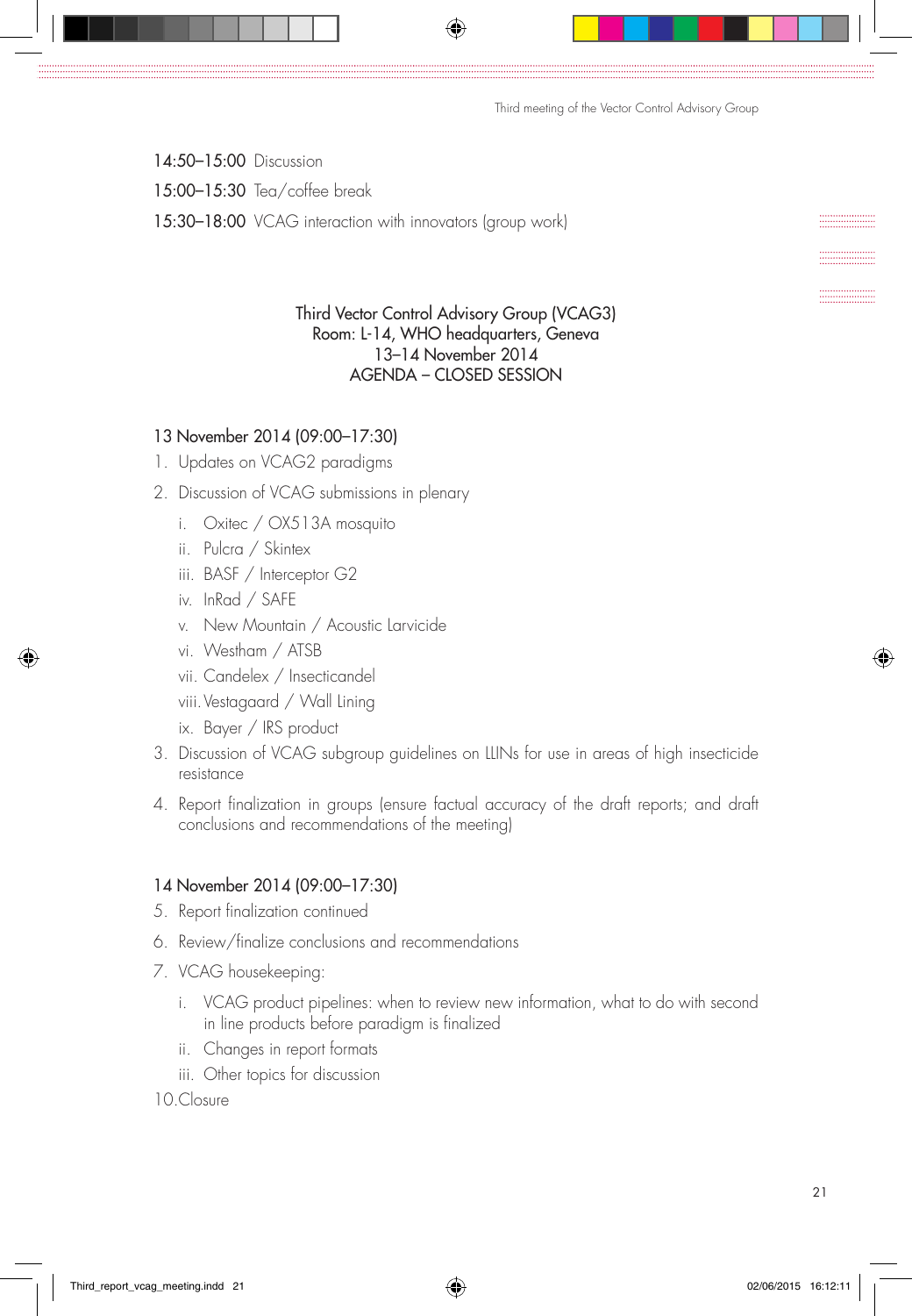# Annex 2. List of participants

# Members of the Expert Advisory Group

Professor John C. Beier, University of Miami, Miami, FL, USA Dr Thomas Burkot, James Cook University, Cairns, Queensland, Australia (unable to attend) Professor Marc Coosemans, Institute of Tropical Medicine, Antwerp, Belgium Dr John I. Githure, Adviser, Ministry of Health, Rwanda Professor Janet Hemingway, Liverpool School of Tropical Medicine, Liverpool, United Kingdom Dr Immo Kleinschmidt, London School of Hygiene and Tropical Medicine, London, United Kingdom Dr Kim Lindblade, Centers for Disease Control and Prevention, Atlanta, GA, USA (unable to attend) Dr Ashwani Kumar, National Institute of Malaria Research, Goa, India Professor Steven Lindsay, Durham University, Durham, United Kingdom Dr Roger Nasci, Centers for Disease Control and Prevention, Fort Collins, CO, USA

Dr Thomas W. Scott, University of California-Davis, Davis, CA, USA

Professor Hassan Vatandoost, Teheran University of Medical Sciences, Teheran, Islamic Republic of Iran

Dr Indra Vythilingam, University of Malaya, Kuala Lumpur, Malaysia

# **Stakeholders**

BASF (Limburgerhof, Germany): Dr Susanne Stutz, Marketing Manager Business Management Global Public Health

Bayer S.A.S. (Lyon, France): Dr Frederic Schmitt, Global Project Manager / Vector Control Candelax SDN BHD (Petani Kedah, Malaysia): Mr Steve Boey, Joint Managing Director,

Mr Michael Gurney and Professor Roslyn Sorensen

Innovative Research and development (InRad) Corporation (Cairo, Egypt): Dr Mahmoud Abdel Kader, President, and Dr Tarek Abdallah El-Tayeb, Professor Photobiology

New Mountain Innovations Inc. (Old Lyme, CT, USA): Mr Herbert Nyberg, President, and Dr Catherine B. Nyberg

Oxitec Ltd (Abingdon, UK): Ms Camilla Beech, Head of Regulatory Affairs, Dr Andrew McKemey, Head of Field Operations, and Mr Glen Slade, Head of Business Development

Pulcra Chemicals LLC (Rock Hill, SC, USA): Mr Troy Massey, Skintex Business Manager

Vestergaard Frandsen SA (Washington, DC, USA): Dr Helen Pates Jamet, Head of Entomology

Westham Innovations Ltd (Tel Aviv, Israel): Mr Amir Galili, President & CEO, Ms Orley Krinis, Dr Gunter Müller and Mr Rick O'Brien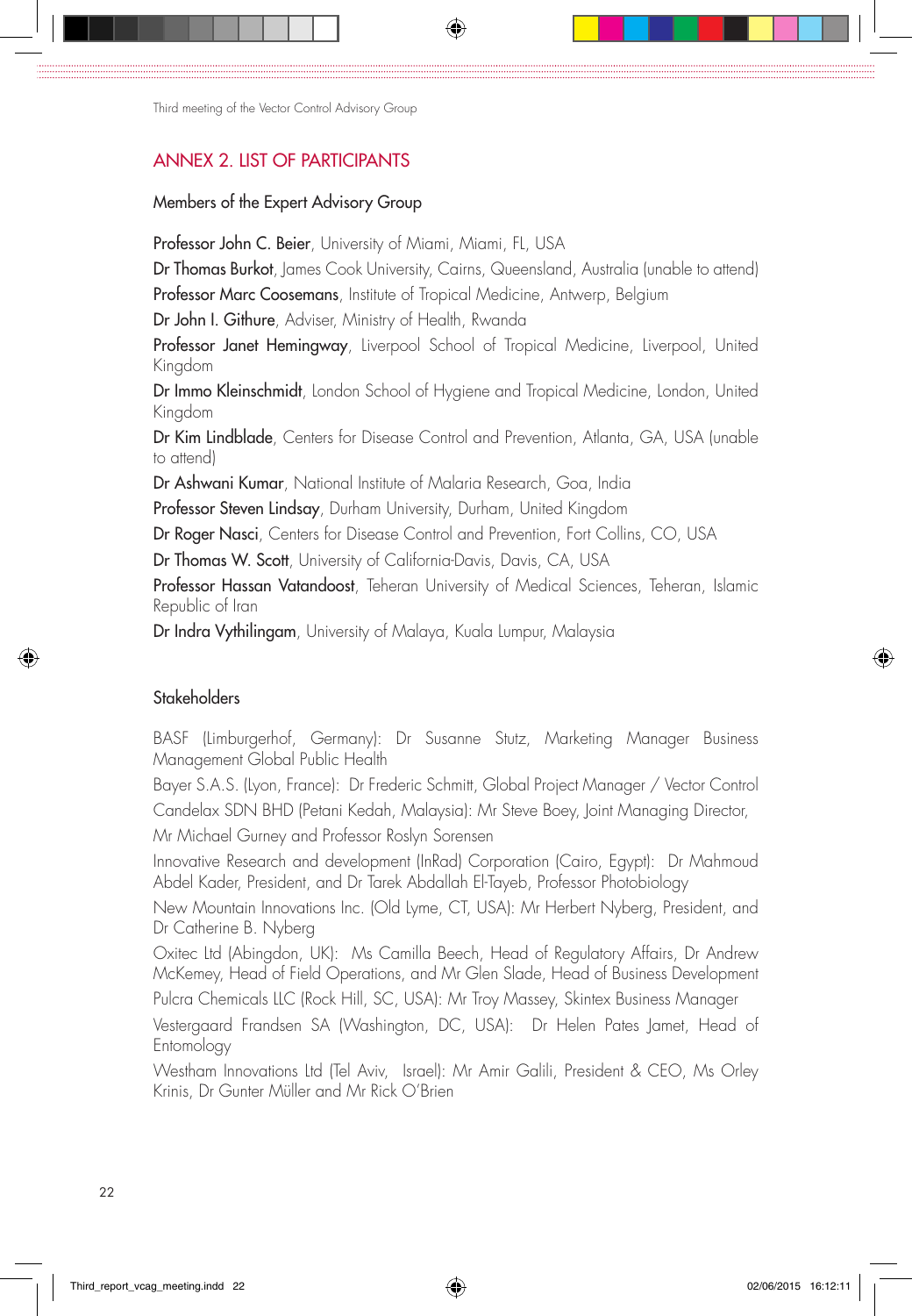#### WHO Secretariat

Global Malaria Programme (GMP):

Dr Pedro Alonso, Director Dr Abraham Mnzava, Coordinator, Vector Control Unit Dr Emmanuel Temu, Consultant, Vector Control Unit

Department of Control of Neglected Tropical Diseases (NTD): Dr Dirk Engels, Director Dr Raman Velayudhan, Coordinator, Vector Ecology and Management Dr Rajpal Yadav, Scientist, Vector Ecology and Management

Dr Anna Drexler, Consultant, Vector Ecology and Management

Special Programme for Research and Training in Tropical Diseases (TDR): Dr Johannes Sommerfeld, Scientist/Research Manager

#### **Observers**

Croplife International: Dr Egon Weinmüller, BASF SE, Limburgerhof, Germany

======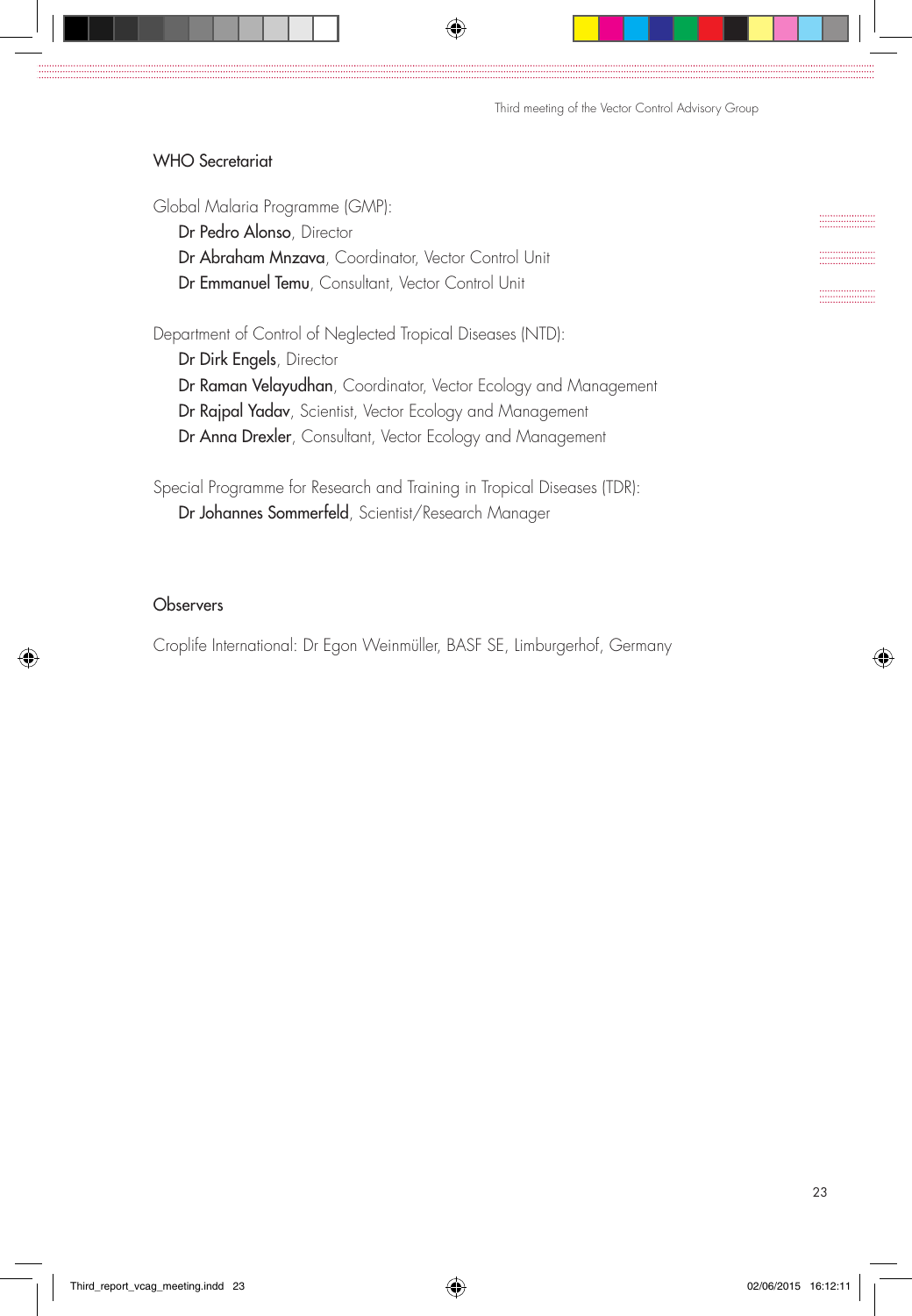#### Annex 3. Guidelines for testing new long-lasting insecticidal net products to substantiate efficacy claims in areas of high insecticide resistance

#### Background

New long-lasting insecticidal nets (LLINs) are being developed by several manufacturers and advocated for use in areas where mosquito vectors are resistant to pyrethroid insecticides. In February 2014, the paradigm "vector control interventions for use in areas of high pyrethroid resistance" was assessed by the WHO Vector Control Advisory Group (VCAG). The paradigm was defined as a novel intervention or an adaptation of an existing product class that has an overall effect on vectorial capacity and reduces human infection or disease in areas where the local vectors have substantive pyrethroid resistance. Under this broad paradigm heading, VCAG has reviewed the data for two insecticide combination/ mixture LLINs, and made a recommendation on the public health value of the paradigm of combination/mixture nets designed to have increased effectiveness in areas of high pyrethroid resistance.

The current document outlines the evidence that VCAG would expect to see to substantiate manufacturers' claims of increased efficacy of combination/mixture LLINs compared with pyrethroid-only LLINs in areas of high  $\text{RR} > 10\text{-fold}$  insecticide resistance.<sup>1</sup> VCAG will convene a specialist subgroup to evaluate and refine manufacturers' claims of efficacy for their products against highly pyrethroid-resistant vector populations. This process is intended to supplement the current WHOPES evaluation procedures for classical LLINs. Further, all combination/mixture LLINs submitted to VCAG with claims of increased effectiveness in areas of high pyrethroid resistance should be well advanced in WHOPES efficacy and safety evaluations and in specification development.

#### Scope

This document addresses LLINs that are designed to have greater efficacy in areas of high insecticide resistance.<sup>2</sup> Currently, most of these products would address resistance to pyrethroid insecticides and consist of combination/mixture nets, including pyrethroids plus another AI and/or synergist.

#### **Objectives**

As next-generation LLINs are likely to be more expensive than current LLINs, control programmes and donors will need information on whether these new nets are more effective at killing (or protecting against) insecticide-resistant populations. Current WHOPES guidelines do not require new LLINs to demonstrate superiority to in-use LLINs. Furthermore, the existing guidelines recommend that all initial testing of LLIN efficacy be performed on insecticide-susceptible mosquito populations, and new nets must demonstrate equivalency to conventional LLINs against susceptible mosquitoes, while recognizing such populations are increasingly difficult to find and resistance populations still generate useful data. In reality, new nets, particularly those not containing pyrethroids, may not perform as well

<sup>24</sup>

<sup>&</sup>lt;sup>1</sup> This threshold (RR >10-fold) has been set to exclude mosquito strains with *kdr*-only based resistance mechanisms.

<sup>2</sup> For guidance, at least a 25% improvement should be achieved and the comparator reference strain must be well documented. Manufacturers should specify the percentage improvement with confidence intervals (CIs), where the CIs are based on standard errors that reflect the variation between replicates.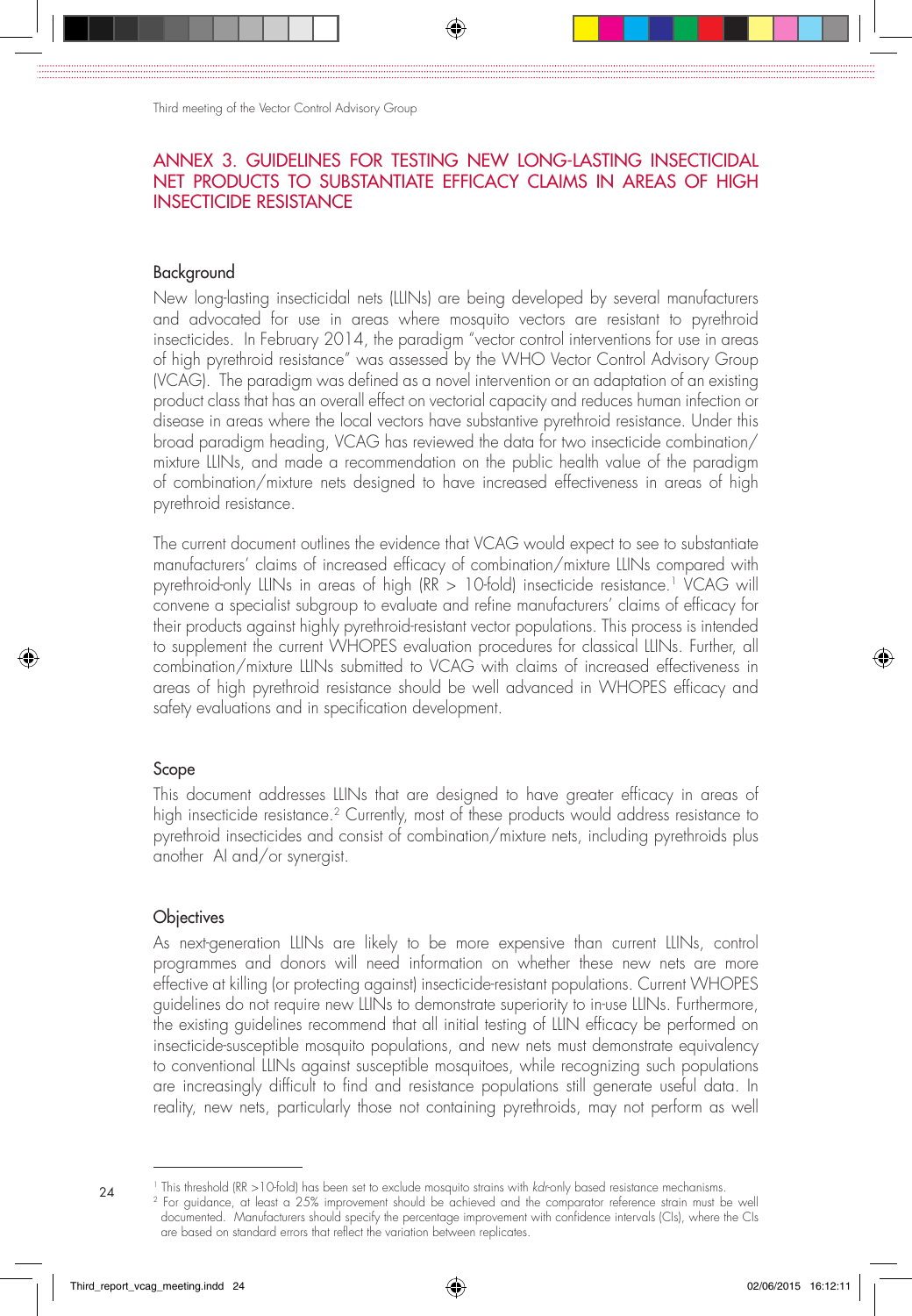as conventional LLINs against susceptible mosquitoes in WHOPES tests, but may greatly outperform conventional LLINs when resistant mosquitoes are used. New nets are urgently needed to help control pyrethroid-resistant mosquito populations, but it is clear that the current testing guidelines will not generate the data needed to adequately evaluate the performance of these products against these mosquito populations, and further specifications for net evaluation need to be agreed upon.

This document aims to provide guidelines for the minimum data that need to be generated in order to assess whether next-generation LLINs are superior to current LLINs in areas of high resistance. The following assumptions are made:

- 1. Next-generation LLINs are primarily designed to provide enhanced protection (compared with existing pyrethroid-only LLINs pre-/post-washing) against malaria transmitted by highly pyrethroid-resistant mosquitoes. Hence, all tests should be performed on well-characterized pyrethroid-resistant mosquito populations. It is important to realize that the resistance ratio is pertinent to protection and should be determined.
- 2. Based on previous studies on fully susceptible pyrethroid vectors, one can assume that if personal protection against highly pyrethroid-resistant mosquitoes is observed there will be protection against malaria in such settings.
- 3. Next-generation LLINs are evaluated on their ability to provide enhanced protection or increased mosquito mortality in areas of high pyrethroid resistance and not on their utility as a resistance management tool.<sup>1</sup>

Note: *Recommendations from this VCAG subgroup on LLIN efficacy against insecticide*resistant populations will relate to only the specific situations tested, and will not be generally *applicable to all conditions of insecticide resistance. Nets will need to be appropriately matched to their target area based on the resistance ratio and detailed characterization of resistance profiles of local mosquitoes prior to in-country and regional use.*

<sup>&</sup>lt;sup>1</sup> Resistance management is a process, and evaluating the utility of individual products in this process will require a burden of evidence that is beyond the scope of this document.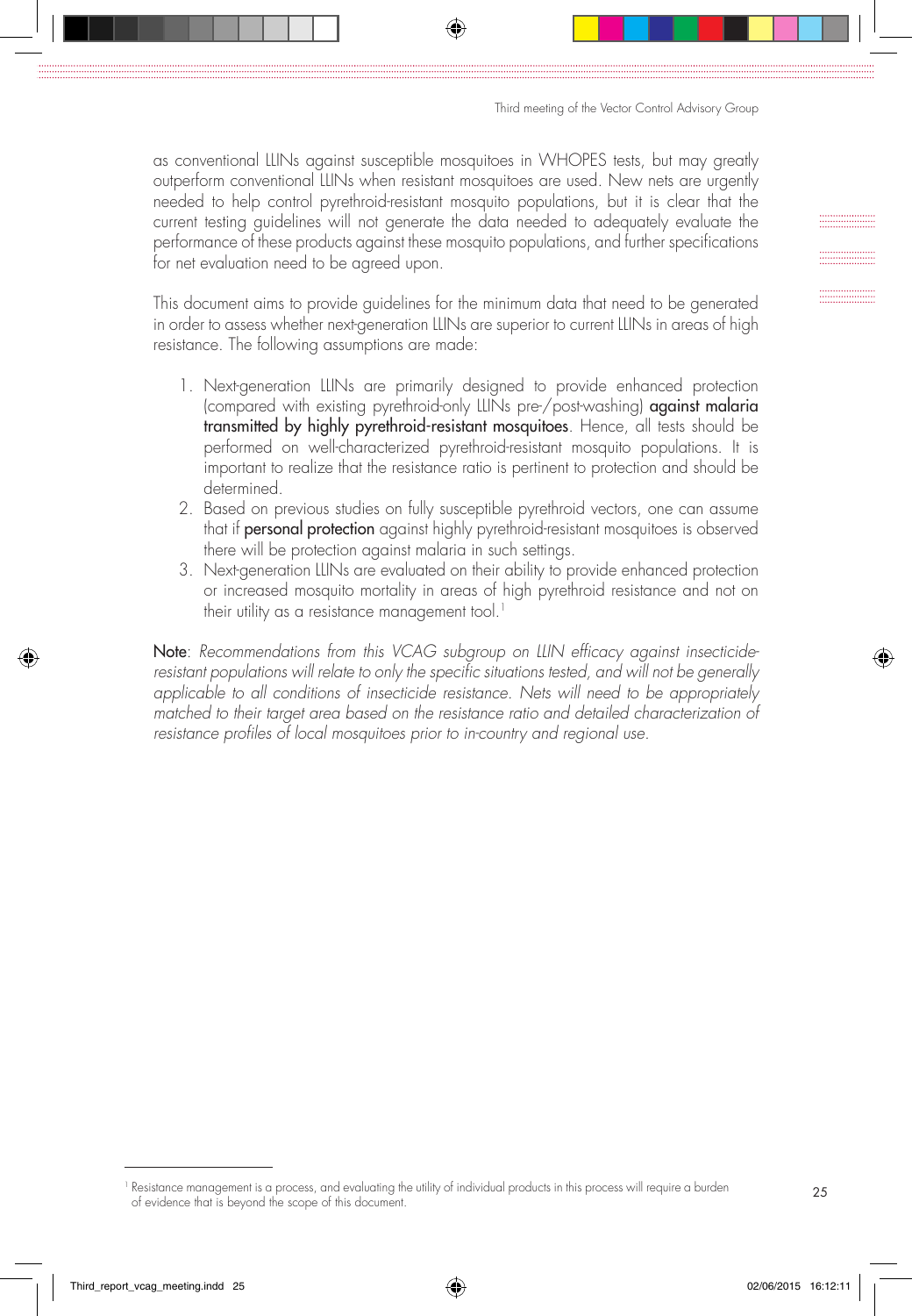# Evaluating LLIN efficacy against pyrethroid-resistant mosquitoes

Data generation will take a three-stage approach to reduce costs and allow the process to be stopped at each stage if increased efficacy is not apparent. These guidelines are intended to provide a general framework for evaluating next-generation LLINs. Detailed SOPs to follow will be available through the VCAG website.

# 1. Stage I – Laboratory testing

# 1.1. Objective

To demonstrate that the next-generation LLIN is significantly better at killing, reducing the reproductive capacity of and/or protecting against pyrethroid resistant mosquitoes compared to a pyrethroid-only LLIN.

# 1.2. What is meant by "significantly better"?

- i. Next-generation LLINs should be compared to a standard WHOPESrecommended pyrethroid LLIN.<sup>1</sup>
- ii. All laboratory testing must be performed on at least three characterized industry standard pyrethroid-resistant mosquito strains (*Appendix 1*) or comply with the documentation requirements listed in Section 1.3.
- iii. Next-generation LLINs must demonstrate:
	- − where insect mortality is the expected outcome, at least 25% increase in mortality compared with pyrethroid-only LLINs, following five replicates for both net types.
	- − where insect mortality is NOT the expected outcome, at least 25% impact on the longevity, blood-feeding and/or reproductive output of the mosquitoes exposed to the new LLIN vs pyrethroid-only LLINs, with statistical significance.
- iv. Finally, improvements over current LLINs must be maintained after the requisite number of standardized washes.2

It is noted that percentage improvement in Phase 1 cone tests has limited operational significance due to poor correlation (or lack of calibration) with field results; however, for guidance, at least a 25% improvement should be achieved using a well-documented reference strain. Manufacturers should specify claims for percentage improvement with confidence intervals (CIs), where the CIs are based on standard errors that reflect the variation between replicate tests.

# 1.3. What resistance strains should be tested?

i. Standard strains that represent the broad spectrum of major insecticide resistance mechanisms currently known to exist in mosquito vector populations should act as the reference test strains for next-generation LLINs. A list of the standard strains of insecticide-resistant mosquitoes which may be procured for testing is given at the end of this document.

<sup>1</sup> Guidelines for laboratory and field testing of long-lasting insecticidal nets. Geneva: World Health Organization; 2013 (WHO/HMT/NTD/WHOPES/2013.1).

<sup>2</sup> The standard mosquito strains listed in Appendix 1 provide uniform comparators for all studies. Any alternative resistant strains used outside of those listed in Appendix 1 must comply with the documentation requirements described below.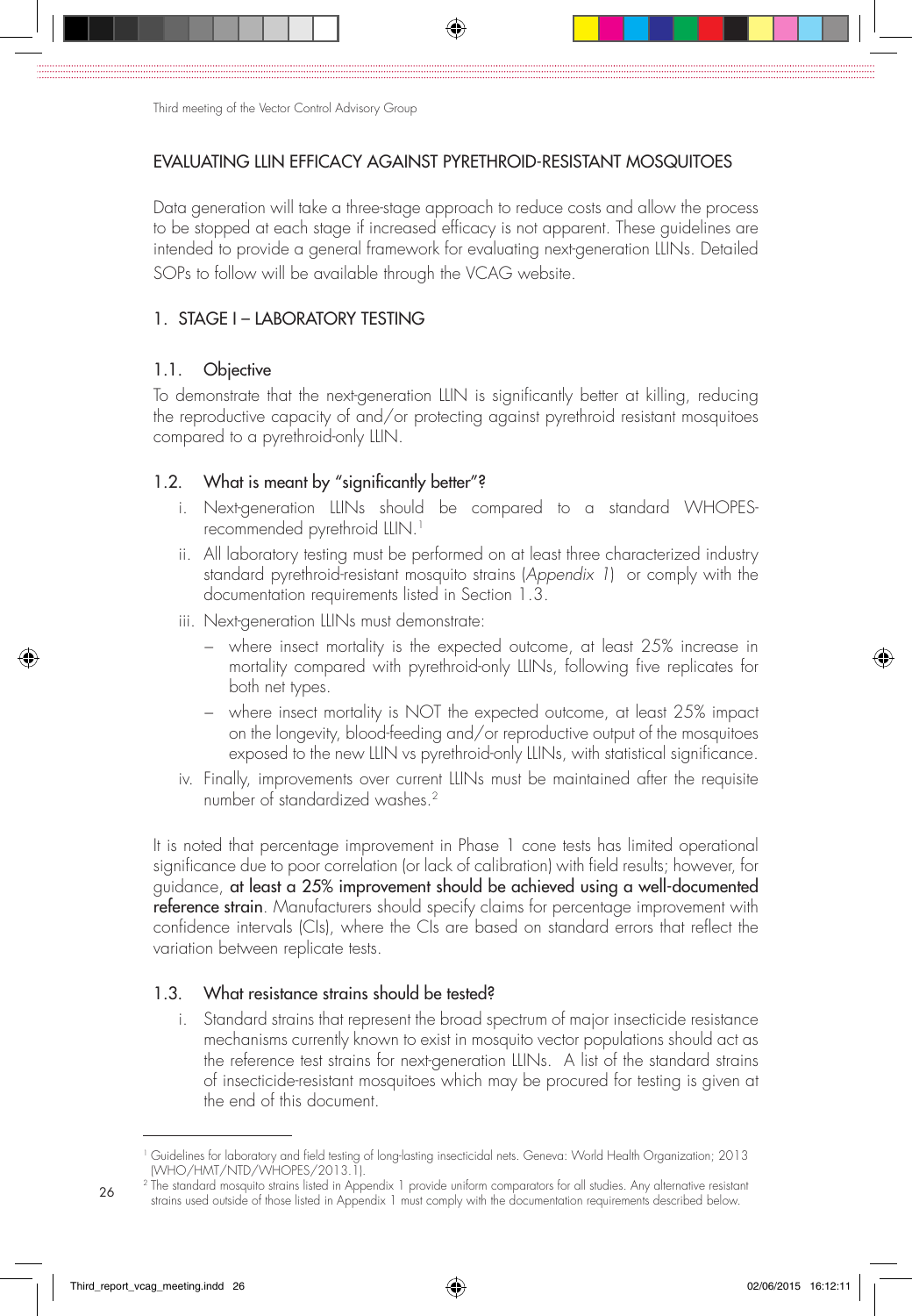- ii. At least three strains must be tested, two of which must have major metabolic resistance mechanisms.
- iii. Alternative strains: if alternative strains are used for assessment, the resistance mechanisms must be fully characterized at the time of testing. The results of the resistance profile and evidence demonstrating underlying resistance mechanisms should be documented within the dossier. The resistance level of any strain used for testing must be greater than 10-fold that of a susceptible strain of the same species at the LC<sup>50</sup>. During all testing, a laboratory-susceptible strain must also be run in parallel as a control.

### 1.4. What method should be used?

Robust demonstration of specific beneficial entomological end-points such as increased mosquito mortality prevention of blood-feeding or reduction of reproductive output is required. This should be demonstrated by:

- Cone bioassay undertaken as specified in WHOPES quidelines.
	- − Exposure should be 3 min, with knockdown recorded at 60 min and mortality at 24 h.
	- − If an AI has a documented mode of action that does not result in rapid knockdown and kill (e.g. a slow-acting insecticide), the time period for evaluating mortality may be extended; however, a rationale for the testing procedures used must be provided.
	- − LLINs that do not demonstrate improvements in the cone tests should be tested by tunnel bioassays (see below), which will evaluate slow-acting or mechanistically alternative compounds.<sup>1</sup>
- Tunnel bioassay undertaken as specified in WHOPES guidelines.
	- − Tunnel assays should be used if an AI functions by repellency (requiring testing on free flying insects), or if an AI requires an exposure of greater than 3 min to give operationally representative data in cone assays.
	- − Tunnel tests should use the same strains of resistant mosquitoes as the cone bioassays.2
- For products that have a growth regulator AIs, measurements of reproductive output (oviposition, fecundity and fertility inhibition) will be needed.

<sup>1</sup> Tunnel bioassays test may reveal AI toxicity which is not apparent in cone or daytime contact bioassay, as mosquitoes are exposed to the treated nets at night, mimicking natural circadian host-seeking behaviours.

<sup>2</sup> In some cases, resistant mosquito strains used for testing may not meet the 50% minimum blood feeding criteria for controls specified in the WHOPES guidelines. Alternative criteria can be considered on a case by case basis, however, a rationale for the testing procedures used must be provided.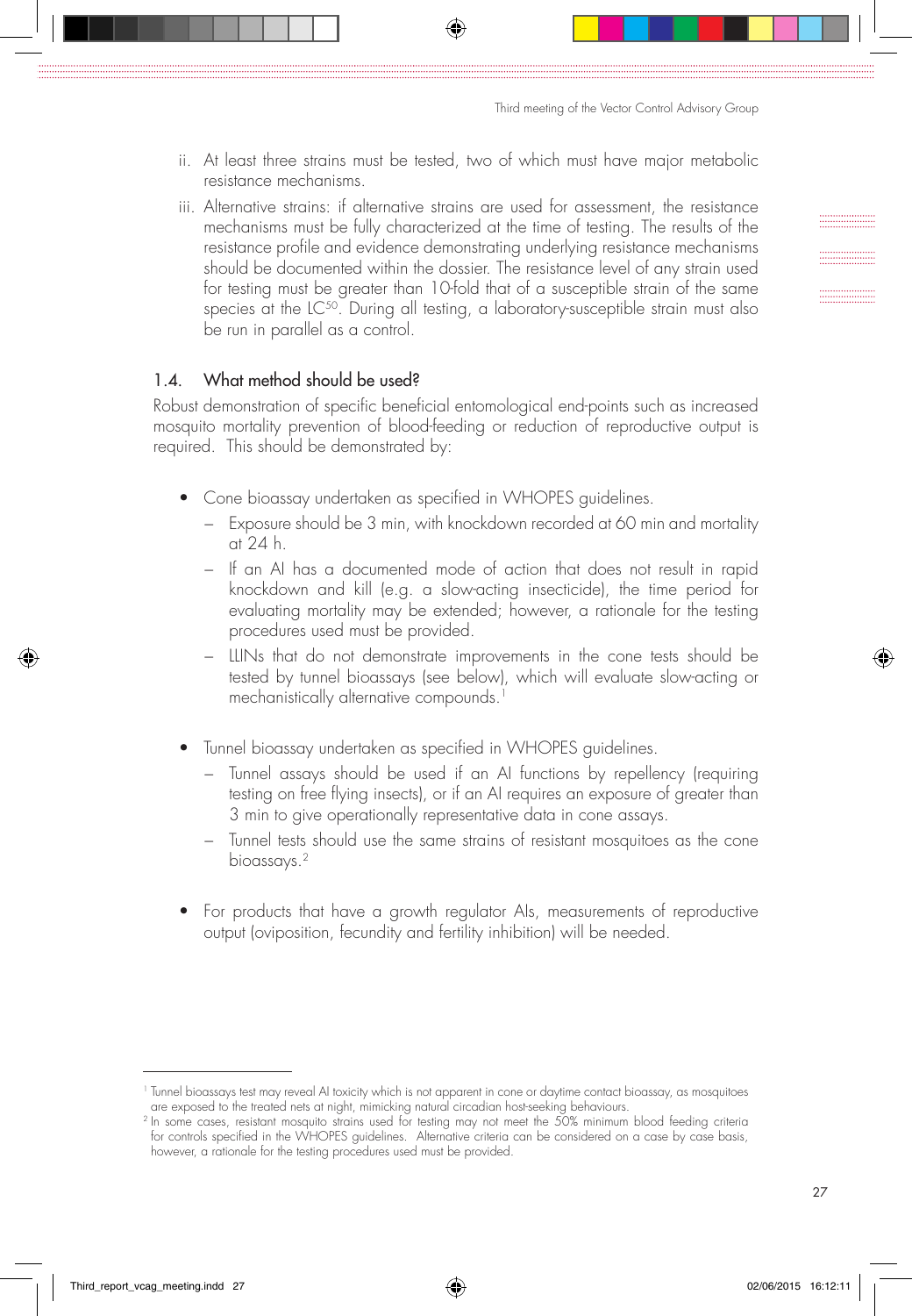Third meeting of the Vector Control Advisory Group

#### Replicates for cone test

Cone tests should use standardized 2–5-day-old non-blood fed adult females only. The acceptable minimum number of replicates for each mosquito strain is as follows:

| Control 1 (untreated net)        | 1 net $\times$ 10 replicates $\times$ 5 mosquitoes = 50 mosquitoes   |
|----------------------------------|----------------------------------------------------------------------|
| Control 2 (pyrethroid-only LLIN) | 4 nets $\times$ 10 replicates $\times$ 5 mosquitoes = 200 mosquitoes |
| Test nets                        | 4 nets $\times$ 10 replicates $\times$ 5 mosquitoes = 200 mosquitoes |
| Total                            | 450 females per strain per new LLIN to be assessed                   |

- A minimum of one laboratory-susceptible strain and three pyrethroid-resistant strains must be tested.
- Sample size calculations should be made in advance of any experimental work and sample size should be sufficient to demonstrate the minimum effect at 5% significance levels.
- Results should be discarded if mortality on the untreated net exceeds > 10%.

### Replicates for tunnel test

Tunnel tests should use standardized 5-8 day old non-blood fed adult females only. The acceptable minimum number of replicates for each mosquito strain is as follows:

| Control 1 (Untreated net)        | 3 replicates x 50 mosquitoes                       |
|----------------------------------|----------------------------------------------------|
| Control 2 (Pyrethroid only LLIN) | 3 replicates x 50 mosquitoes                       |
| Test nets                        | 3 replicates x 50 mosquitoes                       |
| Total                            | 450 females per strain per new LLIN to be assessed |

- Samples size calculations should be made in advance of any experimental work to clarify the size of effect expected and the minimum effect that can be detected.
- Results should be discarded if mortality on the untreated net exceeds 10%.

Note on mosaic and combination nets: In the case of nets where the sides and top of the net are not treated in an identical manner (eg. differing in insecticide content and/or polymer type), data with 4 nets  $\times$  10 replicates  $\times$  5 mosquitoes for each surface type need to be generated. If the proposed mechanism of action is based on the mosquito contacting an insecticide and a synergist located on different parts of the net, accommodation should be made in the guidelines/SOPs for sequential exposure of mosquitoes to the two components; however, this must not assume that all mosquitoes will contact both parts of the net and therefore Phase II evaluation is essential to determine efficacy in field conditions.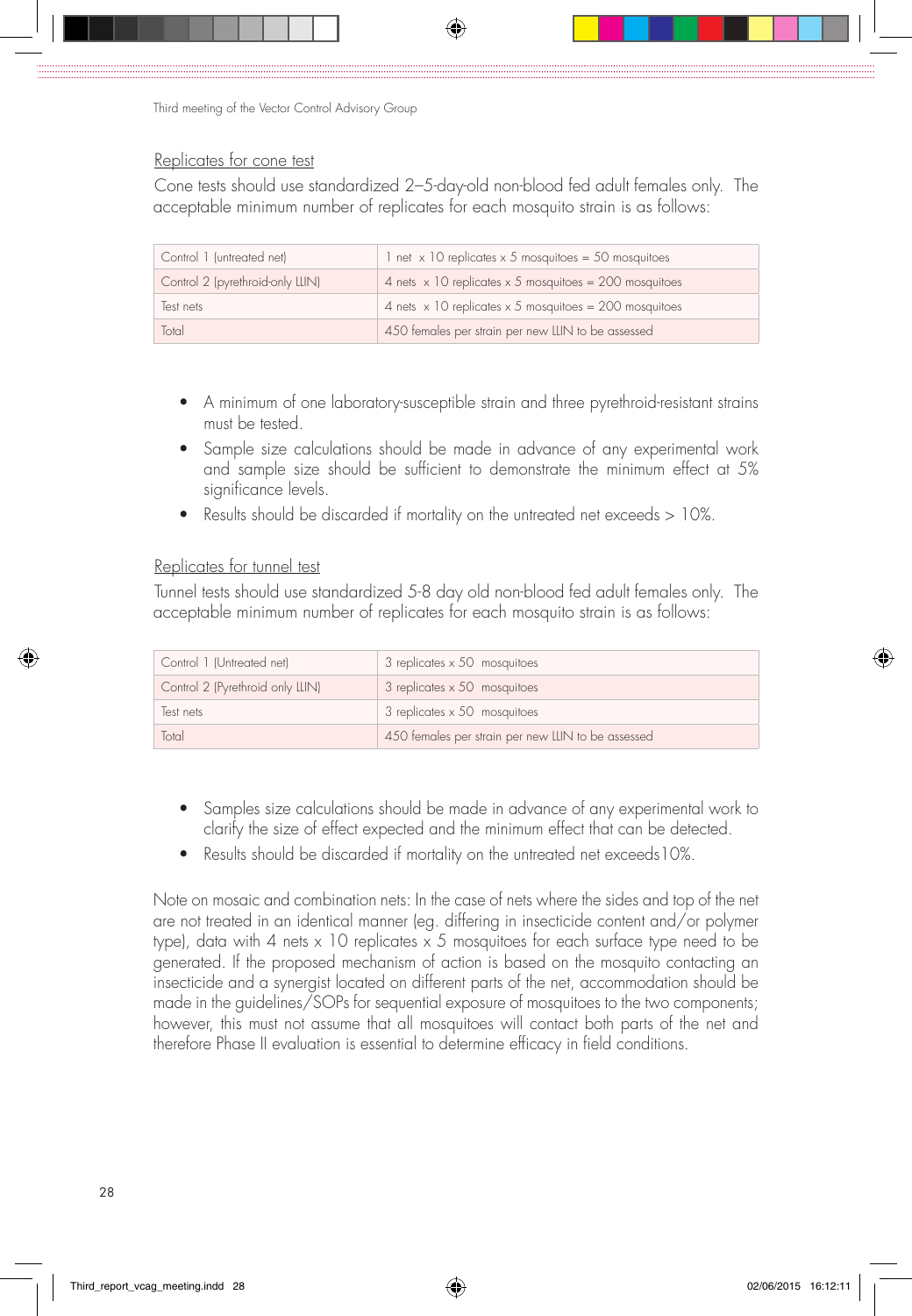# 1.5. Product quality assurance

Before laboratory, hut or community trials are undertaken, basic quality assurance should be in place to ensure that the products tested meet specifications for quality control (manufacturers or WHO, if available).

Manufacturers should provide a certificate when supplying the product for testing that states that the product meets WHO or manufacturer's specifications for quality control. Quality assurance of the nets by high-performance liquid chromatography or gas chromatography should also be undertaken before the products are tested. Independent physical and chemical analyses of the products for compliance with specifications in an accredited, qualified laboratory may be required before efficacy testing.

All net testing should be undertaken on LLINs that have been washed once and left for the WHOPES- recommended regeneration time (or the time specified by the companies against insecticide-susceptible strains), in order to correct for variations in insecticide availability due to storage conditions for the nets.

# 2. Stage 2 – Experimental hut studies

If the new LLIN product demonstrates significant increased efficacy compared to the standard pyrethroid-LLIN against all or most of the resistant strains tested in the laboratory, Stage 2 experimental hut studies should be initiated.

# 2.1. Objective

To demonstrate that the candidate LLINs (prepared according to WHOPES guidelines) are significantly better at inducing mortality and/or preventing blood-feeding than a standard LLIN (or reducing fecundity and fertility of the mosquitoes if a growth regulator is involved) against local highly resistant mosquitoes.

# 2.2. Site criteria

Experimental hut studies need to be conducted in areas where the mosquito population has high levels (RR > 10-fold) of well-characterized pyrethroid resistance. For data to be accepted, the resistance profile and species composition of the site must be determined immediately prior to, or at the same time as, the trial.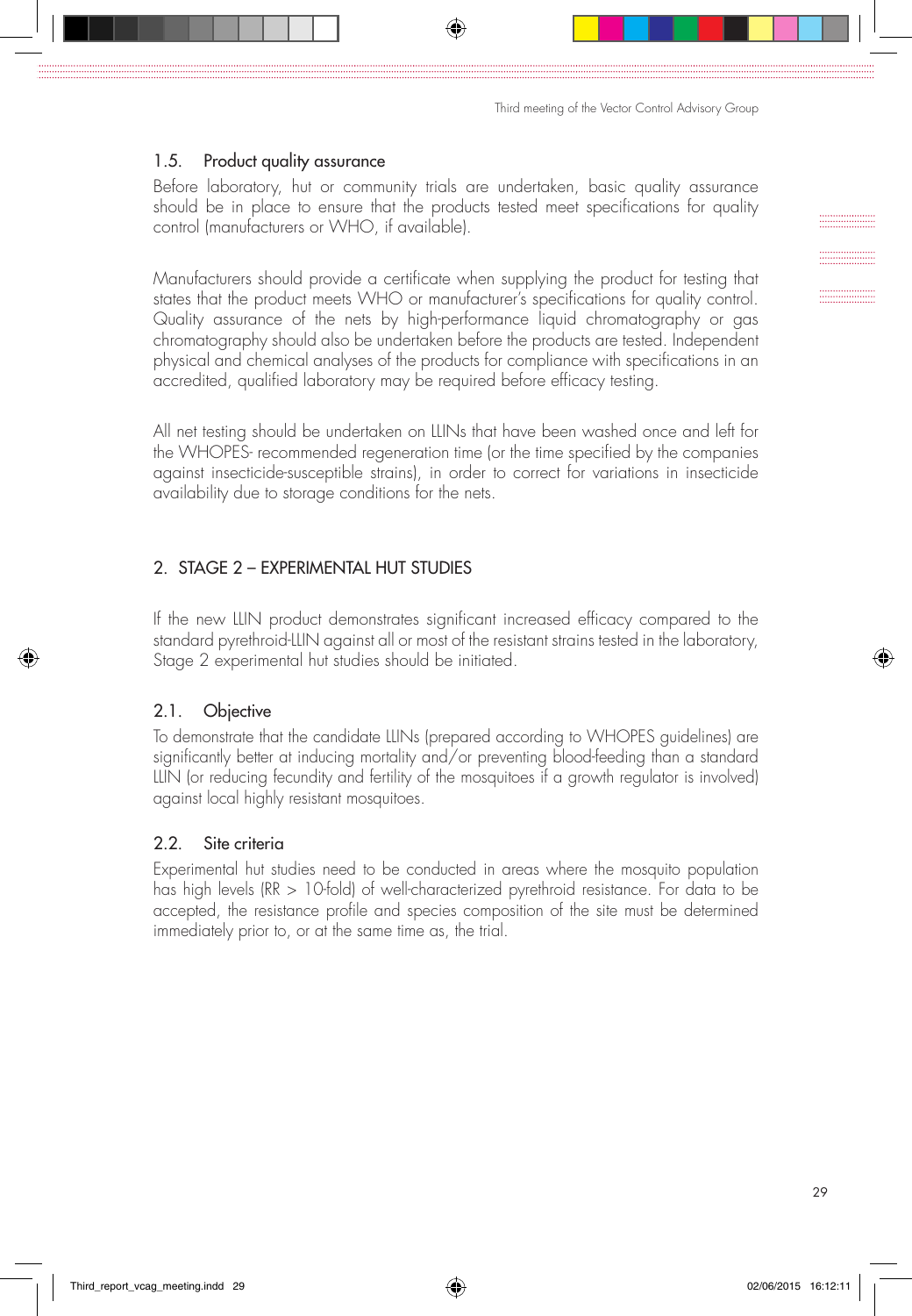Third meeting of the Vector Control Advisory Group

This profiling must include:

- a. WHO diagnostic dose assays for pyrethroids (deltamethrin and permethrin as a  $minimum$ <sup>1</sup>
- b. LC<sup>50 2</sup> for all Als incorporated into the net. A fully susceptible strain should be used as the standard for calculating the resistance ratio of the field population. (If *An. gambiae* s.s. is the local vector, the Kisumu strain should be used).
- c. If a synergist is being tested, the effect of pre-exposure to the synergist on insecticide mortality needs to be recorded. For piperonyl butoxide (PBO) this should be a onehour exposure to 4% PBO in a standard WHO tube bioassay.
- d. A baseline of the species composition (including sibling species defined by molecular markers) of vectors entering the experimental huts prior to the study.
- e. Cone bioassays testing one-time washed and regenerated pyrethroid-only LLINs with local mosquito vectors must be performed prior to the study.
- f. At least 100 adult females (2–5-day-old non-blood fed, non-exposed to insecticides) should be preserved in an RNA stabilizing reagent (eg. RNAlater) at the start of the study for future follow up of resistance mechanisms, if required.

Note: Suitable study sites will have a vector population that has an RR > 10-fold for one or more pyrethroids at the LC<sup>50</sup> level when compared to the standard Kisumu strain. Cone tests must also show > 50% survival of resistant mosquitoes against the standard pyrethroid-only LLIN. Tests undertaken in areas with lower level resistance cannot be used to substantiate product claims against highly pyrethroid-resistant populations.

# 2.3. Methods

The methodology follows WHOPES guidelines for testing LLINs at the experimental hut level1 and the same parameters are calculated (deterrency, induced exiting, blood-feeding inhibition, personal protection and mortality). If sterilizing properties are to be recorded, blood-fed mosquitoes from huts using both net types need to be kept alive and the fertility/ fecundity recorded. Additional outcomes may be considered and introduced depending on the claim of the manufacturer.

Species composition of alive and dead mosquitoes should be determined if there are multiple sympatric vectors, in order to evaluate whether the net is equally effective against all.

Trials should be undertaken in at least three geographically distinct locations with different vector populations (eg. different transmission settings and/or resistance profiles) to assess whether the product is effective at multiple sites.

The trial must include comparison with a WHOPES-recommended LLIN.

<sup>1</sup> World Health Organization. Test procedures for insecticide resistance monitoring in malaria vector mosquitoes.(2013). http://apps.who.int/iris/bitstream/10665/80139/1/9789241505154\_eng.pdf

<sup>2</sup> LC50 should be determined using WHO procedures for determining intrinsic insecticidal activity, as outlined in the WHO Guidelines for Testing Mosquito Adulticides for Indoor Residual Spraying and Treatment of Mosquito Nets. http://whqlibdoc.who.int/hq/2006/WHO\_CDS\_NTD\_WHOPES\_GCDPP\_2006.3\_eng.pdf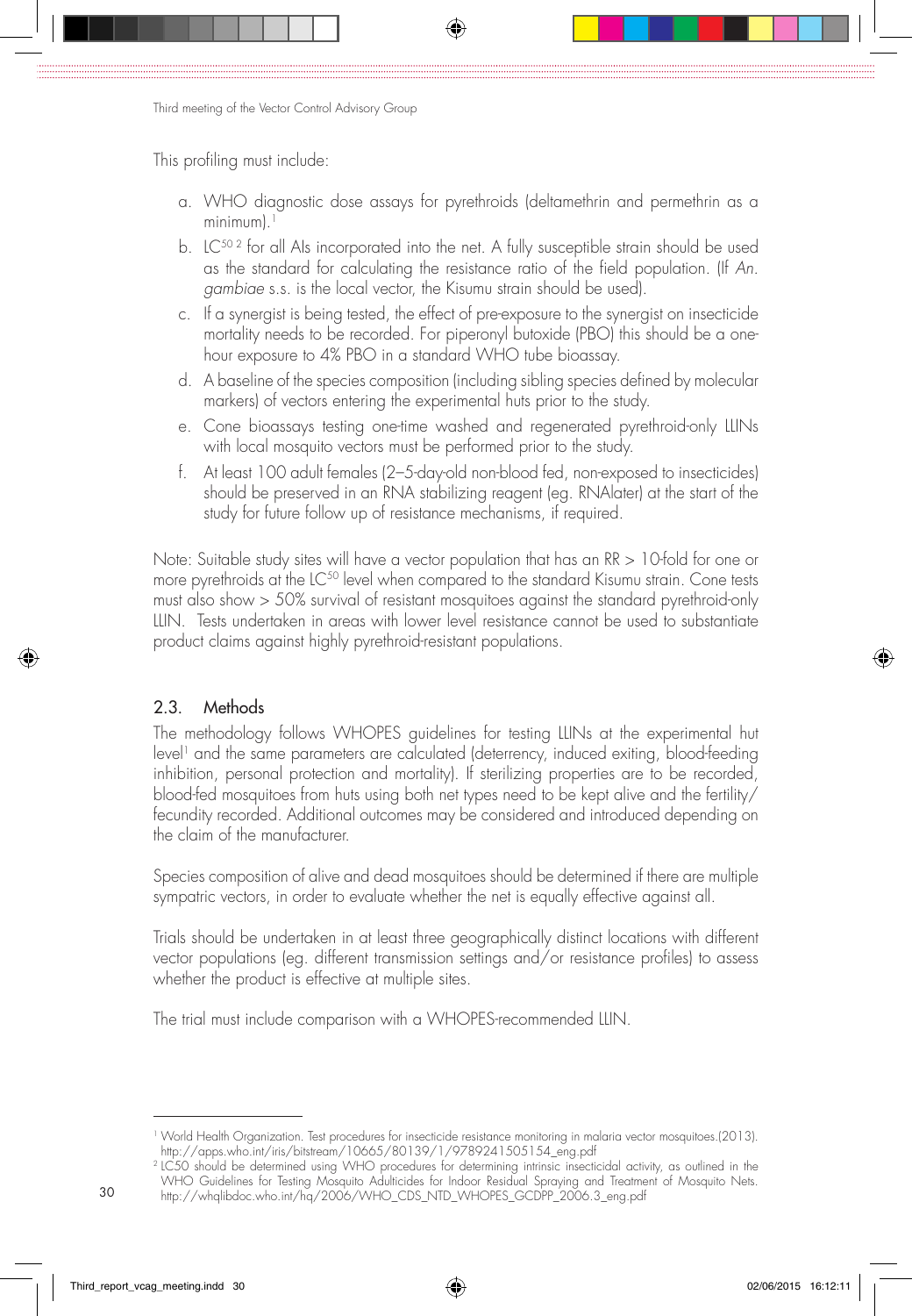# 3. Stage 3 – Large-scale field trials

The format of the community trials will depend on whether the mixture/combination LLIN functions through personal protection of the end user or relies predominantly on creating a community effect.

- i. Fast-acting and repellent compounds will maintain personal protection of the end user and thus evaluation at a household level using a household randomized design will be sufficient.
- ii. For all other modes of action, including slow action, epidemiological evidence will be needed due to a loss of personal protection for first in line products, or as determined by VCAG. A community-scale randomized controlled trial (RCT) design will be required for slow-acting or non-repellent<sup>1</sup> insecticides or products which are expected to affect mosquito fecundity and/or fertility.

# 3.1. Study design for LLINs that work through personal protection

#### 3.1.1. Objectives

To demonstrate that, under field conditions, the new product significantly reduces the number of blood-fed mosquitoes collected resting and exiting houses, compared to a pyrethroid-only LLIN.

#### 3.1.2. Study methods

New products which offer personal protection can be tested at the household level with a household randomized control design. This type of trial is suitable, for example, for nets with a rapid acting insecticide plus a synergist.

#### 3.1.2.1. *Pre-trial considerations*

Potential sites need to be characterized prior to trial to ascertain:

- a. WHO diagnostic dose assays for pyrethroids<sup>2</sup> (deltamethrin and permethrin as a minimum)
- b. LC50 for all Als incorporated into the net.<sup>3</sup> The Kisumu susceptible strain should be used as the standard for calculating the resistance ratio of the field population if the local vectors are *An. gambiae s.s*.
- c. If a synergist is being tested, the effect of pre-exposure to the synergist on insecticide mortality needs to be recorded. For PBO, this should be a one-hour exposure to 4% PBO in a standard WHO tube bioassay.
- d. A 3-month baseline of the species composition (including form for *An. gambiae* s.s) of malaria vectors at the field trial site prior to the study, which should be a minimum of 3 months.

<sup>&</sup>lt;sup>1</sup> Pyrethroids lose their repellency action against pyrethroid-resistant populations and therefore combining a pyrethroid with a non-repellent insecticide or synergist would not allow a trial at household level to be a sufficient test.

<sup>2</sup> World Health Organization. Test procedures for insecticide resistance monitoring in malaria vector mosquitoes."(2013). http://apps.who.int/iris/bitstream/10665/80139/1/9789241505154\_eng.pdf

<sup>3</sup> LD50 should be determined using WHO procedures for determining intrinsic insecticidal activity, as outlined in the WHO Guidelines for Testing Mosquito Adulticides for Indoor Residual Spraying and Treatment of Mosquito Nets. http://whqlibdoc.who.int/hq/2006/WHO\_CDS\_NTD\_WHOPES\_GCDPP\_2006.3\_eng.pdf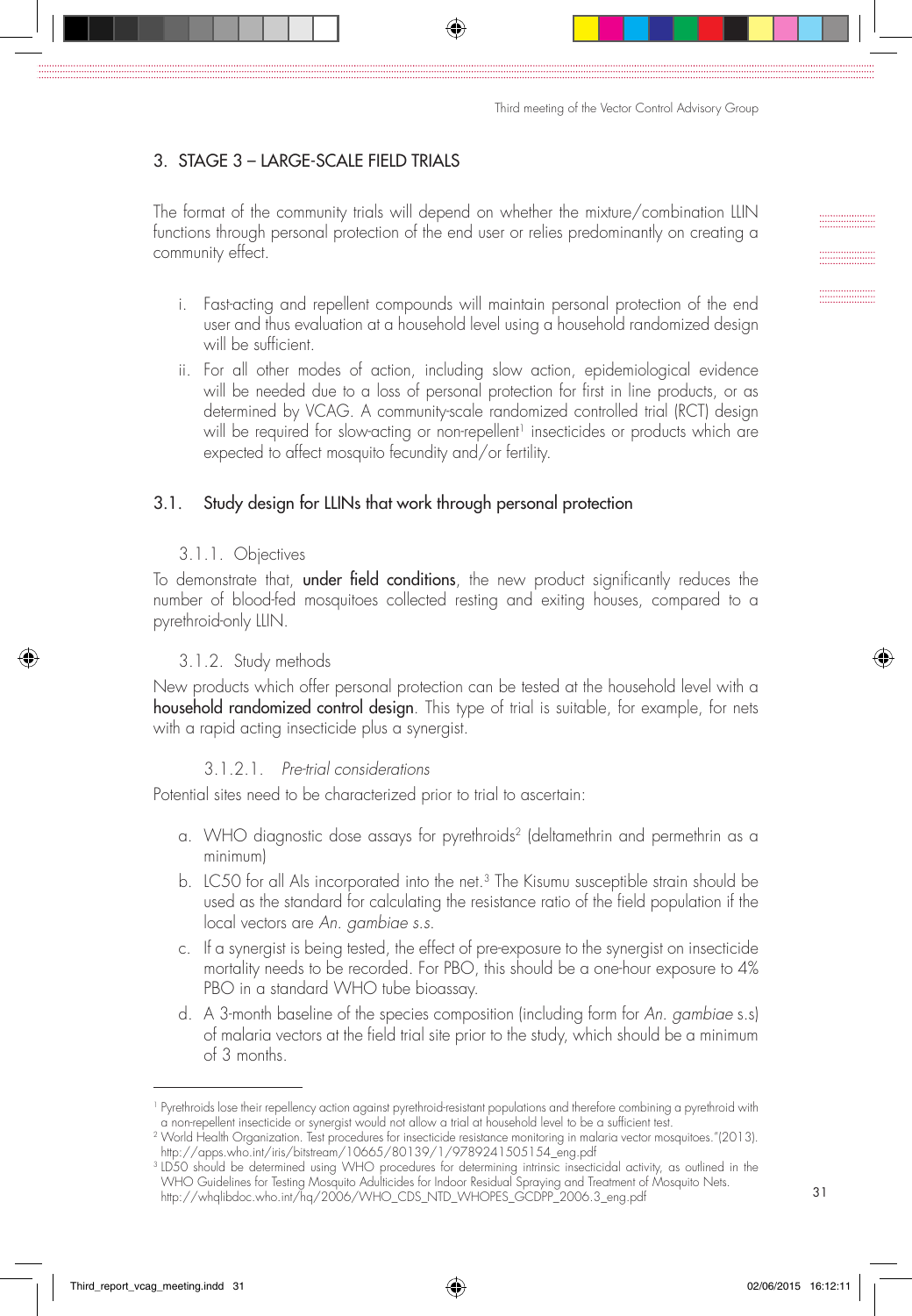- e. A minimum of 100 mosquitoes should be tested in each case, for a–c above.
- f. Cone bioassays on one-time washed and regenerated pyrethroid-only LLINs and local vectors must be performed prior to the study
- g. At least 100 adult females (2–5-day-old non-blood fed, non-exposed to insecticides) should be preserved an RNA stabilizing reagent (eg. RNAlater) at the start of the study for future follow up of resistance mechanisms, if required.

# 3.1.2.2. *Trial procedures*

After the baseline data above are collected, the candidate and standard net types should be randomly assigned to households and quarterly indoor and exit collections made over a transmission season. Mosquito densities will be compared between a reference pyrethroid LLIN (positive controls) and the candidate LLIN. Additionally, the mosquito densities should be noted before and after the intervention in indoor and exit collections, as well as the physiological status of female mosquitoes and any instances of delayed mortality.

Data will only be considered for trials that have been conducted in an area with documented > 10-fold pyrethroid resistance, where the resistance status has been determined at the time of the trial.

# 3.2. Study design for LLINs that work only through community protection.

For LLINs that work at the community rather than the individual level and that do not offer personal protection, full-scale epidemiological trials will be needed until sufficient evidence has been generated to support the paradigm so a cluster randomized design will be applicable.

Indicators of epidemiological outcome could include: incidence of malaria through active case detection, passive case detection, serology, and/or point prevalence of infection. Entomological outcomes such as human landing catch, entomological inoculation rates and parous rates should also be considered.

The design and analysis of these trials should be based on methods appropriate for cluster randomized trials and standard errors and significance tests should be estimated accordingly.

In order to facilitate assessment and to standardize testing between products and between independent trials of the same product, SOPs are being developed and example trial formats will be made available with this document through VCAG.

<sup>1</sup> Guidelines for laboratory and field-testing of long-lasting insecticidal nets. Geneva: World Health Organization; 2013 (WHO/HTM/NTD/WHOPES/2013.1:14–28).

<sup>2</sup> Pyrethroids lose their repellency action against pyrethroid-resistant populations and therefore combining a pyrethroid with a non-repellent insecticide or synergist would not allow a trial at household level to be a sufficient test.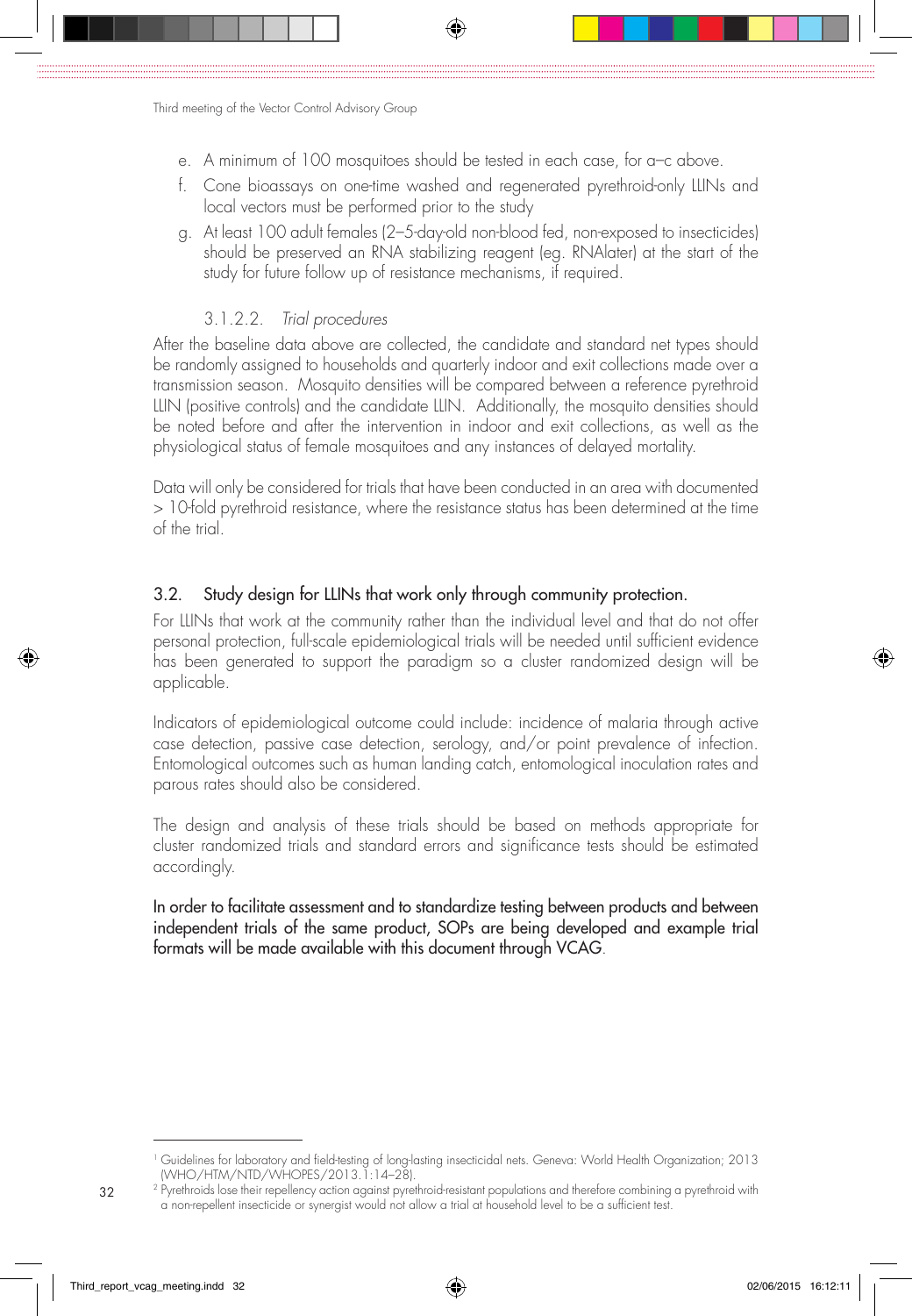#### Appendix 1

Standard insecticide-susceptible and insecticide-resistant strains used by industry for insecticide development and available as standards for testing via replace with Liverpool Insect Testing Establishment, Liverpool, UK. Well characterized strains from other sources may also be used (see section 1.3 above). Characterized strains from other institutions will be added to this list in due course and all the information will be made available and updated regularly on VCAG website.

| Name           | <b>Species</b>       | Country of<br>origin | Phenotype                                  | <b>LC50 Deltamethrin</b><br>$(\mu q/ml)$ | Kdr        | Ace        |
|----------------|----------------------|----------------------|--------------------------------------------|------------------------------------------|------------|------------|
| Kisumu         | Anopheles gambiae    | Kenya                | Susceptible                                | 0.020                                    | $\bigcap$  | $\bigcirc$ |
| Kisumu<br>Rdl  | Anopheles gambiae    | Kenya                | Dieldrin resistant                         | To be determined                         | $\Omega$   | $\Omega$   |
| Akron          | Anopheles gambiae    | Benin                | Carbamate resistant                        | To be determined                         | 0.1        | 0.5        |
| VK7            | Anopheles gambiae    | <b>Burking Faso</b>  | DDT resistant                              | 0.260                                    | 0.4        | $\Omega$   |
| Tiassale       | Anopheles gambiae    | Côte d'Ivoire        | Pyrethroid resistant                       | 1.590                                    | 0.9        | 0.4        |
| Moz            | Anopheles arabiensis | Mozambique           | Susceptible                                | To be determined                         | $\bigcirc$ | $\Omega$   |
| New<br>Orleans | Aedes aegypti        | <b>USA</b>           | Susceptible                                | 0.004                                    | $\bigcirc$ | n/a        |
| Cayman         | Aedes aegypti        | Grand<br>Cayman      | Pyrethroid, carbamate<br>and DDT resistant | 9.290                                    | 0.7        | n/a        |
| FuMoz          | Anopheles funestus   | Mozambique           | Pyrethroid and<br>carbamate resistant      |                                          |            |            |

kdr, knockdown resistance

 $\frac{1}{1}$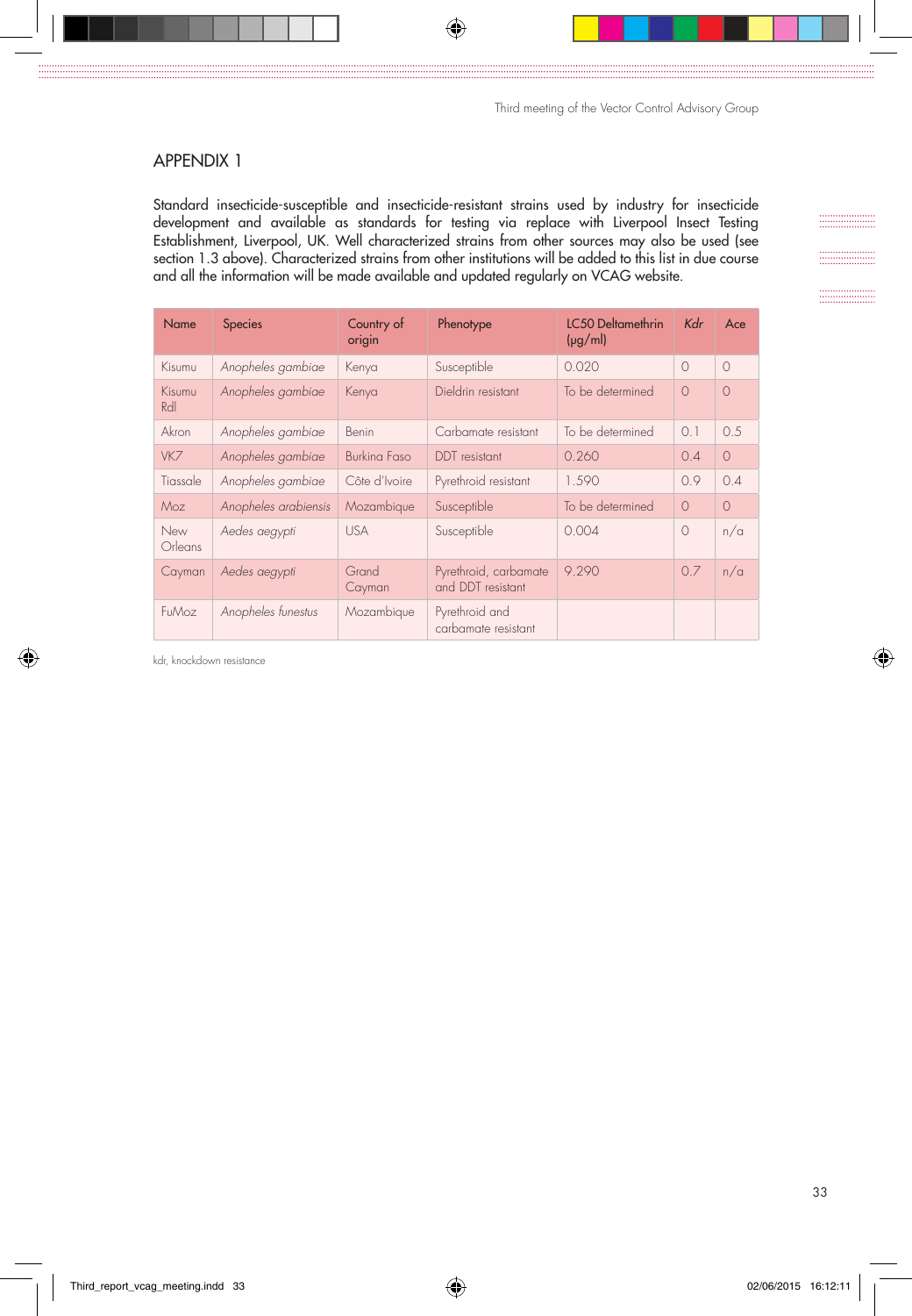# ANNEX 4. Changes and clarifications for VCAG applicants

### VCAG application procedures

Applicants will submit a letter of intent (LOI) to VCAG that briefly describes the paradigm, the prototype, the potential public health value and the evidence supporting this application. All LOI will be screened by the VCAG Secretariat in consultation with the VCAG Chairperson to determine suitability to go before the Committee. Full applications will be submitted following an invitation by VCAG to apply.

### What criteria will be used to determine which dossiers are submitted to VCAG?

Documents will be screened for completeness of the documentation and supporting material and to determine whether the submission is describing a new paradigm. In order to be eligible for VCAG review, products submitted should:

- 1. Either fall outside of previously defined paradigms (eg. LLINs, IRS, larvicides) or submit evidence that is sufficiently advanced that it furthers the development of the paradigm beyond what has been submitted already (e.g. if the status of evidence for a paradigm is at step 2, and the new product submits data from randomized controlled trials (RCTs) that support completion of VCAG Step 3.
- 2. Be targeted as a public health intervention, not a consumer product. For the most part, public health products provide community rather than personal protection. Products/prototypes described as consumer products will only be reviewed by VCAG if the applicant includes information in the TPP describing how the product could be used as a community-based intervention.
- 3. Be willing to generate data from RCTs to demonstrate epidemiological impact. Provide documentation supporting the potential for public health value.

A full checklist of eligibility criteria will be provided on the VCAG website (information for applicants section). In advance of application, applicants should consult the VCAG Secretariat for guidance on product eligibility and on dossier submission.

# What is the burden of entomological evidence required by VCAG?

Laboratory, semi-field and small-scale field trials are required to show the entomological impact of the product. For guidance on experimental design including replicates, controls and commonly used test procedures, applicants should consult the guidelines developed by WHOPES for testing the entomological efficacy of vector control products.

LLINs: http://www.who.int/iris/bitstream/10665/80270/1/9789241505277\_eng.pdf IRS: http://whqlibdoc.who.int/hq/2006/WHO\_CDS\_NTD\_WHOPES\_GCDPP\_2006.3\_eng.pdf Larvicides: http://whqlibdoc.who.int/hq/2005/WHO\_CDS\_WHOPES\_GCDPP\_2005.13.pdf

VCAG strongly encourages innovators to work closely with an entomologist for the purposes of producing high-quality entomological data.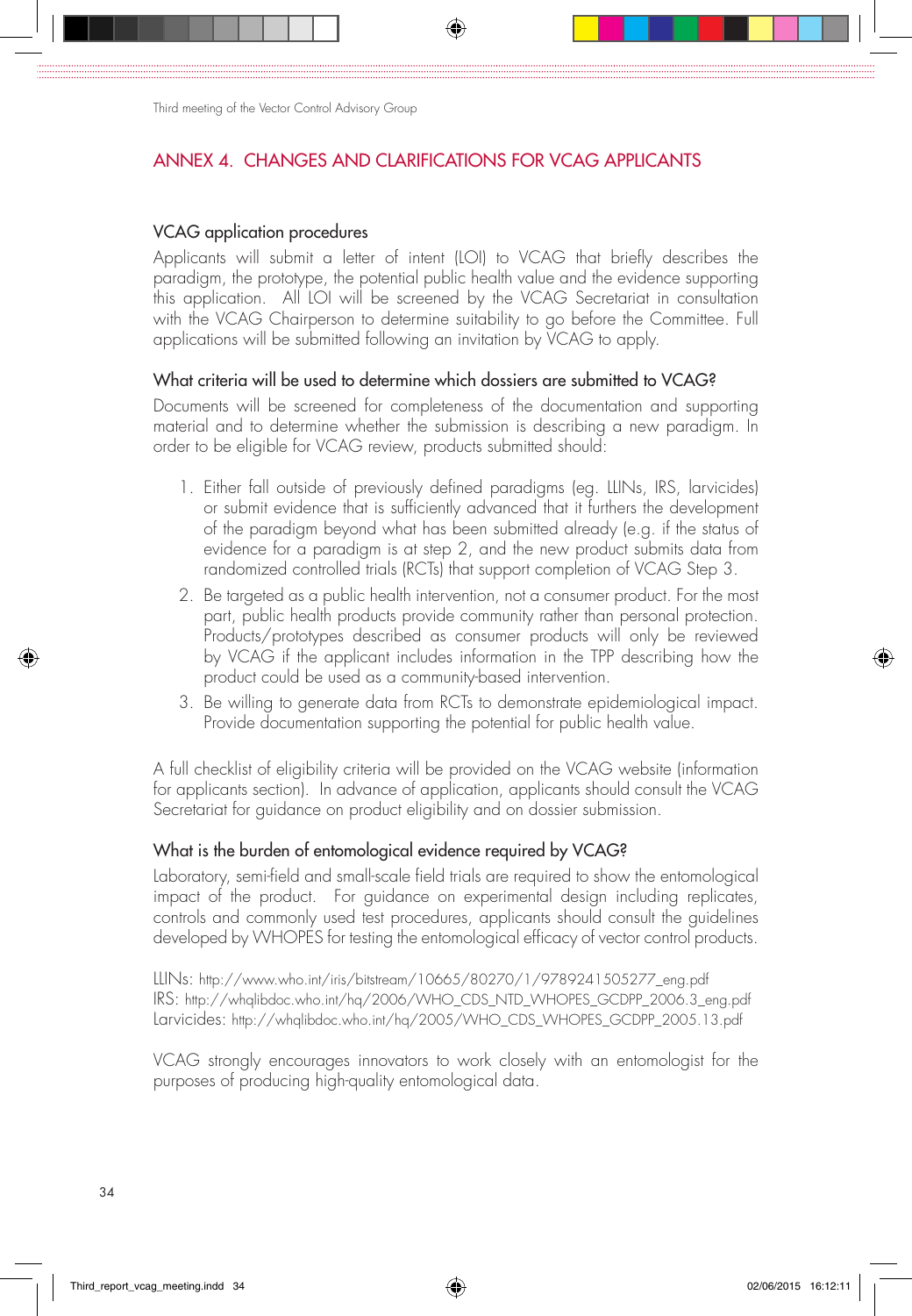## To what extent must the applicant demonstrate public health value in the LOI?

While demonstrating the value of the paradigm will be accomplished in VCAG Step 3 (RCTs), applicants should provide justification for their claims that the submitted product will have an impact on disease. At least some documentation should be referenced in support of these claims, and such evidence provided in the full submission dossier.

#### What guidance will be provided to those dossiers returned to the applicant without VCAG review?

VCAG will primarily guide paradigm, not product, development. However, if the product submitted is appropriate for WHOPES, VCAG will direct the applicant to the appropriate channels and resources for such evaluation. In select cases, VCAG may also direct the developer towards sources of advice for product development or expertise in a particular area.

..........<br>.........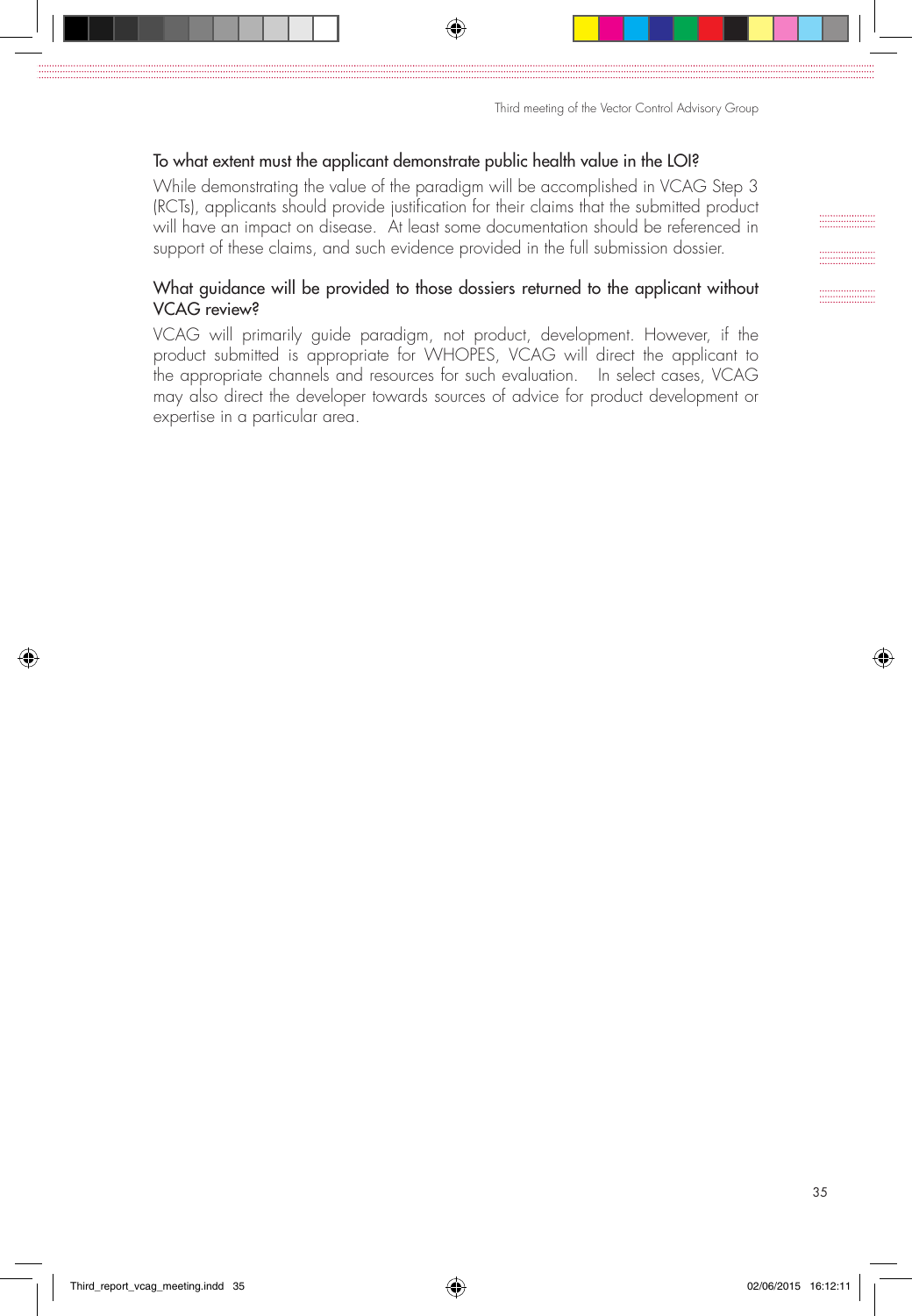Third meeting of the Vector Control Advisory Group